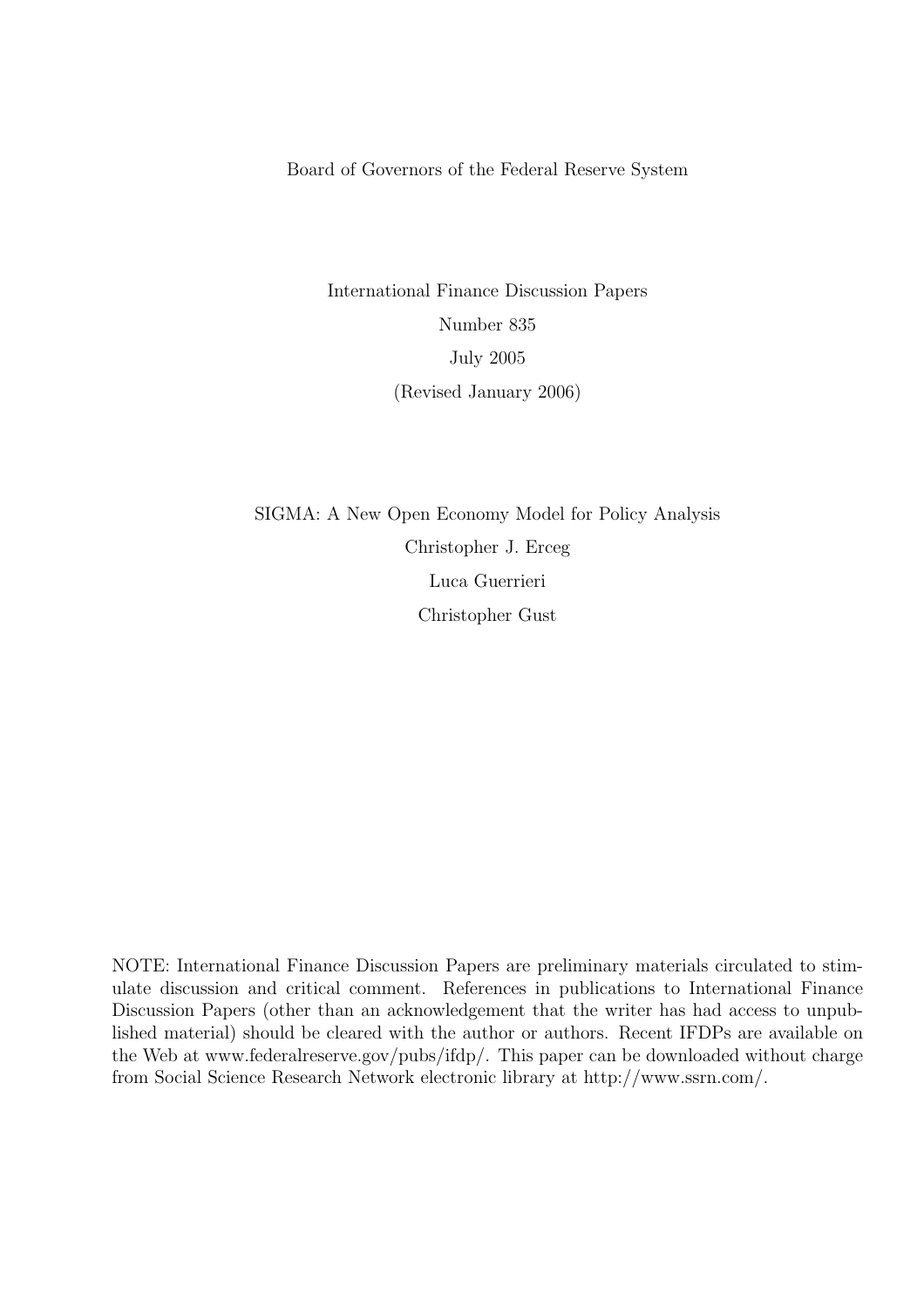## SIGMA: A New Open Economy Model for Policy Analysis<sup>∗</sup>

Christopher J. Erceg∗∗, Luca Guerrieri, and Christopher Gust Federal Reserve Board January 2006.

#### Abstract

In this paper, we describe a new multi-country open economy SDGE model named "SIGMA" that we have developed as a quantitative tool for policy analysis. We compare SIGMA's implications to those of an estimated large-scale econometric policy model (the FRB/Global model) for an array of shocks that are often examined in policy simulations. We show that SIGMA's implications for the near-term responses of key variables are generally similar to those of FRB/Global. Nevertheless, some quantitative disparities between the two models remain due to certain restrictive aspects of SIGMA's optimizationbased framework. We conclude by using long-term simulations to illustrate some areas of comparative advantage of our SDGE modeling framework.

Keywords: SDGE model, open economy macroeconomics

JEL codes: E32, F41

<sup>∗</sup>We appreciate comments and suggestions from Tamim Bayoumi, Ralph Bryant, Pablo Burriel (discussant), Matthew Canzonieri, Lawrence Christiano, Behzad Diba, Martin Eichenbaum, Joe Gagnon, Jordi Gal´ı, Fabio Ghironi, Dale Henderson, Ben Hunt, Steve Kamin, Doug Laxton, Andrew Levin, Stephen Murchison, Paolo Pesenti, Alessandro Rebucci, Trevor Reeve, Stephanie Schmitt-Grohe, Christopher Sims (discussant), Ralph Tryon, Martin Uribe, and participants in workshops at the Bank of Canada, Duke University, the Bank of Finland, the Federal Reserve Board, the Federal Reserve Bank of Dallas, Georgetown University, and the University of Montreal. The views expressed in this paper are solely the responsibility of the authors and should not be interpreted as reflecting the views of the Board of Governors of the Federal Reserve System or of any other person associated with the Federal Reserve System.

∗∗Corresponding Author: Telephone 202-452-2575, Fax 202-872-4926.

Email addresses: christopher.erceg@frb.gov, luca.guerrieri@frb.gov, and christopher.j.gust@frb.gov.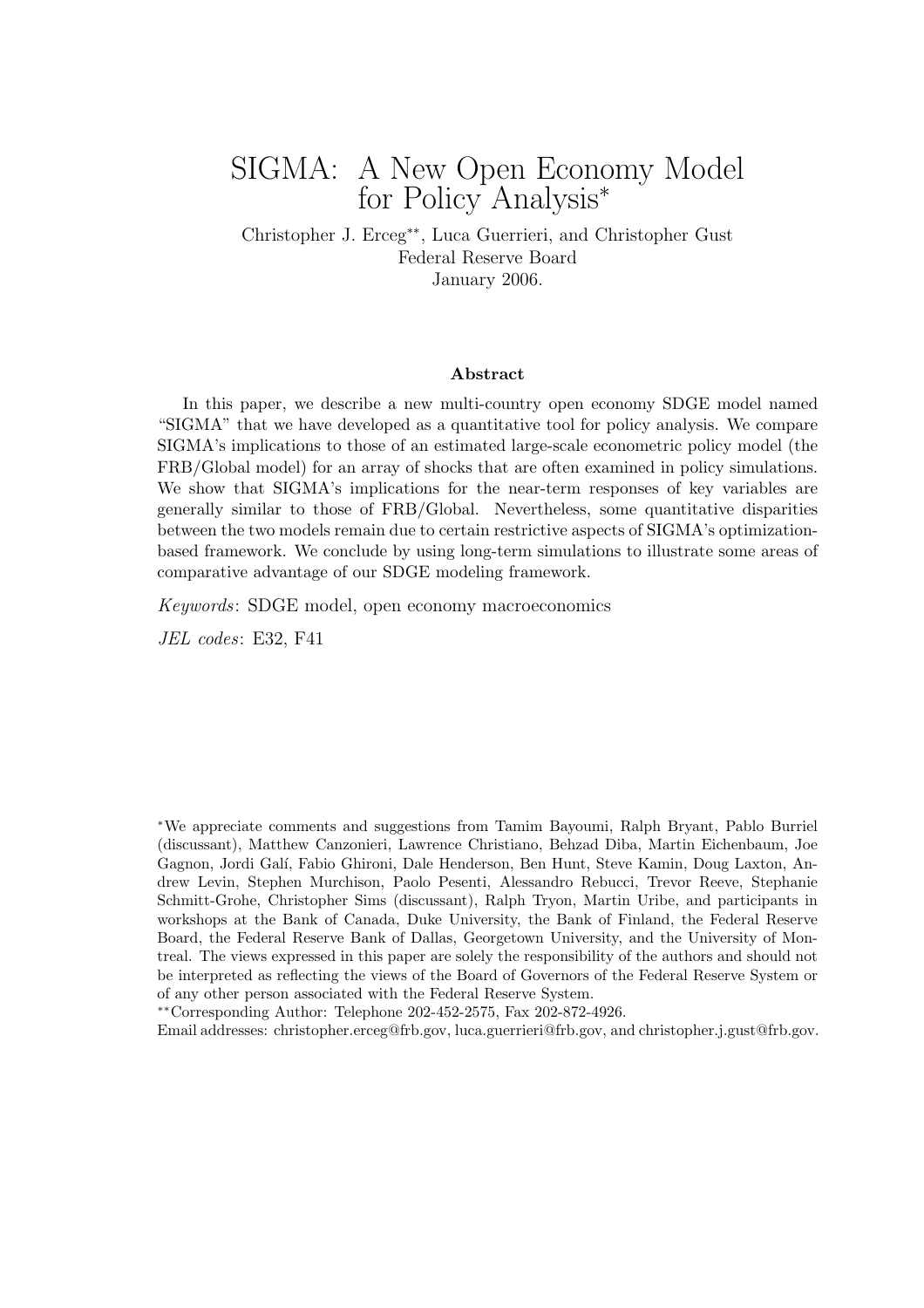### 1 Introduction

In the wake of the Lucas critique and the early Real Business Cycle (RBC) literature, a wide gap emerged between the models examined in the academic literature and those utilized in policy analysis by most central banks. While central bank policy models retained a heavy emphasis on fitting short-run properties of the data, academic models increasingly heeded the methodological imperative of the RBC literature that required optimizing-agent foundations and model consistent expectations. But the focus of the latter on coherent theoretical underpinnings came at the expense of empirical realism.

In recent years, there has been a surge of interest in developing optimizationbased models that are more suited to fitting the data. Consistent with this more empirical orientation, "state-of-the-art" Stochastic Dynamic General Equilibrium (SDGE) models have evolved to include a large array of nominal and real rigidities. Important work by Christiano, Eichenbaum, and Evans (2005) showed that their optimization-based model, which includes both sticky nominal wages and various types of adjustment costs in the expenditure components, is quite successful in accounting for the estimated effects of a monetary policy shock. Smets and Wouters (2003) demonstrated that the forecasting ability of a similar model appears comparable to that of an unconstrained Bayesian vector autoregression.

A salient motivation of this recent research has been to enhance the latitude of the SDGE models to contribute to policy analysis. In this vein, a number of central banks and other institutions such as the IMF are in the process of developing microfounded models that can provide quantitative input into the policy process.<sup>1</sup> But while recent empirical work validating certain features of the micro-founded models is encouraging, it remains an open question whether these models can yield plausible implications across the rather broad spectrum of shocks considered routinely in

<sup>&</sup>lt;sup>1</sup> The IMF's new SDGE model "GEM" is described by Laxton and Pesenti (2003). The Bank of England's new model "BEQM" is described by Harrison, Nikolov, Quinn, Ramsay, Scott, and Thomas (2005).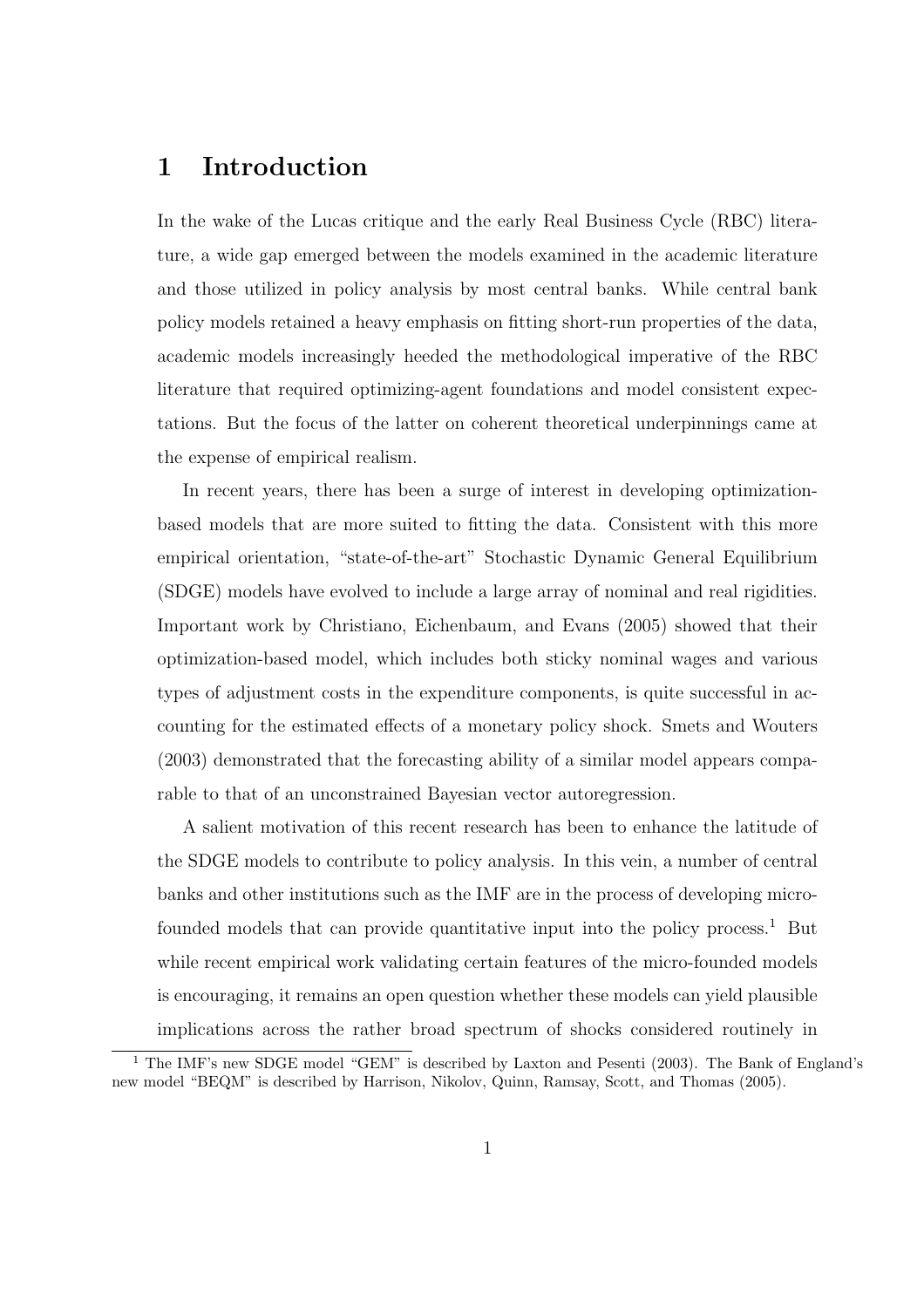policy work.

In this paper, we address this question using a new multi-country open economy SDGE model (SIGMA) that we have developed for quantitative policy analysis. Our new model has its antecedents in the seminal open economy modeling framework of Obstfeld and Rogoff (1995). However, it includes many of the nominal and real frictions that have been identified as empirically important in the closed economy models of Christiano, Eichenbaum, and Evans (2005) and Smets and Wouters (2003), such as habit persistence in consumption and adjustment costs in investment. Moreover, it incorporates analogous frictions relevant in an open economy framework, including both local currency pricing (e.g., Betts and Devereux (1996) or Devereux and Engel (2002)) and costs of adjusting trade flows.

Our approach consists in comparing the implications of SIGMA with those of the FRB/Global model, a large-scale econometric model used extensively in policy analysis at the Federal Reserve Board.<sup>2</sup> Our comparisons involve examining the impulse response functions to a number of shocks often considered in policy work. These include domestic monetary and fiscal shocks, a taste shock to home (U.S.) consumption demand, a shock to the risk premium in the uncovered interest parity equation, and alternative shocks to foreign demand. The large-scale models form an important benchmark for evaluating the new SDGE models both because they provide a reasonably accurate reduced-form characterization of the data, and because they embed the priors of policymakers who have applied these models to policy questions for several decades.<sup>3</sup> While we do not exclude an eventual departure from the

<sup>2</sup> While the FRB/Global model essentially has neo-classical properties in the long-run, the behavioral equations are formulated to allow considerable flexibility in accounting for the short-run properties of the data. This model assumes that expectations are formed adaptively, i.e., expectations are derived from small-scale vector autoregressions. In our analysis, we focus on the implications for the U.S. block of the model, which consists of about 80 estimated behavioral equations and 300 identities; the foreign sector consists of 29 country blocks and roughly 4000 equations. Brayton, Levin, Tryon, and Williams (1997) provide a description of the model's basic structure. The U.S. block of the FRB/Global model, augmented with a small external sector, can also be run as an independent model (FRB/US) under either adaptive or rational expectations. See Brayton and Tinsley (1996) for an overview; Kiley (2001) describes the specification and estimation of the business investment sector; and Elmendorf and Reifschneider (2002) provide an application to fiscal policy.

<sup>&</sup>lt;sup>3</sup> We also provide some comparisons to estimates from Structural Vector Autoregressions (SVAR). However,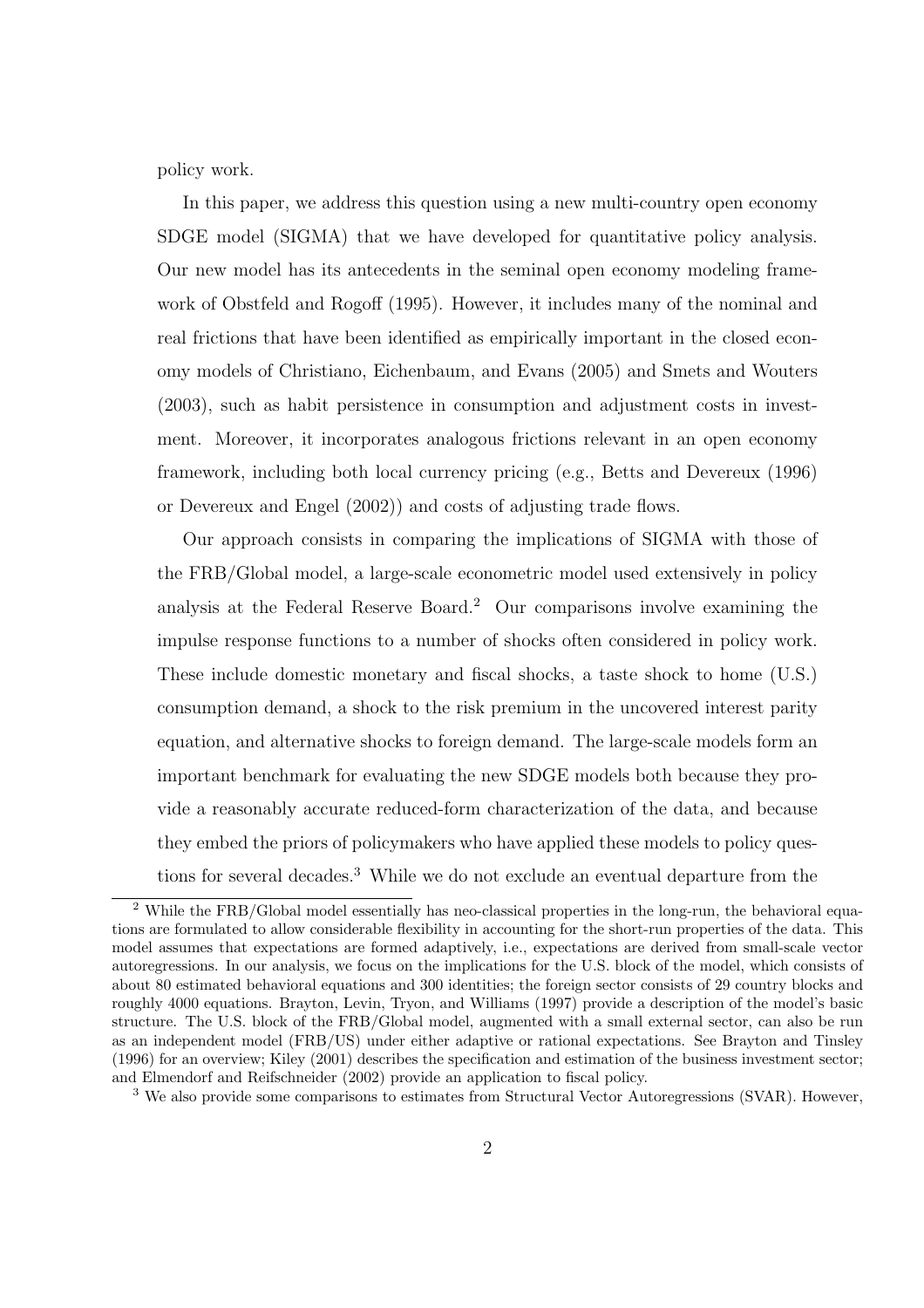responses of the large-scale econometric models if the data provide sufficient grounds for doing so, it seems crucial that the new SDGE models not a priori rule out such responses due to arbitrary structural restrictions in the theoretical framework.

Our model comparisons indicate that the short-run responses of SIGMA are qualitatively similar to FRB/Global for a large array of macroeconomic variables, including output, prices, interest rates, real exchange rates, and the trade balance. We highlight two features of our framework that are instrumental in giving SIGMA greater flexibility to generate responses that are more closely aligned with FRB/Global quantitatively, including more persistent responses of both real and nominal variables. These features include "information frictions," which posit agents as having incomplete information about the persistence of shocks, and non-Ricardian households.

With information frictions, agents use the Kalman filter to estimate the nature of shocks affecting the economy, and to make projections. This simple learning mechanism typically implies gradual responses to underlying shocks that are similar to adaptive expectations models, while retaining the appealing property of modelconsistent expectations. As emphasized by Erceg and Levin (2003), it implies that model dynamics may depend crucially on the credibility and transparency of policy changes.

Our model breaks Ricardian equivalence by assuming that some fraction of households simply consume their current after-tax disposable income.<sup>4</sup> Accordingly, the short-run fiscal multiplier associated with temporary increases in government spending exceeds unity and the response of private consumption is positive. The inclusion of both non-Ricardian agents and of information frictions in our model can account for a highly persistent fiscal multiplier similar to that in FRB/Global.<sup>5</sup>

comparisons with FRB/Global have the advantage that we can consider a larger set of shocks than typically analyzed in the SVAR literature. Moreover, estimates from the SVAR literature often show considerable divergence, making it difficult to gauge the appropriate benchmark.

 $^4$  Our approach is similar to that of Galí, López-Salido, and Vallés (2004) and Mankiw (2000).

<sup>&</sup>lt;sup>5</sup> The highly persistent fiscal multiplier and positive consumption response are in line with the empirical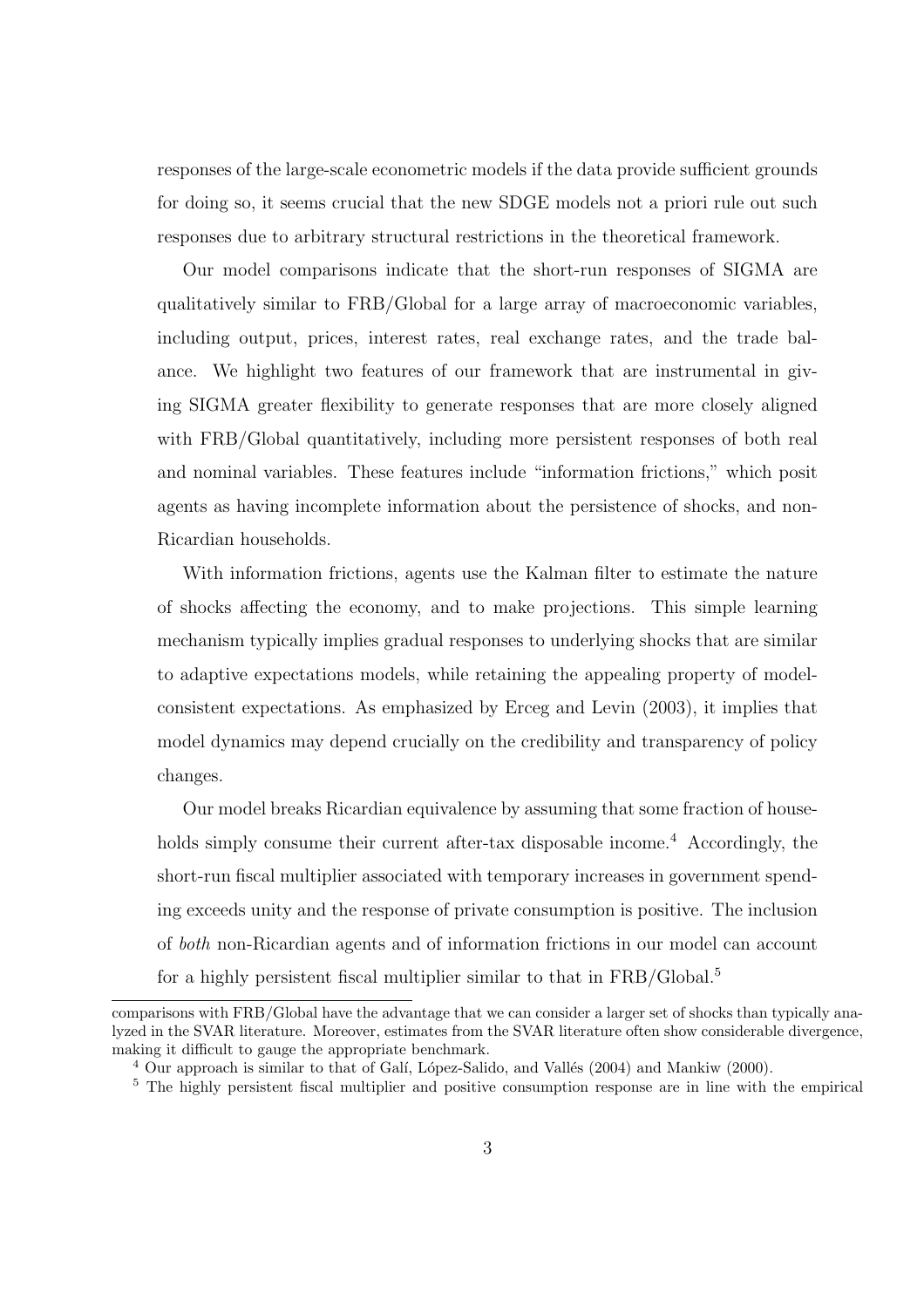But our comparisons also reveal some noticeable quantitative disparities between the SIGMA and FRB/Global models. First, import prices adjust much more quickly and completely to exchange rate changes in SIGMA, with full exchange rate passthrough after a few quarters. Second, SIGMA tends to imply substantially greater volatility in the expenditure components of GDP than FRB/Global. Finally, SIGMA tends to imply smaller and less persistent spillover effects from foreign shocks to the domestic economy (though the disparity is small if the increase in foreign demand is investment-driven).

We argue that these differences are particularly significant insofar as they stem from features of our SDGE framework that appear robust to reasonable departures from our benchmark calibration; specifically, they reflect certain restrictive theoretical constraints that are likely to hold in a broad class of current open economy SDGE models. For instance, high exchange rate passthrough after a few quarters is likely to characterize any model in which the desired price markup is either fixed (as in SIGMA) or exhibits only modest variation. In turn, the large volatility in expenditure components is partly attributable to high passthrough, and to a marked sensitivity of private absorption to very persistent changes in real interest rates. Finally, insofar as SIGMA relies on trade linkages to account for spillover effects from foreign demand disturbances – a feature common to most open economy SDGE models – it may understate the importance of spillovers arising through other channels, including financial linkages.

Nothwithstanding some limitations, the SDGE framework possesses some key advantages over existing econometric models as a tool for policy analysis. The last section of our paper focuses on some of these advantages in the context of longerterm simulations of SIGMA, including simulations of cuts in distortionary tax rates, and of a productivity acceleration. One advantage of the SDGE framework is that it facilitates assessing how structural features of the economy affect its responses to

findings of Fatás and Mihov (2001) and of Blanchard and Perotti (2002).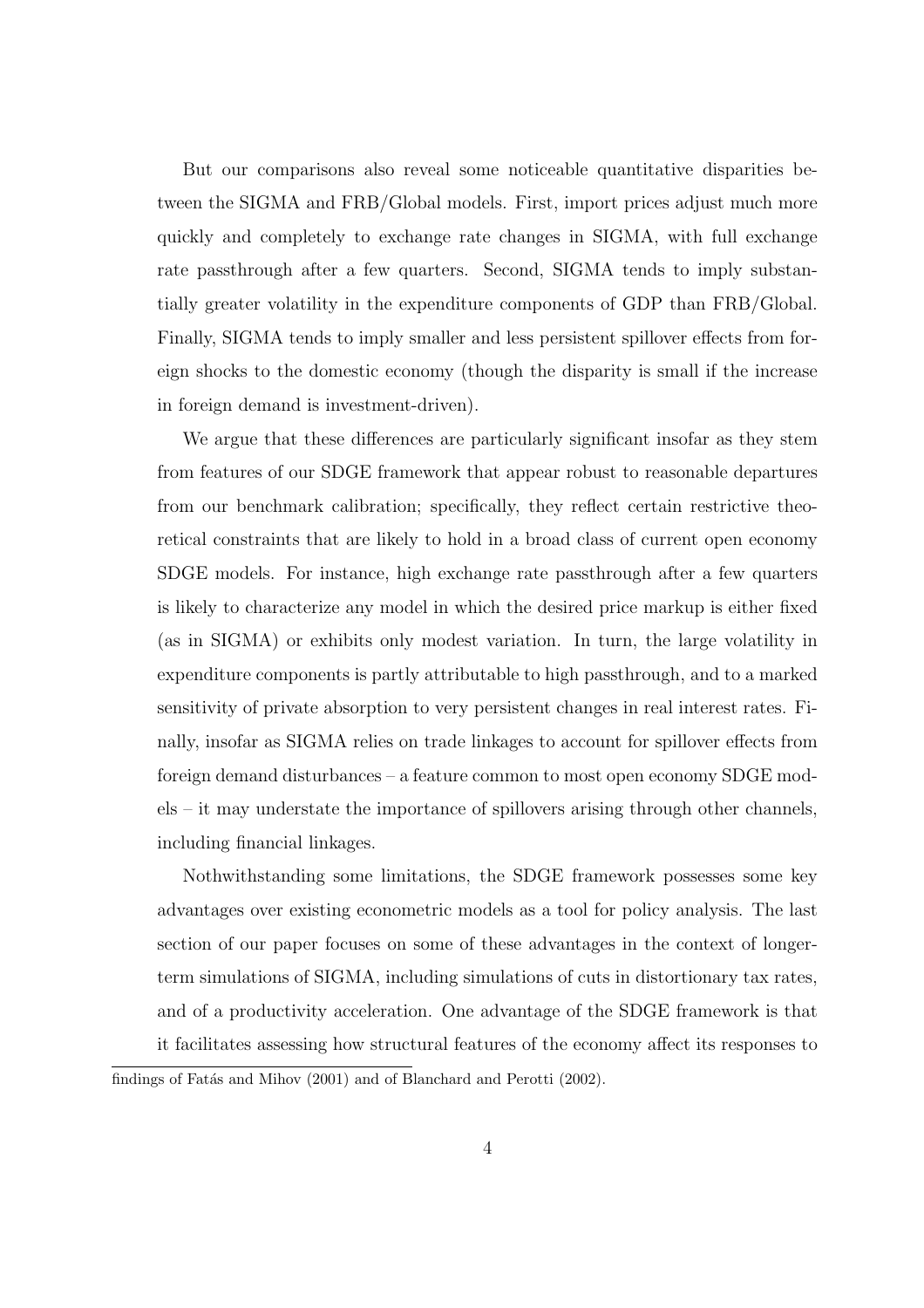shocks. For example, it is often of interest to consider how the effects of a tax cut depend on the elasticity of household labor supply, or on extent to which households are Ricardian in their consumption behavior. Such experiments are more difficult to design in typical large-scale econometric models in which there may exist no clear linkage between structural features and reduced form parameters. Another major advantage of the SDGE framework for policy questions is that it fully articulates the channels through which the economy returns to its balanced growth path following initial "imbalances." For instance, in the case of the productivity acceleration, we illustrate the economic forces that induce the trade balance to eventually move into surplus following an initial trade deficit, and discuss how different initial perceptions about the underlying shock influence adjustment dynamics.

The remainder of this paper is organized as follows. Section 2 presents our basic open economy model. The calibration is discussed in Section 3. Section 4 compares short-run impulse response functions in SIGMA and FRB/Global for an array of shocks frequently considered in policy analysis. Section 5 examines longrun simulations in SIGMA under alternative calibrations. Section 6 concludes and provides a discussion of directions for future research.

## 2 The Model

Our model consists of two countries that may differ in size, but are otherwise isomorphic.<sup>6</sup> Hence, our exposition below focuses on the "home" country. Each country in effect produces a single domestic output good, although we adopt a standard monopolistically competitive framework to rationalize stickiness in the aggregate

<sup>6</sup> For expositional purposes, we focus on a two country variant of SIGMA. However, in actual policy analysis we typically use a variant with seven country blocks that includes the United States, the euro area, Japan, Canada, Mexico, Developing Asia, and a rest-of-the-world sector. Moreover, the expanded model incorporates features designed to account for the effects of oil shocks, which include allowing oil to enter both the consumption bundle of households, and the production function of firms (see Guerrieri (2005)). For the shocks that we analyze in this study, the effects on the home country (i.e., the United States) are quantitatively very similar in the two country model discussed below as in the larger policy model.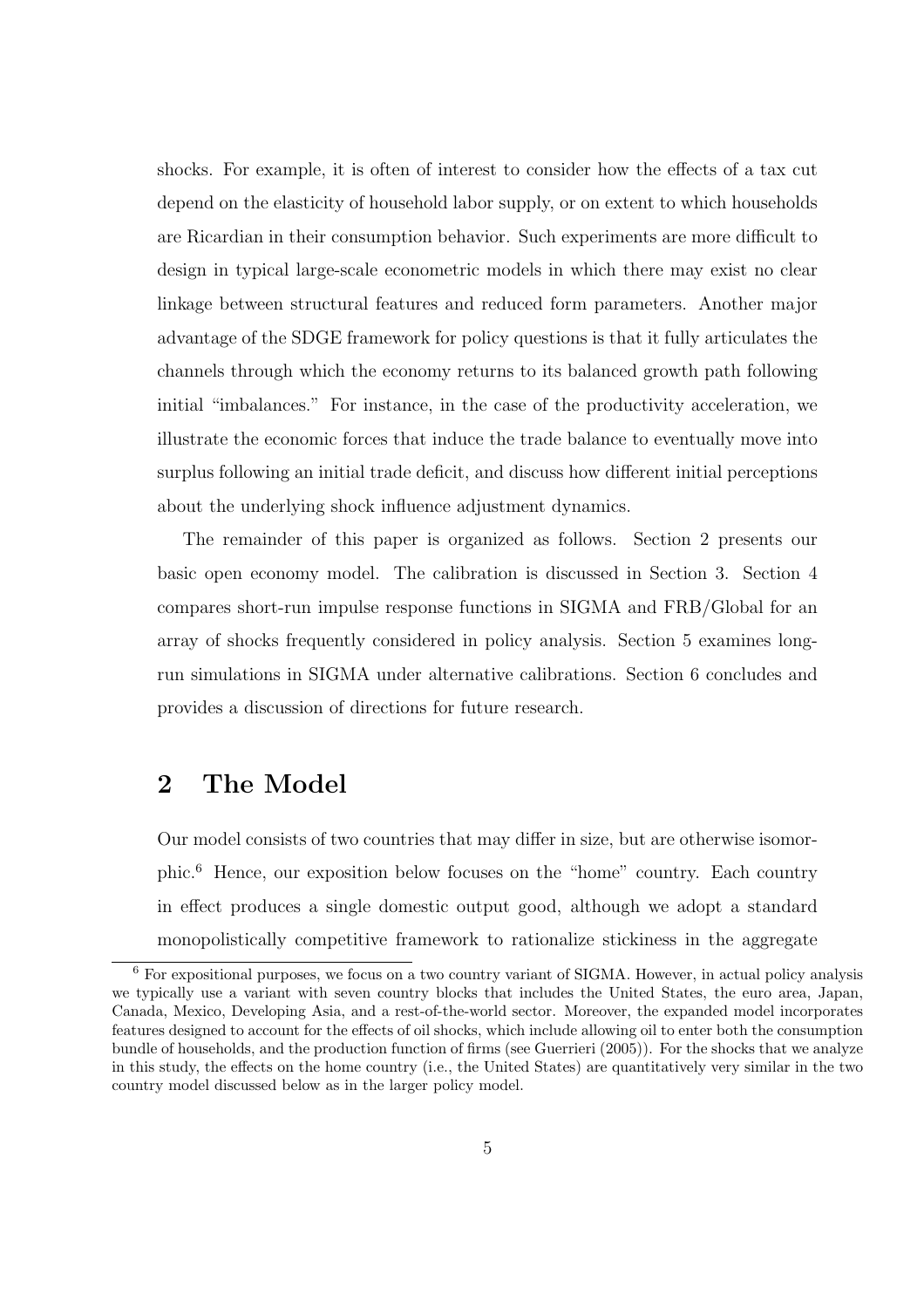price level. While household utility depends on consumption of both the domestic output good and imported goods, it is convenient to assume that a competitive distribution sector purchases both inputs, and simply resells a final consumption good to households. Similarly, we assume that competitive distributors combine the domestic output good with imports to produce a final investment good.

To introduce non-Ricardian consumption behavior, we assume that there are two types of households. One type of households maximize welfare subject to an intertemporal budget constraint. These households own the entire capital stock, accumulate capital subject to adjustment costs, and exhibit habit persistence in their consumption decisions. They are also regarded as monopolistic competitors in the labor market to account for aggregate wage stickiness. The other set of households ("hand-to-mouth" households) simply consume their entire after-tax disposable income.

#### 2.1 Firms and Price Setting

Production of Domestic Intermediate Goods. There is a continuum of differentiated intermediate goods (indexed by  $i \in [0,1]$ ) in the home country, each of which is produced by a single monopolistically competitive firm. As in Betts and Devereux (1996), intermediate goods firms charge different prices at home and abroad (i.e., they practice local currency pricing). In the home market, firm  $i$  faces a demand function that varies inversely with its output price  $P_{Dt}(i)$  and directly with aggregate demand at home  $Y_{Dt}$ :

$$
Y_{Dt}(i) = \left[\frac{P_{Dt}(i)}{P_{Dt}}\right]^{\frac{-(1+\theta_p)}{\theta_p}} Y_{Dt},\tag{1}
$$

where  $\theta_p > 0$ , and  $P_{Dt}$  is an aggregate price index defined below. Similarly, in the foreign market, firm  $i$  faces the demand function:

$$
X_t(i) = \left[\frac{P_{Mt}^*(i)}{P_{Mt}^*}\right]^{\frac{-(1+\theta_p)}{\theta_p}} M_t^*,
$$
\n(2)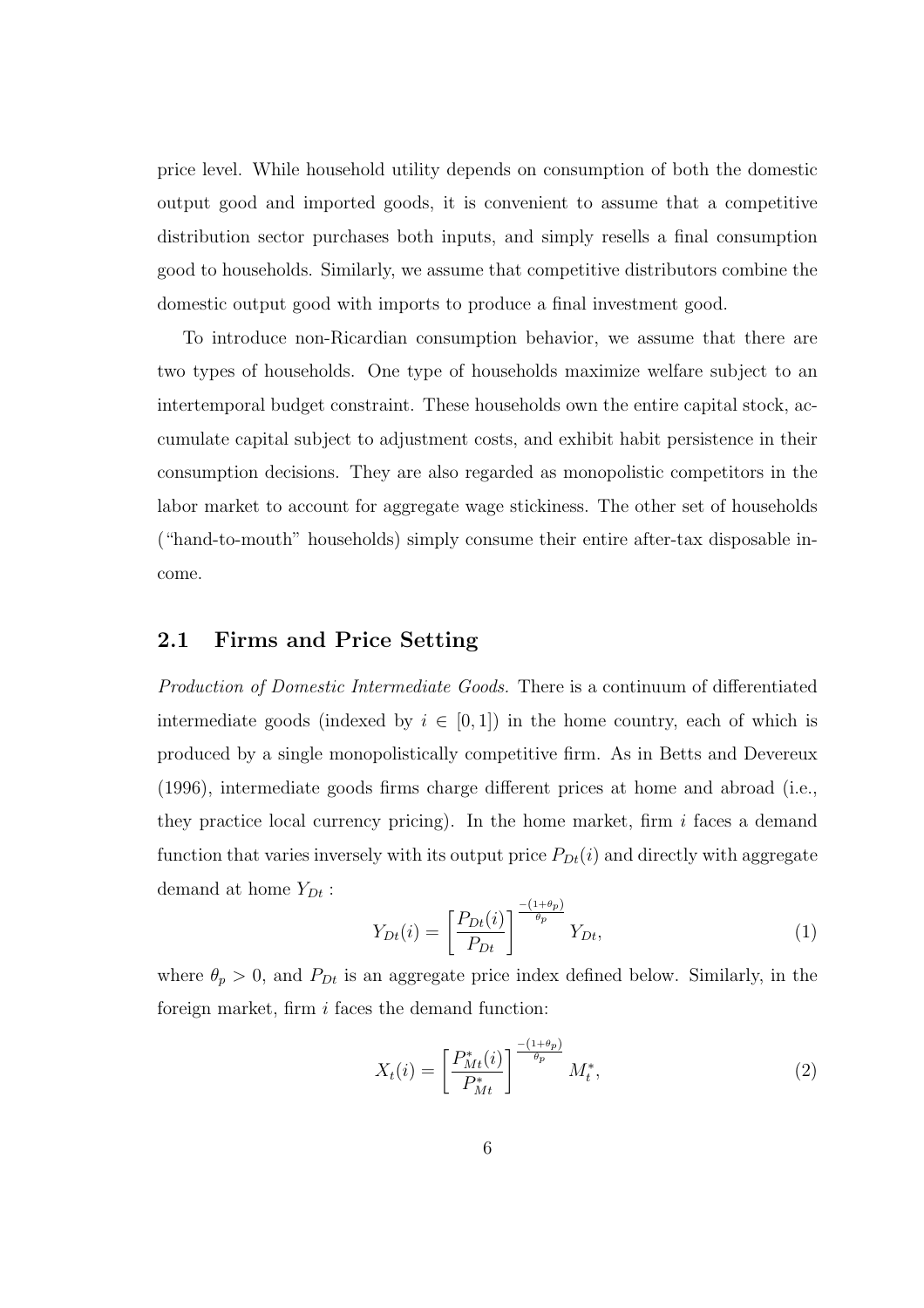where  $X_t(i)$  denotes the foreign quantity demanded of home good i,  $P_{Mt}^*(i)$  denotes the price that firm  $i$  sets in the foreign market (denominated in foreign currency),  $P_{Mt}^*$  is the foreign import price index, and  $M_t^*$  is aggregate foreign imports (we use an asterisk to denote foreign variables).

Each producer utilizes capital services  $K_t(i)$  and a labor index  $L_t(i)$  (defined below) to produce its respective output good. The production function is assumed to have a constant-elasticity of substitution (CES) form:

$$
Y_t(i) = \left(\omega_K^{\frac{\rho}{1+\rho}} K_t(i)^{\frac{1}{1+\rho}} + \omega_L^{\frac{\rho}{1+\rho}} (Z_t L_t(i))^{\frac{1}{1+\rho}}\right)^{1+\rho}.
$$
 (3)

The production function exhibits constant-returns-to-scale in both inputs, and technological progress  $Z_t$  is given by:

$$
Z_t = \exp(g_z t + z_t),\tag{4}
$$

where  $z_t$  is a country-specific shock to the level of technology and  $g_z$ , the deterministic rate of technological growth, is assumed to be the same in both countries. Firms face perfectly competitive factor markets for hiring capital and labor. Thus, each firm chooses  $K_t(i)$  and  $L_t(i)$ , taking as given both the rental price of capital  $R_{Kt}$  and the aggregate wage index  $W_t$  (defined below). Firms can costlessly adjust either factor of production. Thus, the standard static first-order conditions for cost minimization imply that all firms have identical marginal cost per unit of output,  $MC_t$ .

We assume that the home and foreign prices of the intermediate goods are determined by Calvo-style staggered contracts (see Calvo (1983)). In each period, a firm faces a constant probability,  $1 - \xi_p$ , of being able to reoptimize its price at home  $(P_{Dt}(i))$  and  $1-\xi_{p,x}$  probability of being able to reoptimize its price abroad  $(P_{Mt}^*(i))$ . These probabilities are assumed to be independent across firms, time, and countries. If a firm is not allowed to optimize its prices, we follow Christiano, Eichenbaum, and Evans (2005) and assume the firm must reset its home price based on lagged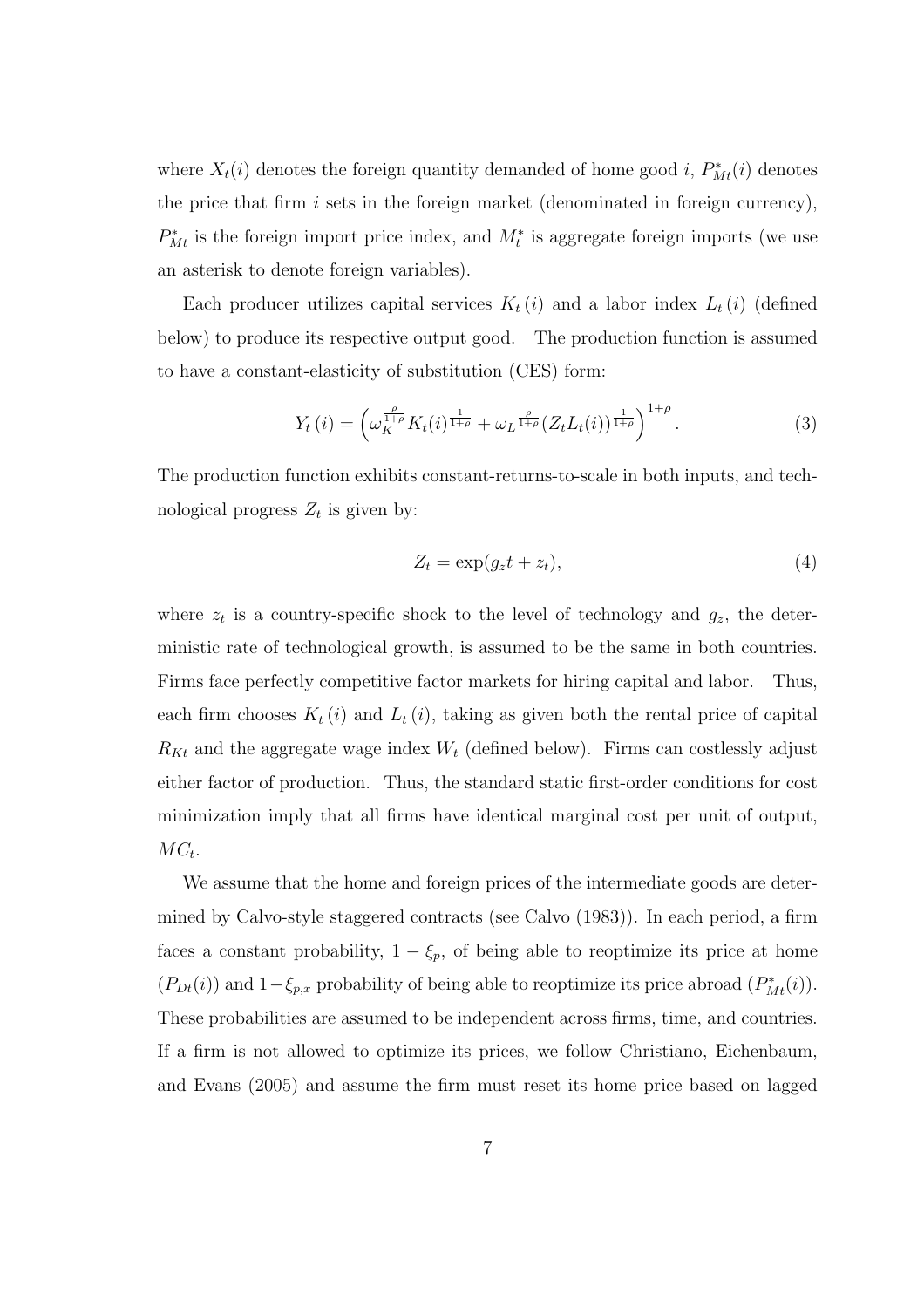aggregate inflation (i.e.,  $P_{Dt}(i) = \pi_{t-1} P_{Dt-1}(i)$ , where  $\pi_t = P_{Dt}/P_{Dt-1}$ ).<sup>7</sup> In foreign markets, if a firm cannot reoptimize its price, the price is changed according to an analogous rule (i.e.,  $P_{Mt}^*(i) = \pi_{Mt-1}^* P_{Mt-1}^*(i)$ , where  $\pi_{Mt}^* = P_{Mt}^*/P_{Mt-1}^*$ ). This form of lagged indexation is a mechanism for introducing inflation inertia into the key price-setting equations.

When firm  $i$  is allowed to responsibility price in the domestic market in period t, the firm maximizes

$$
\widetilde{\mathbb{E}}_{t} \sum_{j=0}^{\infty} \xi_{p}^{j} \psi_{t,t+j} \left[ V_{Dt+j} P_{Dt}(i) Y_{Dt+j}(i) - M C_{t+j} Y_{Dt+j}(i) \right]. \tag{5}
$$

The operator  $\widetilde{\mathbb{E}}_t$  represents the conditional expectation based on the information available to agents at period t. The firm discounts profits received at date  $t + j$ by the state-contingent discount factor  $\psi_{t,t+j}$ ; for notational simplicity, we have suppressed all of the state indices.<sup>8</sup> Also,  $V_{Dt+j}$  is defined by

$$
V_{Dt+j} = \prod_{h=1}^{j} \pi_{t+h-1}.
$$
\n(6)

The first-order condition for setting the contract price of good  $i$  in the home market is

$$
\widetilde{\mathbb{E}}_t \sum_{j=0}^{\infty} \psi_{t,t+j} \xi_p^j \left( \frac{V_{Dt+j} P_{Dt}(i)}{(1+\theta_p)} - MC_{t+j} \right) Y_{Dt+j}(i) = 0.
$$
\n<sup>(7)</sup>

Defining a similar profit functional to equation (5) for a firm's optimal choice of its contract price in the foreign market at date t, the associated first-order condition is:

$$
\widetilde{\mathbb{E}}_{t} \sum_{j=0}^{\infty} \psi_{t,t+j} \xi_{p,x}^{j} \left( \frac{e_{t+j} V_{Mt+j}^{*} P_{Mt}^{*}(i)}{(1+\theta_p)} - MC_{t+j} \right) X_{t+j} \left( i \right) = 0. \tag{8}
$$

In equation  $(8)$ ,  $e_t$  is the price of a unit of foreign currency in terms of the home currency (so that a rise in  $e_t$  corresponds to a depreciation of the home currency),

<sup>7</sup> In alternative calibrations of SIGMA, we also consider the specification used by Yun (1996) and Erceg, Henderson, and Levin (2000) where  $P_{Dt}(i) = \pi P_{Dt-1}(i)$  so that  $V_{Dt+j} = \pi^j$  in the profit functional defined below. For this alternative calibration, prices are updated according to  $P_{Mt}(i) = \pi^* P_{Mt-1}(i)$  in foreign markets.

<sup>&</sup>lt;sup>8</sup> We define  $\xi_{t,t+j}$  to be the price in period t of a claim that pays one dollar if the specified state occurs in period  $t + j$  (see the household problem below); then the corresponding element of  $\psi_{t,t+j}$  equals  $\xi_{t,t+j}$  divided by the probability that the specified state will occur.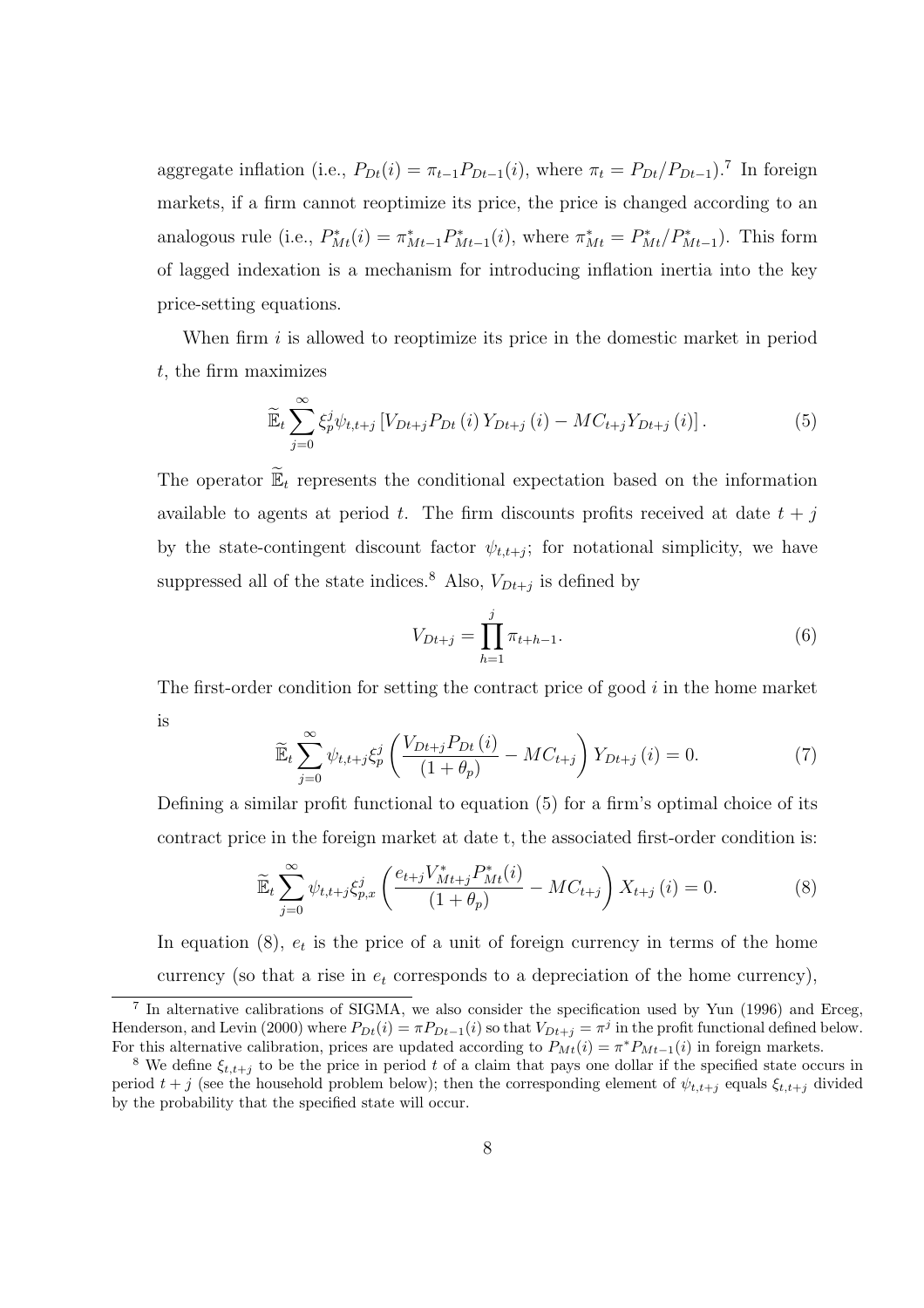and  $V_{Mt+j}^*$  is defined as:

$$
V_{Mt+j}^* = \prod_{h=1}^j \pi_{Mt+h-1}^*.
$$
\n(9)

Production of the Domestic Output Index. Because households have identical Dixit-Stiglitz preferences, it is convenient to assume that a representative aggregator combines the differentiated intermediate products into a composite home-produced good  $Y_{Dt}$ :

$$
Y_{Dt} = \left[ \int_0^1 Y_{Dt}(i)^{\frac{1}{1+\theta_p}} di \right]^{1+\theta_p}.
$$
 (10)

The aggregator chooses the bundle of goods that minimizes the cost of producing  $Y_{Dt}$ , taking the price  $P_{Dt}(i)$  of each intermediate good  $Y_{Dt}(i)$  as given. The aggregator sells units of each sectoral output index at its unit cost  $P_{Dt}$ :

$$
P_{Dt} = \left[ \int_0^1 P_{Dt} \left( i \right)^{\frac{-1}{\theta_p}} \, dt \right]^{-\theta_p} . \tag{11}
$$

We also assume a representative aggregator in the foreign economy who combines the differentiated home products  $X_t(i)$  into a single index for foreign imports:

$$
M_t^* = \left[ \int_0^1 X_t(i)^{\frac{1}{1+\theta_p}} di \right]^{1+\theta_p}, \tag{12}
$$

and sells  $M_t^*$  at price  $P_{Mt}^*$ :

$$
P_{Mt}^{*} = \left[ \int_{0}^{1} P_{Mt}^{*} (i)^{\frac{-1}{\theta_p}} di \right]^{-\theta_p} . \tag{13}
$$

Production of Consumption and Investment Goods. Final consumption goods are produced by a representative "consumption good distributor." This firm combines purchases of domestically-produced goods with imported goods to produce a final consumption good  $(C_t)$  according to a constant-returns-to-scale CES production function:

$$
C_t = \left(\omega_C^{\frac{\rho_C}{1+\rho_C}} C_{Dt}^{\frac{1}{1+\rho_C}} + (1-\omega_C)^{\frac{\rho_C}{1+\rho_C}} (\varphi_{Ct} M_{Ct})^{\frac{1}{1+\rho_C}}\right)^{1+\rho_C},\tag{14}
$$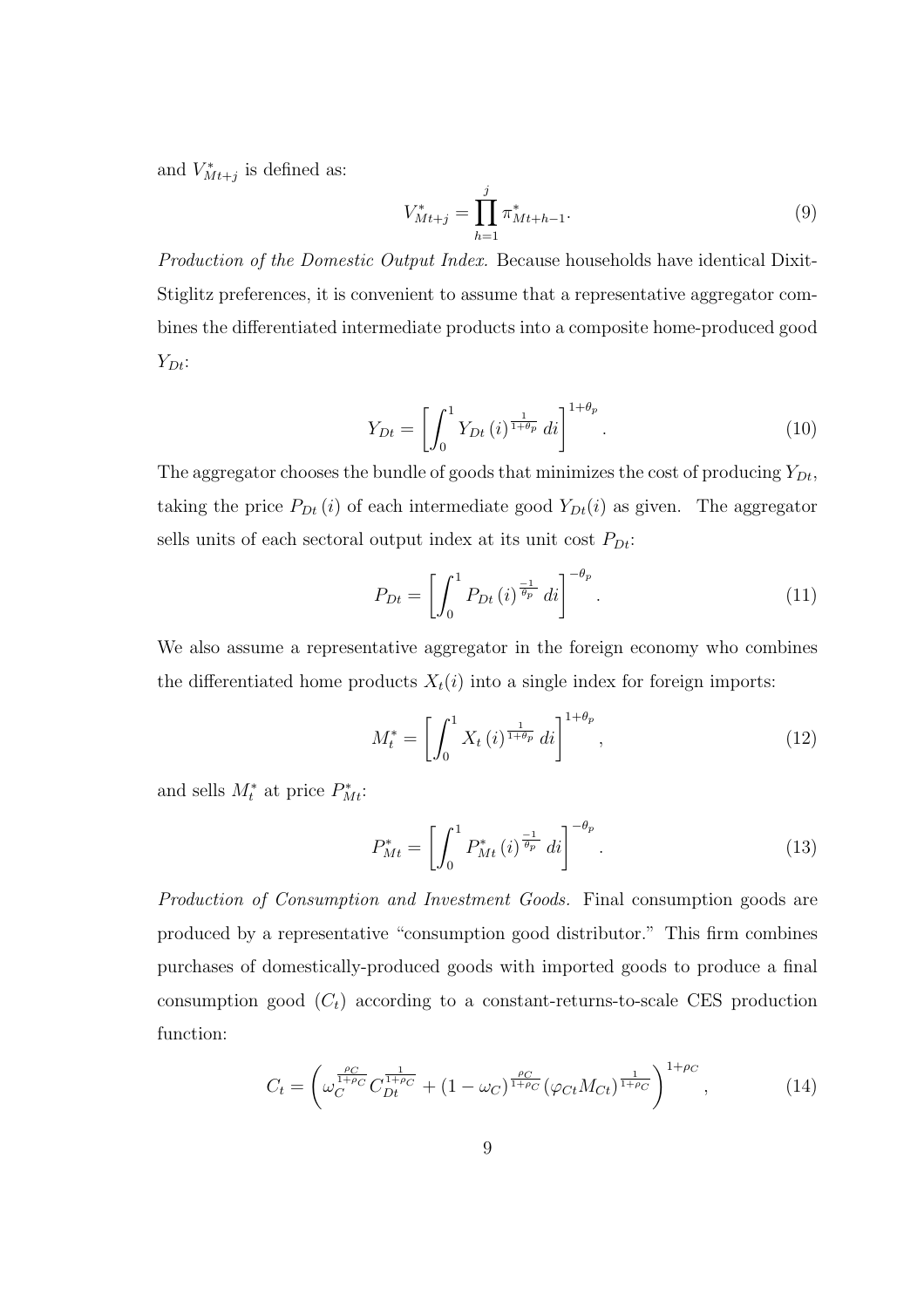where  $C_{Dt}$  denotes the consumption good distributor's demand for the index of domestically-produced goods,  $M_{C_t}$  denotes the distributor's demand for the index of foreign-produced goods, and  $\varphi_{C_t}$  reflects costs of adjusting consumption imports. The form of the production function mirrors the preferences of households over consumption of domestically-produced goods and imports. Accordingly, the quasishare parameter  $\omega_c$  may be interpreted as determining household preferences for home relative to foreign goods, or equivalently, the degree of home bias in household consumption expenditure. Finally, the adjustment cost term  $\varphi_{C_t}$  is assumed to take the quadratic form:  $\overline{a}$  $\overline{a}$ 

$$
\varphi_{Ct} = \left[1 - \frac{\varphi_{M_C}}{2} \left(\frac{\frac{M_{Ct}}{C_{Dt}}}{\frac{M_{Ct-1}}{C_{Dt-1}}} - 1\right)^2\right].
$$
\n(15)

This specification implies that it is costly to change the proportion of domestic and foreign goods in the aggregate consumption bundle, even though the level of imports may jump costlessly in response to changes in overall consumption demand. It aims to capture the intuitively-appealing notion that households may have limited ability in the short-run to vary the mix of domestic relative to foreign goods in producing consumption services, even if longer-run substitution possibilities are more favorable. From an empirical perspective, our specification is consistent with evidence which suggests that imports adjust slowly in response to relative price changes, but respond rapidly to changes in real activity, e.g., McDaniel and Balistreri (2003).

Given the presence of adjustment costs, the representative consumption goods distributor chooses (a contingency plan for)  $C_{Dt}$  and  $M_{Ct}$  to minimize its discounted expected costs of producing the aggregate consumption good:

$$
\min_{C_{Dt+k}, M_{Ct+k}} \tilde{\mathbb{E}}_t \sum_{k=0}^{\infty} \psi_{t,t+k} \Big\{ \left( P_{Dt+k} C_{Dt+k} + P_{Mt+k} M_{Ct+k} \right) \tag{16}
$$
\n
$$
+ P_{Ct+k} \left[ C_{t+k} - \left( \omega_C^{\frac{\rho_C}{1+\rho_C}} C_{Dt+k}^{\frac{1}{1+\rho_C}} + (1 - \omega_C)^{\frac{\rho_C}{1+\rho_C}} (\varphi_{Ct+k} M_{Ct+k})^{\frac{1}{1+\rho_C}} \right)^{1+\rho_C} \Big] \Big\}.
$$

The distributor sells the final consumption good to households at a price  $P_{C_t}$ , which may be interpreted as the consumption price index (or equivalently, as the shadow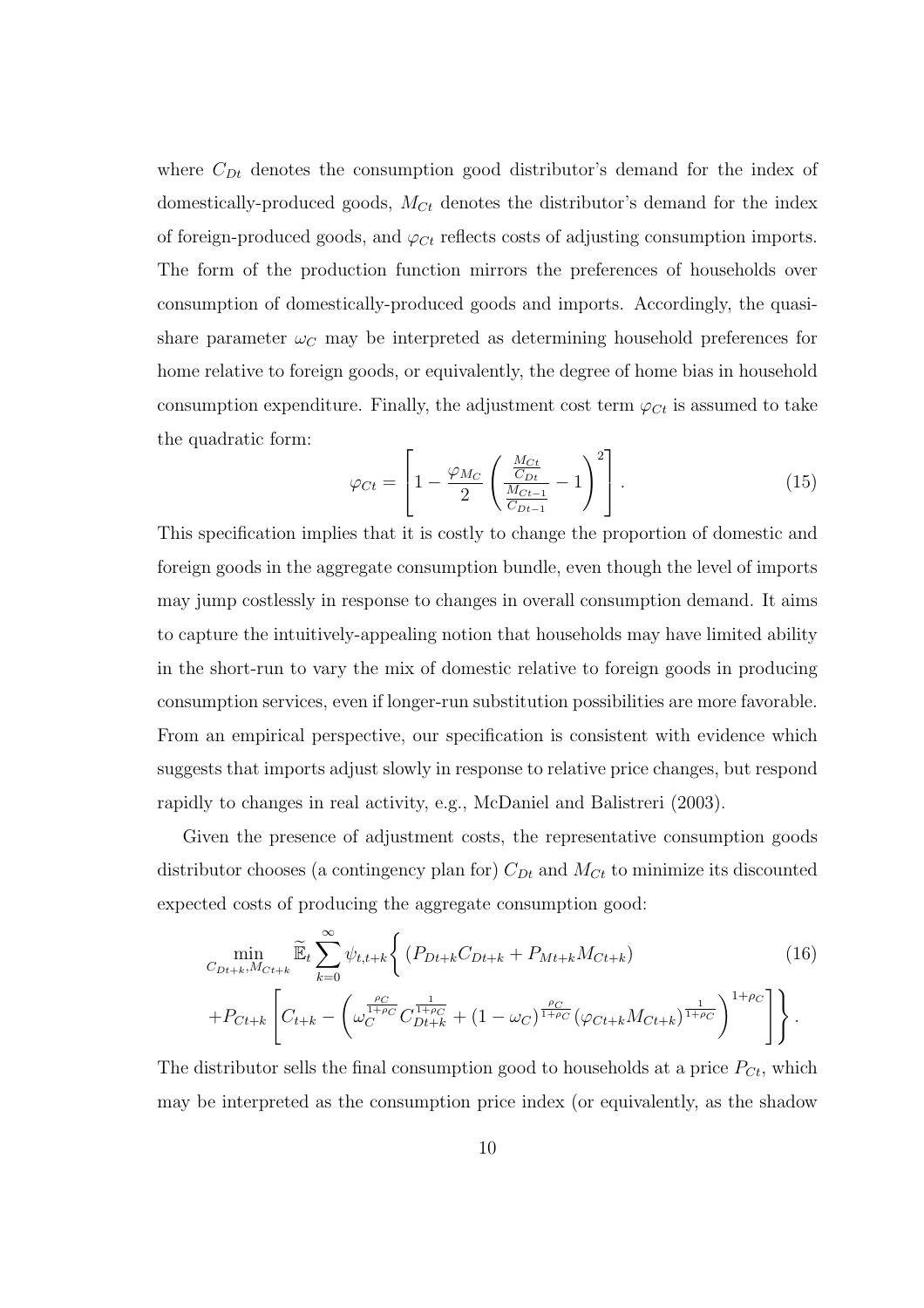cost of producing an additional unit of the consumption good).

We model the production of final investment goods in an analogous manner. Thus, the representative "investment goods distributor" produces a final investment good by combining its purchases of domestically-produced goods with purchases of foreign-produced goods according to a constant-returns-to-scale CES production function:

$$
I_t = \left(\omega_I^{\frac{\rho_I}{1+\rho_I}} I_{Dt}^{\frac{1}{1+\rho_I}} + (1-\omega_I)^{\frac{\rho_I}{1+\rho_I}} (\varphi_{It} M_{It})^{\frac{1}{1+\rho_I}}\right)^{1+\rho_I},\tag{17}
$$

where  $I_{Dt}$  denotes the investment goods distributor's demand for the index of domestically-produced goods,  $M_{It}$  denotes the distributor's demand for the index of foreign goods, and  $\varphi_{It}$  reflects costs of adjusting imports of investment goods. As in the case of consumption goods, the quasi-share parameter  $\omega_I$  may be interpreted as determining the degree of home bias in the production of final investment goods. The adjustment cost  $\varphi_{It}$  takes a form that is analogous to the adjustment cost specification for imported consumption goods, so that:

$$
\varphi_{It} = \left[1 - \frac{\varphi_{M_I}}{2} \left(\frac{\frac{M_{It}}{I_{Dt}}}{\frac{M_{It-1}}{I_{Dt-1}}} - 1\right)^2\right].
$$
 (18)

Investment goods distributors solve an intertemporal cost minimization problem isomorphic to that of consumption goods distributors. Each distributor sells the final investment good to households at a price  $P_{It}$ , which may be interpreted as the investment price index. This price may differ from the price index of the consumption good  $P_{C_t}$  because of differences in import composition, even in the absence of the adjustment costs for consumption and investment imports.

#### 2.2 Households and Wage Setting

We assume a continuum of monopolistically competitive households (indexed on the unit interval), each of which supplies a differentiated labor service to the intermediate goods-producing sector (the only producers demanding labor services in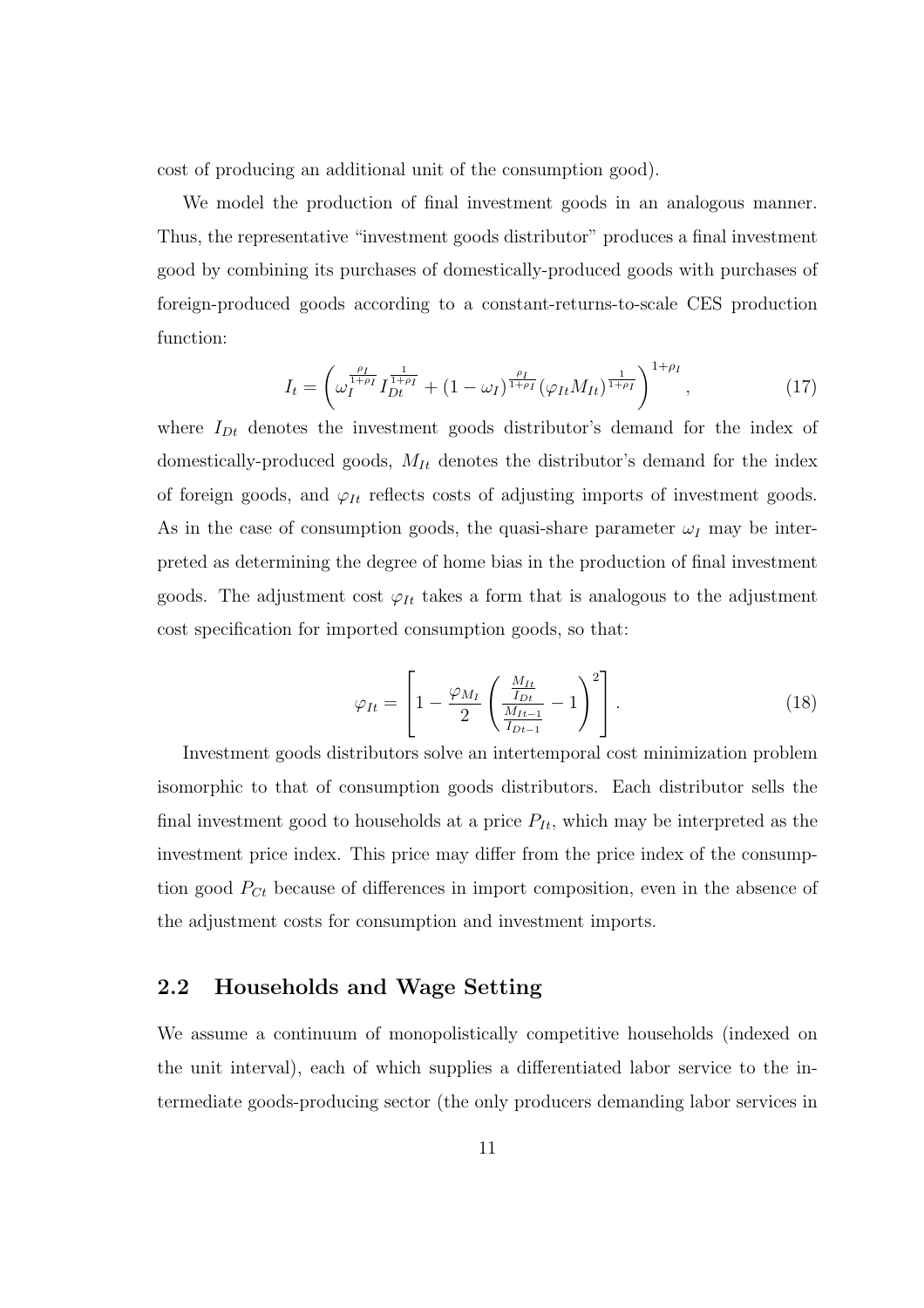our framework). It is convenient to assume that a representative labor aggregator (or "employment agency") combines households' labor hours in the same proportions as firms would choose. Thus, the aggregator's demand for each household's labor is equal to the sum of firms' demands. The aggregate labor index  $L_t$  has the Dixit-Stiglitz form:

$$
L_t = \left[ \int_0^1 \left( \zeta_t N_t(h) \right)^{\frac{1}{1+\theta_w}} dh \right]^{1+\theta_w}, \tag{19}
$$

where  $\theta_w > 0$  and  $N_t(h)$  is hours worked by a typical member of household h. Also,  $\zeta_t$  is the size of a household of type h and evolves according to  $\zeta_t = g_n \zeta_{t-1}$  (effectively,  $\zeta_t$  and  $g_n$  determine the size and growth rate of the population). The aggregator minimizes the cost of producing a given amount of the aggregate labor index, taking each household's wage rate  $W_t(h)$  as given, and then sells units of the labor index to the production sector at their unit cost  $W_t$ :

$$
W_t = \left[ \int_0^1 W_t(h)^{\frac{-1}{\theta_w}} dh \right]^{-\theta_w}.
$$
\n(20)

It is natural to interpret  $W_t$  as the aggregate wage index. The aggregator's demand for the labor services of a typical member of household  $h$  is given by

$$
N_t(h) = \left[\frac{W_t(h)}{W_t}\right]^{-\frac{1+\theta_w}{\theta_w}} L_t/\zeta_t.
$$
\n(21)

We assume that there are two types of households: households that make intertemporal consumption, labor supply, and capital accumulation decisions in a forward-looking manner by maximizing utility subject to an intertemporal budget constraint (FL households, for "forward-looking"); and the remainder that simply consume their after-tax disposable income (HM households, for "hand-to-mouth" households). The latter type receive no capital rental income or profits, and choose to set their wage to be the average wage of optimizing households. Given that households of each type grow at the same rate, the share of each type of household in the population is fixed. We denote the share of FL households by  $\varsigma$  and the share of HM households by  $1 - \varsigma$ .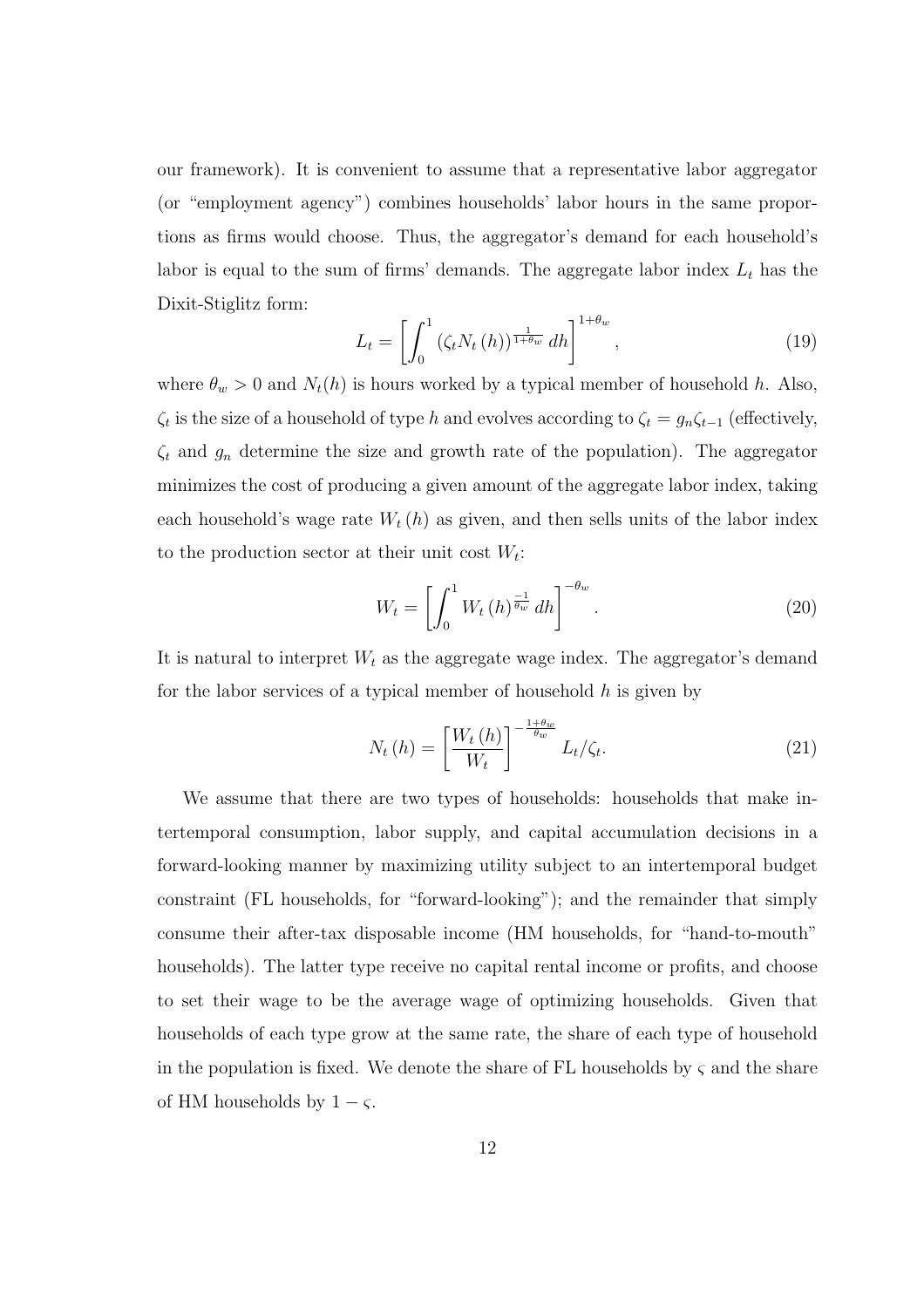We consider first the problem faced by FL households. The utility functional for an optimizing representative member of household  $h$  is

$$
\widetilde{\mathbb{E}}_{t} \sum_{j=0}^{\infty} \beta^{j} \left\{ \frac{1}{1-\sigma} \left( C_{t+j} \left( h \right) - \frac{\varkappa}{\varsigma} \frac{C_{t+j-1}^{O}}{\zeta_{t+j-1}} - \nu_{ct} \right)^{1-\sigma} + \frac{\chi_{0} Z_{t+j}^{1-\sigma}}{1-\chi} \left( 1 - N_{t+j} \left( h \right) \right)^{1-\chi} + \frac{\mu_{0}}{1-\mu} \left( \frac{M B_{t+j+1} \left( h \right)}{P_{C t+j}} \right)^{1-\mu} \right\}, \tag{22}
$$

where the discount factor  $\beta$  satisfies  $0 < \beta < 1$ . As in Smets and Wouters (2003), we allow for the possibility of external habits, where each household member cares about its consumption relative to lagged aggregate consumption per capita of optimizing agents,  $\frac{C_{t-1}^O}{\varsigma \zeta_{t-1}}$ . The period utility function depends on an each member's current leisure  $1 - N_t(h)$ , his end-of-period real money balances,  $\frac{MB_{t+1}(h)}{P_{C_t}}$ , and a preference shock,  $\nu_{ct}$ . We allow for preferences over leisure to shift with the level of technology so that the model is consistent with balanced growth, even if the subutility function over consumption is not logarithmic.<sup>9</sup>

Household h faces a flow budget constraint in period  $t$  which states that its combined expenditure on goods and on the net accumulation of financial assets must equal its disposable income:

$$
P_{Ct}C_{t}(h) + P_{It}I_{t}(h) + MB_{t+1}(h) - g_{n}^{-1}MB_{t}(h) + \int_{s} \xi_{t,t+1}B_{Dt+1}(h) -g_{n}^{-1}B_{Dt}(h) + P_{Bt}B_{Gt+1} - g_{n}^{-1}B_{Gt} + \frac{e_{t}P_{Bt}^{*}B_{Ft+1}(h)}{\phi_{bt}} - g_{n}^{-1}e_{t}B_{Ft}(h) = (1 - \tau_{Nt})W_{t}(h) N_{t}(h) + \Gamma_{t}(h) + TR_{t}(h) - T_{t}(h) + (1 - \tau_{Kt})g_{n}^{-1}R_{Kt}K_{t}(h) + P_{It}\tau_{Kt}\delta g_{n}^{-1}K_{t}(h) - P_{Dt}\phi_{It}(h).
$$
\n(23)

The presence of the population growth parameter  $g_n$  in the household's budget constraint reflects that equation (23) is expressed in per capita terms as well as the assumption that new household members are born without any initial holdings of

<sup>&</sup>lt;sup>9</sup> This statement is only strictly true in the absence of permanent country-specific technology shocks. In this case, a permanent increase in technology in the home country that does not occur abroad will be associated with a permanent deterioration in the home country's terms of trade that moves the home economy off its balanced growth path.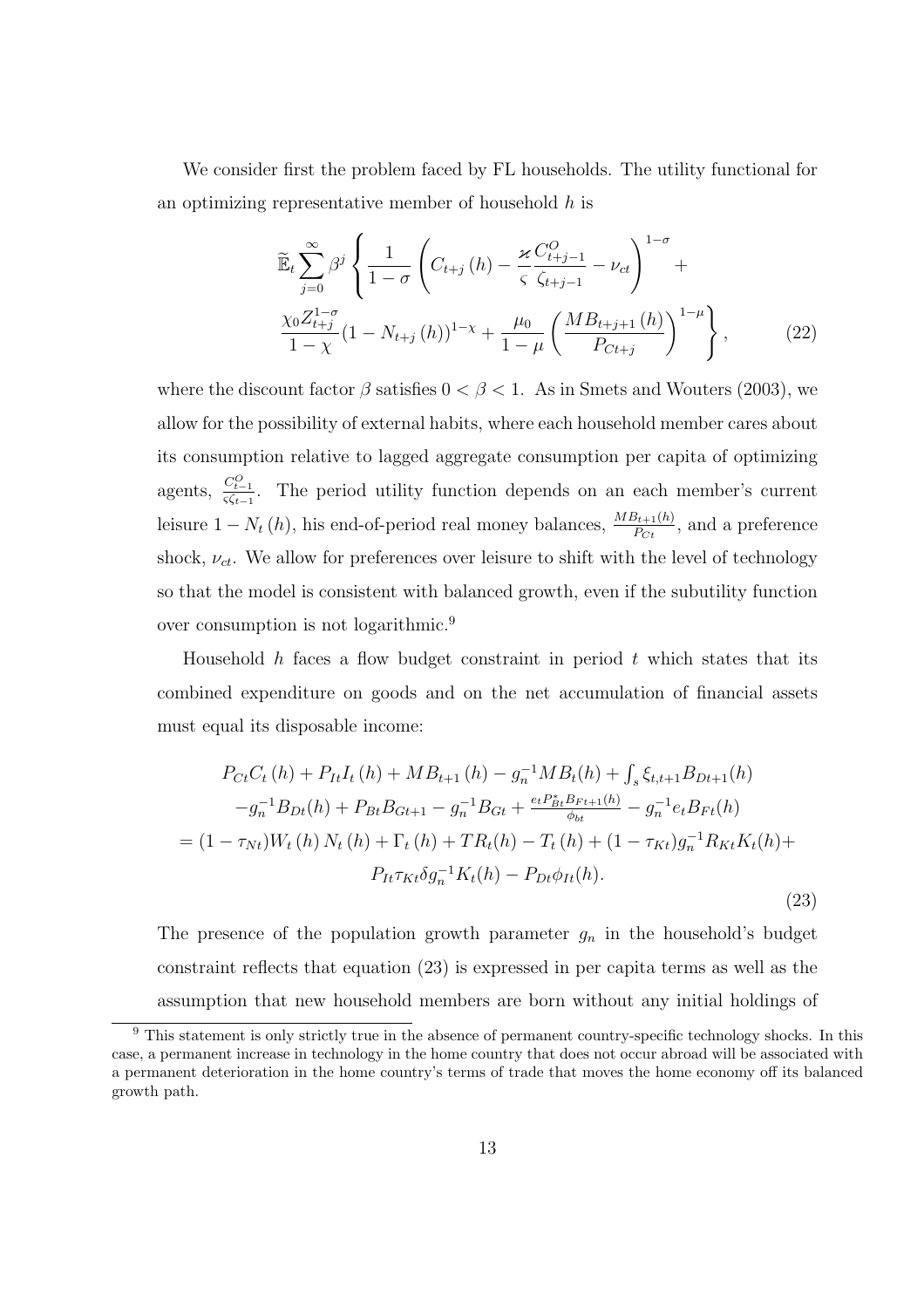bonds, capital, or money. Final consumption goods are purchased at a price  $P_{C_t}$ , and final investment goods at a price  $P_{It}$ . Investment in physical capital augments the per capital stock  $K_{t+1}(h)$  according to a linear transition law of the form:

$$
K_{t+1}(h) = (1 - \delta)g_n^{-1}K_t(h) + I_t(h),
$$
\n(24)

where  $\delta$  is the depreciation rate of capital.

Financial asset accumulation of a typical member of FL household h consists of increases in nominal money holdings  $(MB_{t+1}(h) - g_n^{-1}MB_t(h))$  and the net acquisition of bonds. We assume that agents within a country can engage in frictionless trading of a complete set of contingent claims, while trade in international assets is restricted to a non-state contingent nominal bond. The term  $P_{Bt}B_{Gt+1} - g_n^{-1}B_{Gt}$ represents each household member's net purchases of domestic government bonds, while  $\int_s \xi_{t,t+1} B_{Dt+1}(h) - g_n^{-1} B_{Dt}(h)$  are net purchases of state-contingent domestic bonds. We denote  $\xi_{t,t+1}$  as the price of an asset that will pay one unit of domestic currency in a particular state of nature at date  $t + 1$ , while  $B_{Dt+1}(h)$  represents the quantity of such claims purchased by a typical member of household  $h$  at time  $t$ . Thus, the gross outlay on new state-contingent domestic claims is given by integrating over all states at time  $t + 1$ , while  $B_{Dt}(h)$  indicates the value of the household's existing claims (on a per capita basis) given the realized state of nature.

In equation (23),  $B_{Ft+1}(h)$  represents the quantity of a non-state contingent bond purchased by a typical member of household  $h$  at time  $t$  that pays one unit of foreign currency in the subsequent period,  $P_{Bt}^*$  is the foreign currency price of the bond, and  $e_t$  is the exchange rate expressed in units of home currency per unit of foreign currency. We follow Turnovsky (1985) and assume there is an intermediation cost  $\phi_{bt}$  paid by households in the home country for purchases of foreign bonds, which ensures that net foreign assets are stationary in the model.<sup>10</sup> More specifically, the intermediation costs depend on the ratio of economy-wide holdings of net foreign

<sup>&</sup>lt;sup>10</sup> This intermediation cost is asymmetric, as foreign households do not face these costs; rather, they collect profits on the monopoly rents associated with these intermediation costs.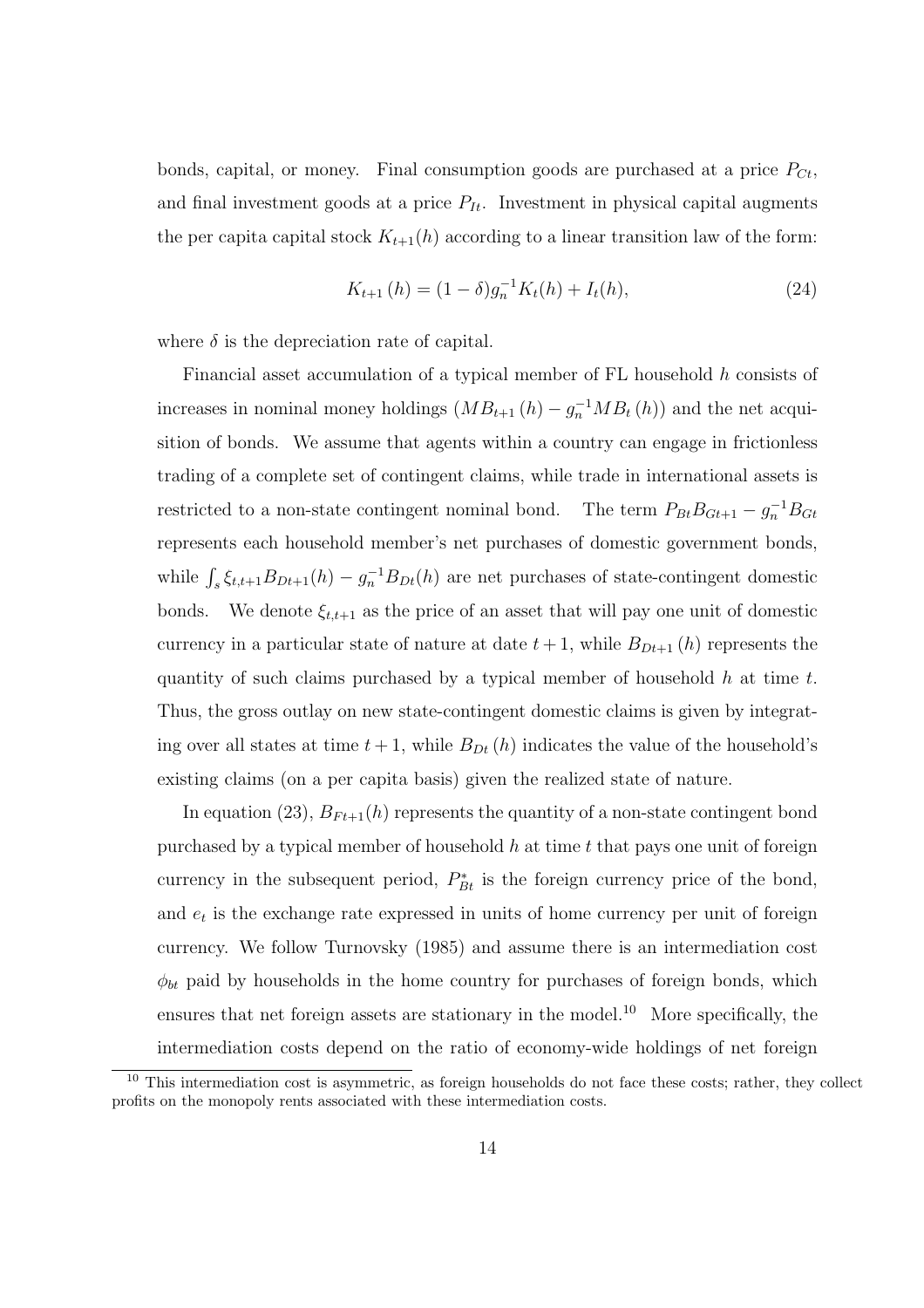assets to nominal GDP,  $P_t Y_t$ , and are given by:

$$
\phi_{bt} = \exp\left(-\phi_b \left(\frac{e_t B_{Ft+1}}{P_t Y_t}\right) + \nu_{bt}\right). \tag{25}
$$

In the above,  $\nu_{bt}$  is a mean-zero stochastic process, which we interpret as a riskpremium shock or shock to the uncovered interest-rate parity condition. Abstracting from this shock, if the home economy has an overall net lender position internationally, then a household will earn a lower return on any holdings of foreign bonds. By contrast, if the economy has a net debtor position, a household will pay a higher return on its foreign liabilities.

Each member of FL household h earns after-tax labor income,  $(1-\tau_{Nt})W_t(h) N_t(h)$ , where  $\tau_{Nt}$  is a stochastic tax on labor income. The household leases capital to firms at the after-tax rental rate  $(1 - \tau_{Kt})R_{Kt}$ , where  $\tau_{Kt}$  is a stochastic tax on capital income. The household receives a depreciation writeoff of  $P_{It} \tau_{Kt} \delta$  per unit of capital. Each member also receives an aliquot share  $\Gamma_t(h)$  of the profits of all firms and a lump-sum government transfer,  $TR_t(h)$  and pays a lump-sum tax  $T_t(h)$ . Following Christiano, Eichenbaum, and Evans (2005), we assume that it is costly to change the level of gross investment from the previous period, so that the acceleration in the capital stock is penalized:

$$
\phi_{It}(h) = \frac{1}{2}\phi_I \frac{(I_t(h) - g_z g_n I_{t-1}(h))^2}{I_{t-1}(h)}.
$$
\n(26)

In every period  $t$ , each member of FL household  $h$  maximizes the utility functional (22) with respect to its consumption, investment, (end-of-period) capital stock, money balances, holdings of contingent claims, and holdings of foreign bonds, subject to its labor demand function (21), budget constraint (23), and transition equation for capital (24). In doing so, a household takes as given prices, taxes and transfers, and aggregate quantities such as lagged aggregate consumption and the aggregate net foreign asset position.

Forward-looking (FL) households set nominal wages in staggered contracts that are analogous to the price contracts described above. In particular, with probability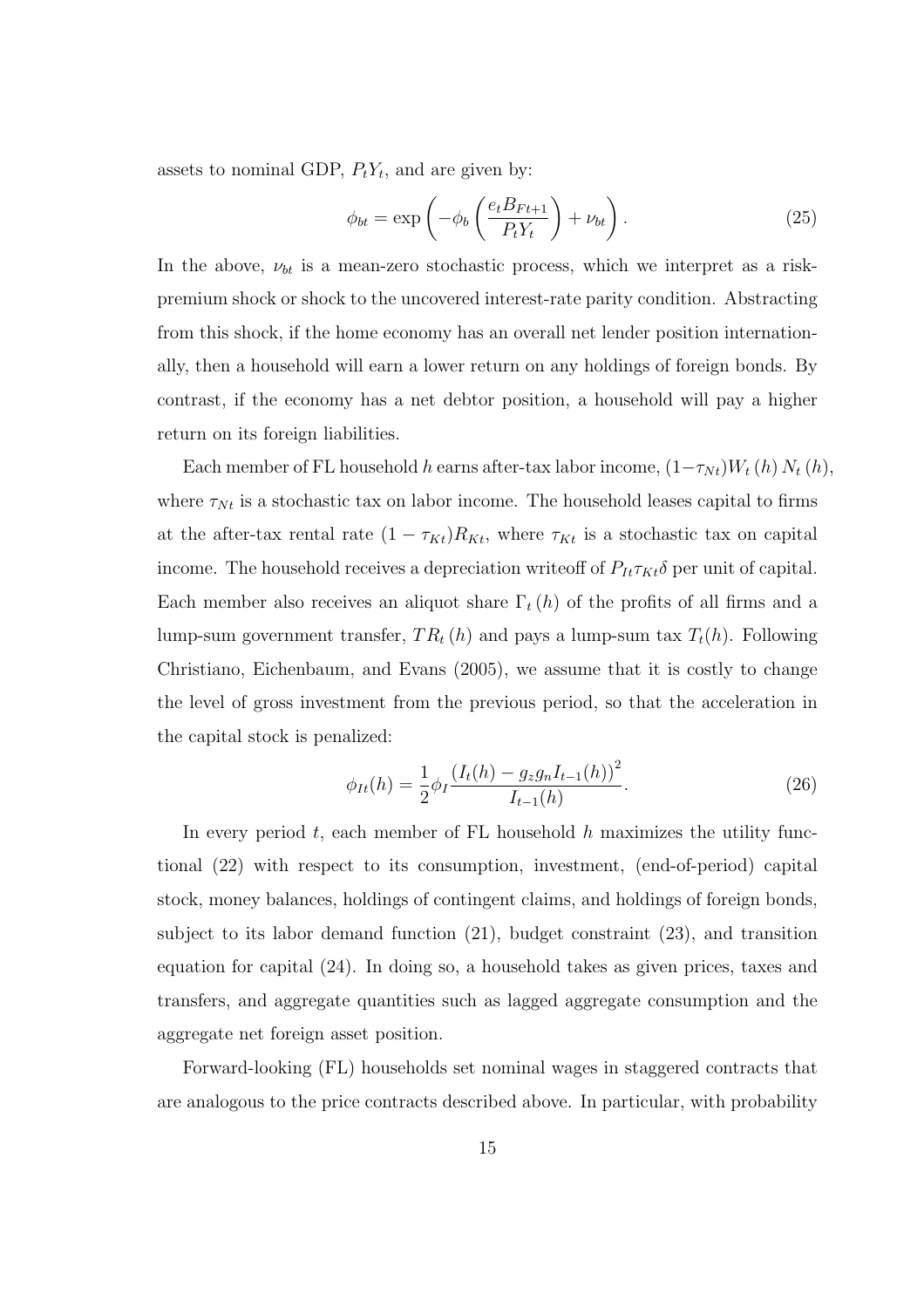$1 - \xi_w$ , each member of a household is allowed to reoptimize its wage contract. If a household is not allowed to optimize its wage rate, we assume each household member resets its wage according to:

$$
W_t(h) = \omega_{t-1} W_{t-1}(h),
$$
\n(27)

where  $\omega_t = W_t/W_{t-1}$  and in steady state  $\omega = \pi g_z$ .<sup>11</sup> Each member of household h chooses the value of  $W_t(h)$  to maximize its utility functional (22), yielding the following first-order condition:

$$
\widetilde{\mathbb{E}}_t \sum_{j=0}^{\infty} \beta^j \xi_w^j \left\{ \frac{1 - \tau_{Nt}}{(1 + \theta_w)} \frac{\Lambda_{t+j}}{P_{t+j}} V_{wt+j} W_t(h) - \right\}
$$
\n
$$
\chi_{0t+j} Z_{t+j}^{1-\sigma} (1 - N_{t+j}(h))^{-\chi} \right\} N_{t+j}(h) = 0,
$$
\n(28)

where  $\Lambda_t$  is the marginal value of a unit of consumption, and  $V_{wt+j}$  is defined as:

$$
V_{wt+j} = \prod_{h=1}^{j} \omega_{t+h-1}.
$$
\n(29)

Roughly speaking, equation (28) says that the household chooses its contract wage to equate the present discounted value of working an additional unit of time to the discounted marginal cost.

Finally, we consider the determination of consumption and labor supply of the hand-to-mouth (HM) households. A typical member of a HM household simply equates his nominal consumption spending to his current after-tax disposable income, which consists of labor income plus net lump-sum transfers from the government:

$$
P_{Ct}C_t(h) = (1 - \tau_{Nt})W_t(h) N_t(h) + TR_t(h) - T_t(h).
$$
 (30)

The HM households set their wage to be the average wage of the forward-looking households. Since HM households face the same labor demand schedule as the forward-looking households, each HM household works the same number of hours as the average for forward-looking households.

<sup>&</sup>lt;sup>11</sup> In alternative specifications, we also consider  $W_t(h) = \omega W_{t-1}(h)$ .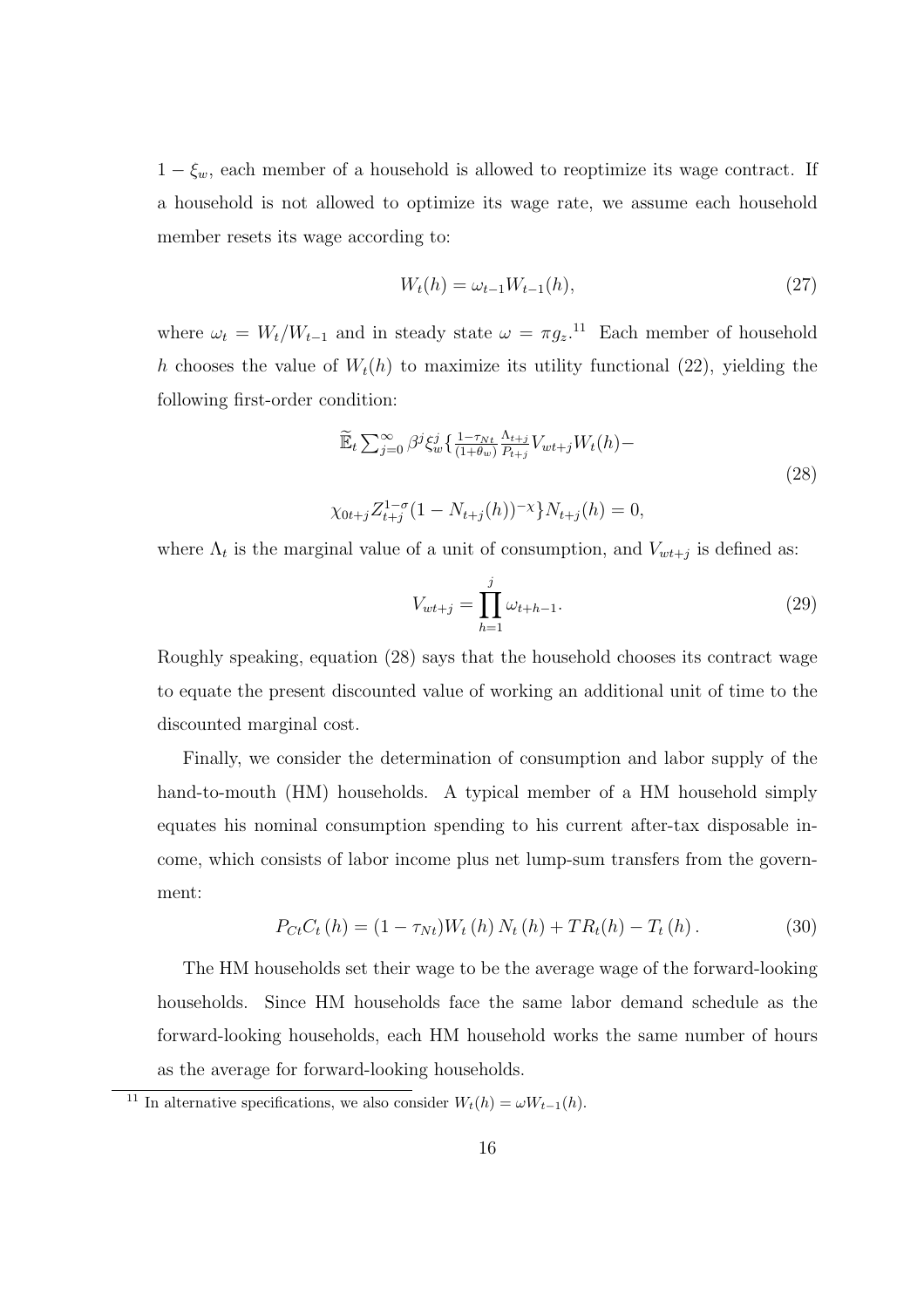#### 2.3 Monetary Policy

We assume that the central bank follows an interest rate reaction function similar in form to the historical rule estimated by Orphanides and Wieland (1998) over the Volcker-Greenspan period. Thus, the short-term nominal interest rate is adjusted so that the *ex post* real interest rate rises when inflation exceeds its constant target value, or when output growth rises above some target value. With some allowance for interest rate smoothing, monetary policy is described by the following interest rate reaction function:

$$
i_t = \gamma_i i_{t-1} + \overline{r} + \overline{\pi}_t + \gamma_\pi (\pi_t^{(4)} - \overline{\pi}) + \gamma_y (y_t - y_{t-4} - g_y) + \epsilon_{it}.
$$
 (31)

In the above,  $i_t$  is the annualized nominal interest rate,  $\pi_t^{(4)}$  $t_t^{(4)}$  is the four-quarter inflation rate of the GDP deflator (i.e.,  $\pi_t^{(4)}$  =  $\overline{\phantom{0}}$  $j_{j=0}^{3} \pi_{t-j}$ ,  $\bar{r}$  and  $\bar{\pi}$  are the steady-state real interest rate and the central bank's constant inflation target (both expressed at annual rate). Also,  $y_t - y_{t-4}$  is the four-quarter growth rate of output, and  $g_y$  is its corresponding steady state value.

#### 2.4 Fiscal Policy

Some of the domestically-produced good is purchased by the government. Government purchases  $(G_t)$  are assumed to have no direct effect on the utility of a household.<sup>12</sup> We also assume that government purchases as a fraction of output,  $g_t = \frac{P_{Dt}G_t}{P_tY_t}$  $\frac{\gamma_{Dt}G_t}{P_tY_t}$ , follow an exogenous stochastic process.

The government can issue debt  $B_{Gt+1}$  to finance a deficit so that its budget constraint is given by:

$$
P_{Bt}B_{Gt+1} - B_{Gt} = P_{Dt}G_t + TR_t - T_t - \tau_{Nt}W_tL_t - (\tau_{Kt}R_{Kt} - \delta P_{It})K_t
$$
  

$$
-(MB_{t+1} - MB_t).
$$
 (32)

<sup>&</sup>lt;sup>12</sup> The model's dynamics would be unchanged if we had assumed instead that government purchases entered separably in the utility function, although the welfare consequences would be different.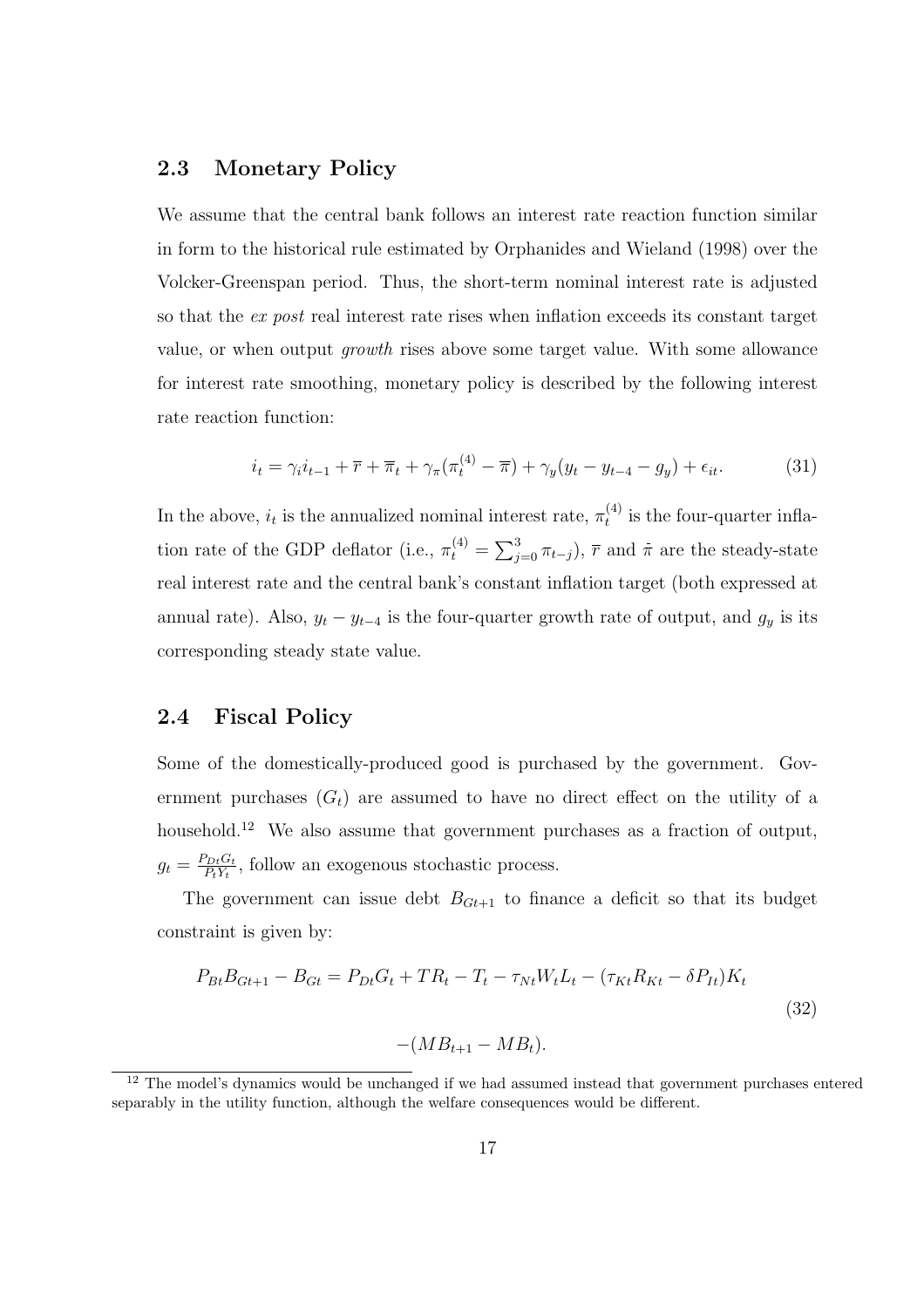In equation (32), we have aggregated the capital stock, money and bond holdings, and transfers and taxes over all households so that, for example,  $T_t = \zeta_t$  $r<sup>1</sup>$  $\int_{0}^{1} T_{t}(h) dh.$ As noted above, labor and capital taxes are determined exogenously, while we assume that real transfers as a fraction of domestic output,  $tr_t = \frac{TR_t}{PX_t}$  $\frac{TR_t}{P_tY_t}$ , evolve according to an exogenous stochastic process. Given that the central bank uses the nominal interest rate as its policy instrument, the level of seignorage revenues are determined by nominal money demand.

Lump-sum taxes are adjusted in a manner that the government satisfies an intertemporal solvency constraint, requiring that the present discounted value of the government debt stock tends toward zero in the long run. In particular, we assume that the real lump-sum tax rate,  $\tau_t = \frac{T_t}{P_t}$  $\frac{T_t}{P_t Y_t}$ , is determined according to the following reaction function:

$$
\tau_t = \nu_0 \tau_{t-1} + \nu_1 (b_{Gt+1} - b_G) + \nu_2 (b_{Gt+1} - b_{Gt}), \tag{33}
$$

where  $b_{Gt+1} = \frac{B_{Gt+1}}{P_t V_t}$  $\frac{P_{Gt+1}}{P_tY_t}$  and  $b_G$  is the government's target value for the ratio of government debt to nominal output.<sup>13</sup>

#### 2.5 Resource Constraint and Net Foreign Assets

The home economy's aggregate resource constraint can be written as:

$$
Y_{Dt} = C_{Dt} + I_{Dt} + G_t + \phi_{It},
$$
\n(34)

and  $\phi_{It}$  is the adjustment cost on investment aggregated across all households. Total exports may be allocated to either the consumption or the investment sector abroad:

$$
M_t^* = M_{Ct}^* + M_{It}^*.
$$
\n(35)

Finally, at the level of the individual firm:

$$
Y_t(i) = Y_{Dt}(i) + X_t(i) \quad \forall i.
$$
\n(36)

<sup>&</sup>lt;sup>13</sup> We found that the inclusion of the term  $(b_{Gt+1} - b_{Gt})$  was instrumental in yielding a determinate rational expectations equilibrium over a large region of the parameter space.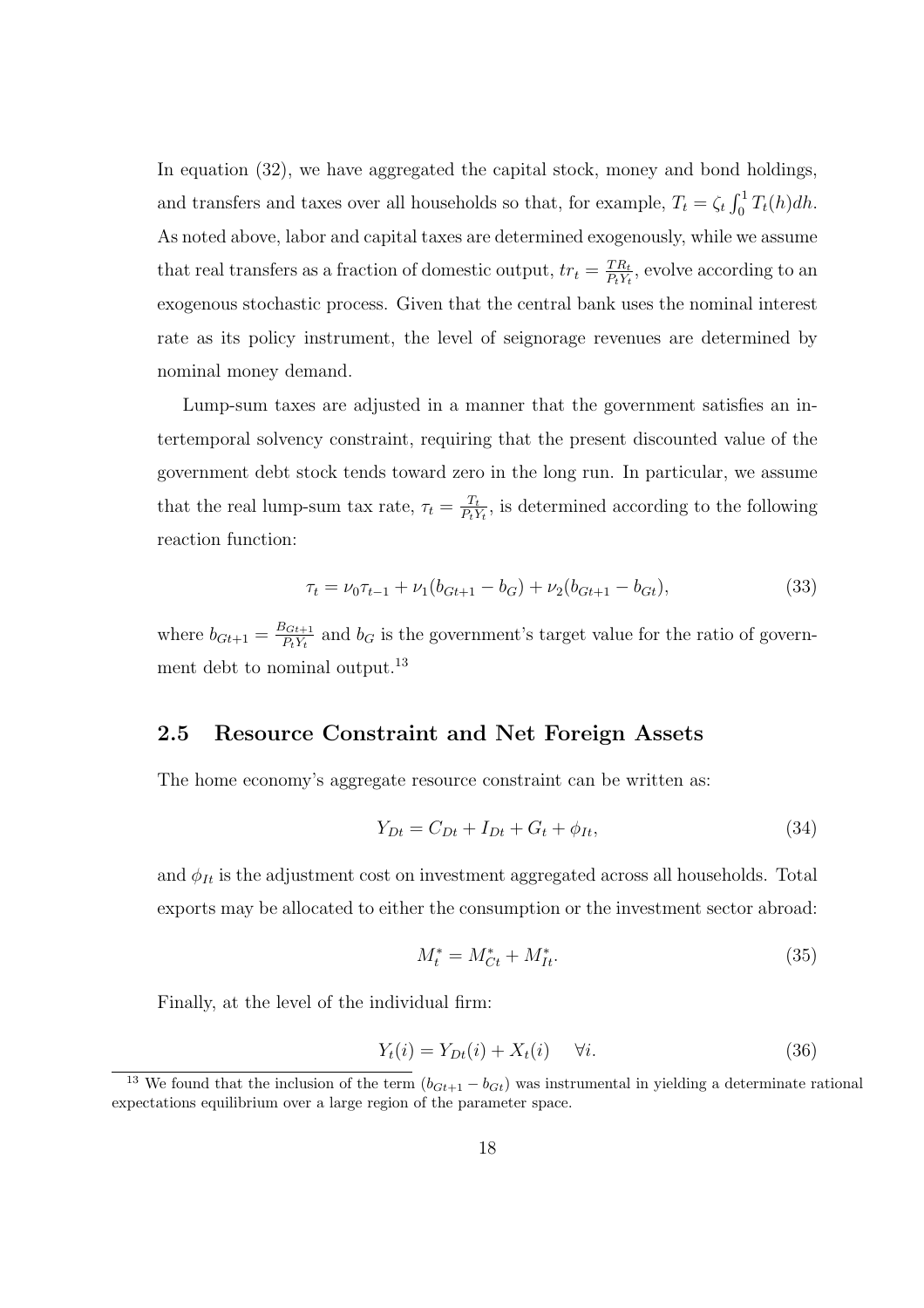The evolution of net foreign assets can be expressed as:

$$
\frac{e_t P_{B,t}^* B_{F,t+1}}{\phi_{bt}} = e_t B_{F,t} + e_t P_{Mt}^* M_t^* - P_{Mt} M_t.
$$
\n(37)

This expression can be derived from the budget constraint of the FL households after imposing the government budget constraint, the consumption rule of the HM households, the definition of firm profits, and the condition that domestic bonds  $(B_{Dt+1})$  are in zero net supply.<sup>14</sup>

Finally, we assume that the structure of the foreign economy (the "rest of the world") is isomorphic to that of the home country.

# 2.6 Description of Shocks and the Optimal Filtering Problem

As discussed above, our model includes shocks to the level of home productivity  $(Z_t)$ , real government spending  $(g_t)$ , real transfers  $(tr_t)$ , labor tax rate  $(\tau_{N_t})$ , capital tax rate  $(\tau_{Kt})$ , preferences  $(\nu_{ct})$ , and similar shocks to the foreign country (which may be regarded as alternative sources of foreign demand shocks from the perspective of the home country). In addition, it includes a shock to the financial intermediation technology  $(\nu_{bt})$ , which can be interpreted as a risk premium shock.

We assume that the each shock in the model has two underlying components with different levels of persistence. Agents observe the shock, but they cannot observe the separate components. It is helpful to illustrate the nature of the forecasting problem with reference to a particular shock, since the treatment of the other shocks is basically isomorphic. Thus, focusing on the case of the productivity growth shock examined in Section 5 below, and recalling from equation (4) that productivity growth can be written as  $\Delta \log(Z_t) = g_z + \Delta z_t$ , our approach attributes changes in

<sup>&</sup>lt;sup>14</sup> The derivation of the evolution of net foreign assets also requires that  $P_{Ct}C_t = P_{Dt}C_{Dt} + P_{Mt}M_{Ct}$  and  $P_{It}I_t = P_{Dt}I_{Dt} + P_{Mt}M_{It}$ . Given that these conditions are satisfied even in the presence of adjustment costs for imports, the import adjustment cost terms do not appear in equation (37).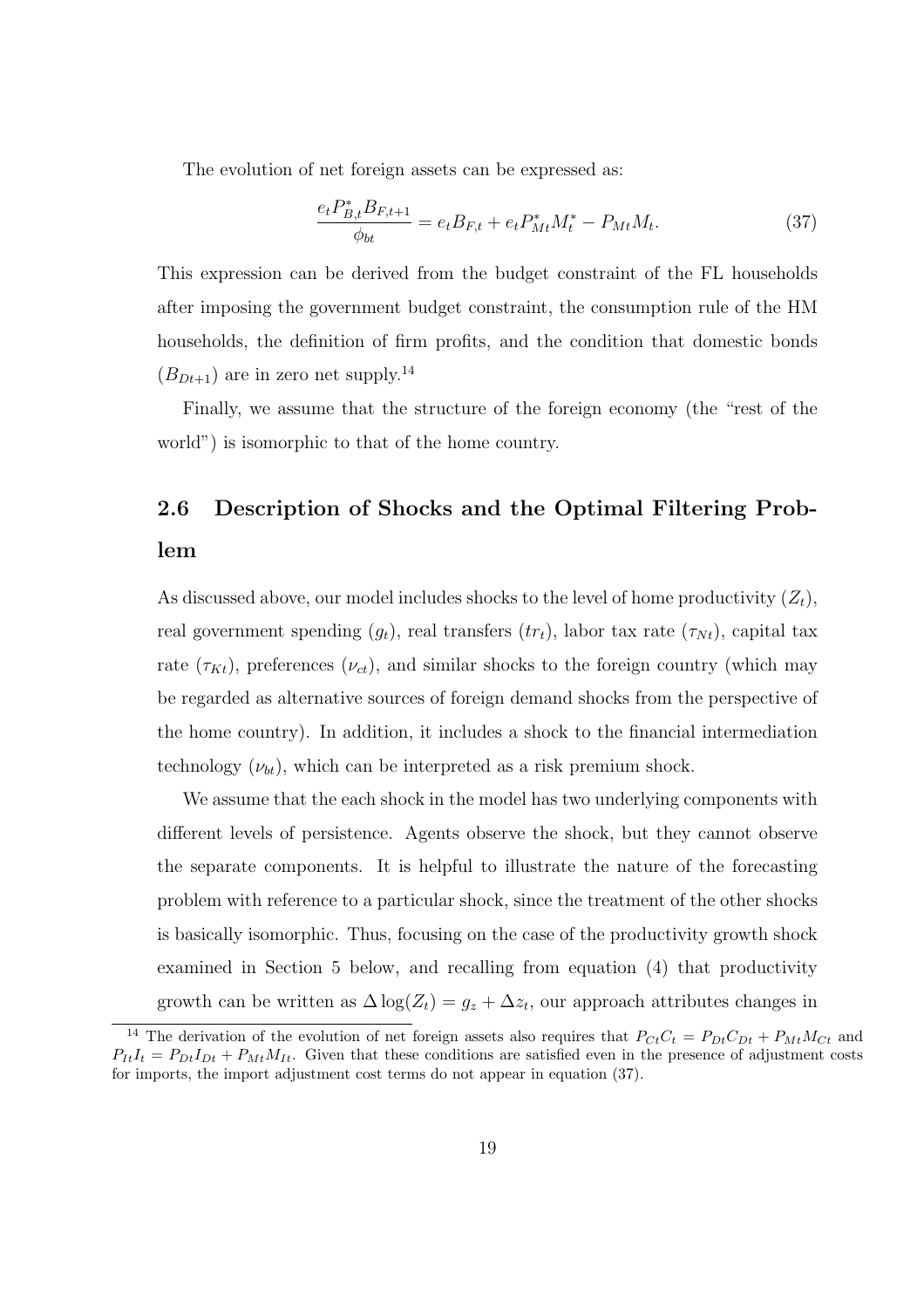$z_t$  to two separate components:

$$
\Delta z_t = \Delta z_{Pt} + \Delta z_{Tt}.\tag{38}
$$

The first component,  $\Delta z_{Pt}$ , is a highly persistent shock that shifts the "trend" level of productivity growth, and the second,  $\Delta z_{T_t}$ , is a transient shock to productivity growth. The bivariate process determining the evolution of each component may be represented as:

$$
\left[\begin{array}{c}\Delta z_{Pt} \\ \Delta z_{Tt}\end{array}\right] = \left[\begin{array}{cc}\rho_p & 0 \\ 0 & 0\end{array}\right] \left[\begin{array}{c}\Delta z_{Pt-1} \\ \Delta z_{Tt-1}\end{array}\right] + \left[\begin{array}{c}\varepsilon_{Pt} \\ \varepsilon_{Tt}\end{array}\right],\tag{39}
$$

where the persistence parameter  $\rho_p$  is assumed to be slightly below unity, and the transient shock is assumed to be *i.i.d.* in the case of this particular shock (for other shocks, e.g., to government spending, we allow the transient component to be somewhat persistent, though much less persistent than the permanent shock). Thus, an innovation to the growth rate of the transient component has a permanent effect on the level of productivity, but no effect on the future growth rate. Moreover, the innovations  $\varepsilon_{Pt}$  and  $\varepsilon_{Tt}$  are mutually uncorrelated with variances  $v_P$  and  $v_T$ , respectively.

Agents observe the current level of productivity in the economy, and hence observe  $\Delta z_t$ , but cannot observe the growth rate of the underlying components  $\Delta z_{Pt}$ and  $\Delta z_{T_t}$ . Thus, agents solve a signal extraction problem to forecast the future level of productivity. Given that agents know the underlying parameters of the bivariate process for productivity growth, the Kalman filter can be used to obtain an optimal solution.

The expected level of productivity at a future date K periods ahead depends only on the current level of productivity, and on the expected growth rate of the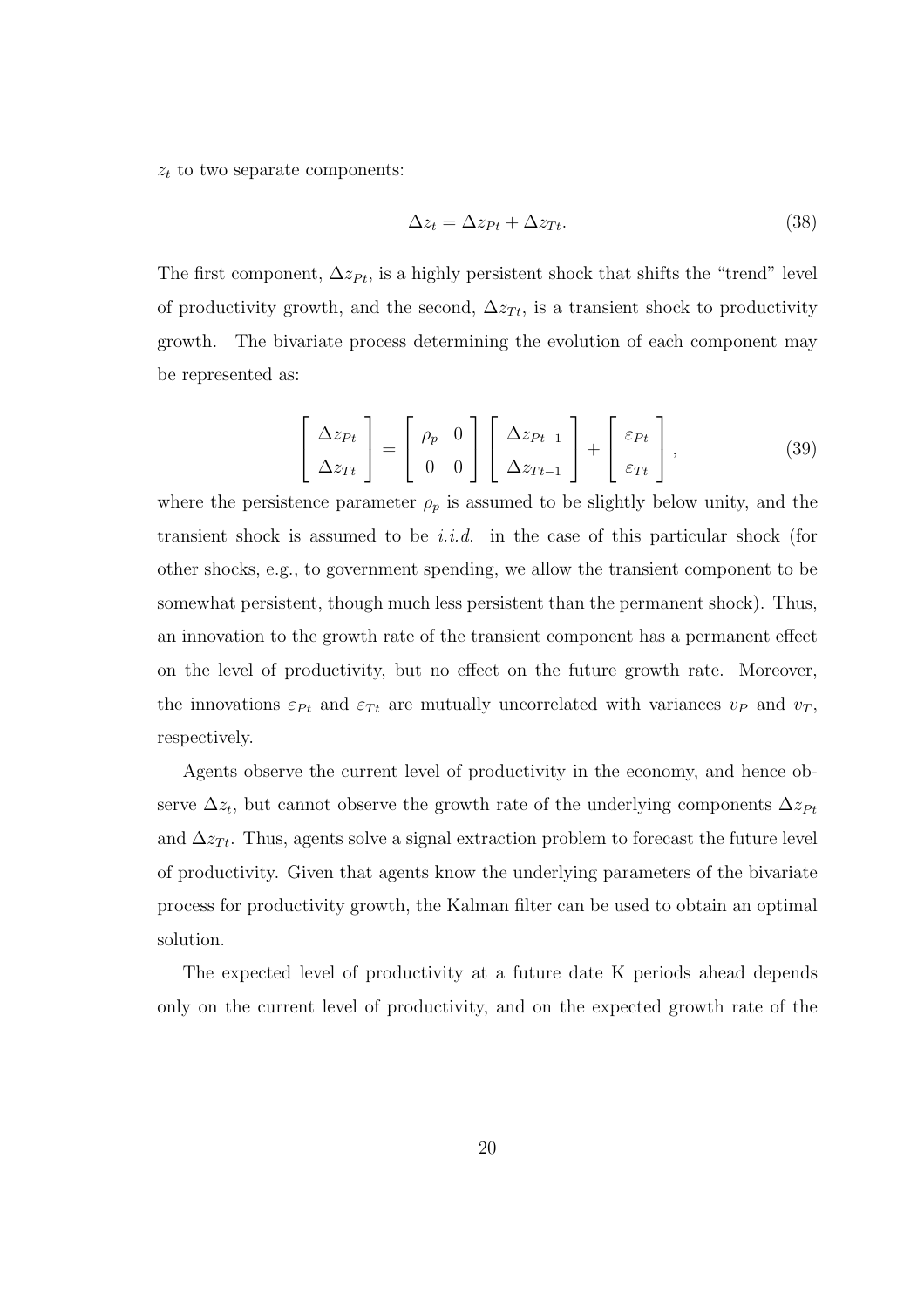permanent component:

$$
\widetilde{\mathbb{E}}_t \log(Z_{t+K}) = K g_z + \log(Z_t) + \widetilde{\mathbb{E}}_t (z_{Pt+k} - z_{Pt}) =
$$
\n
$$
K g_z + \log(Z_t) + \sum_{J=1}^K \widetilde{\mathbb{E}}_t \Delta z_{Pt+J}.
$$
\n(40)

The Kalman filtering algorithm implies that the expected growth rate of the permanent component is updated according to:

$$
\widetilde{\mathbb{E}}_t \Delta z_{Pt} = \rho_p \widetilde{\mathbb{E}}_{t-1} \Delta z_{Pt-1} +
$$
\n
$$
k_g \rho_p (\Delta z_t - \rho_p \widetilde{\mathbb{E}}_{t-1} \Delta z_{Pt-1}).
$$
\n(41)

Thus, agents update their assessment of the persistent component of the productivity growth process by the product of the forecast error innovation and a constant coefficient. This coefficient, which is proportional to the scalar Kalman gain parameter  $k_g$ , is an increasing function of the signal-to-noise ratio  $\frac{v_P}{v_T}$  (the ratio of the variances of the persistent and transitory components of the productivity growth process).

### 3 Solution Method and Calibration

Because the levels of technology and the population are non-stationary, real variables (including output and the expenditure components of GDP) are also non-stationary. Accordingly, prior to solving the model, we scale real variables in the home and foreign country by the common deterministic trends in technology and population size. Nominal variables are scaled to account both for growth in the corresponding real variable, and for the steady state inflation rate.

We solve the model by log-linearizing the equations (specified in terms of the transformed variables) around the steady state associated with common growth rates of technology and population in the two countries. To obtain the reduced-form solution of the model, we use the numerical algorithm of Anderson and Moore (1985),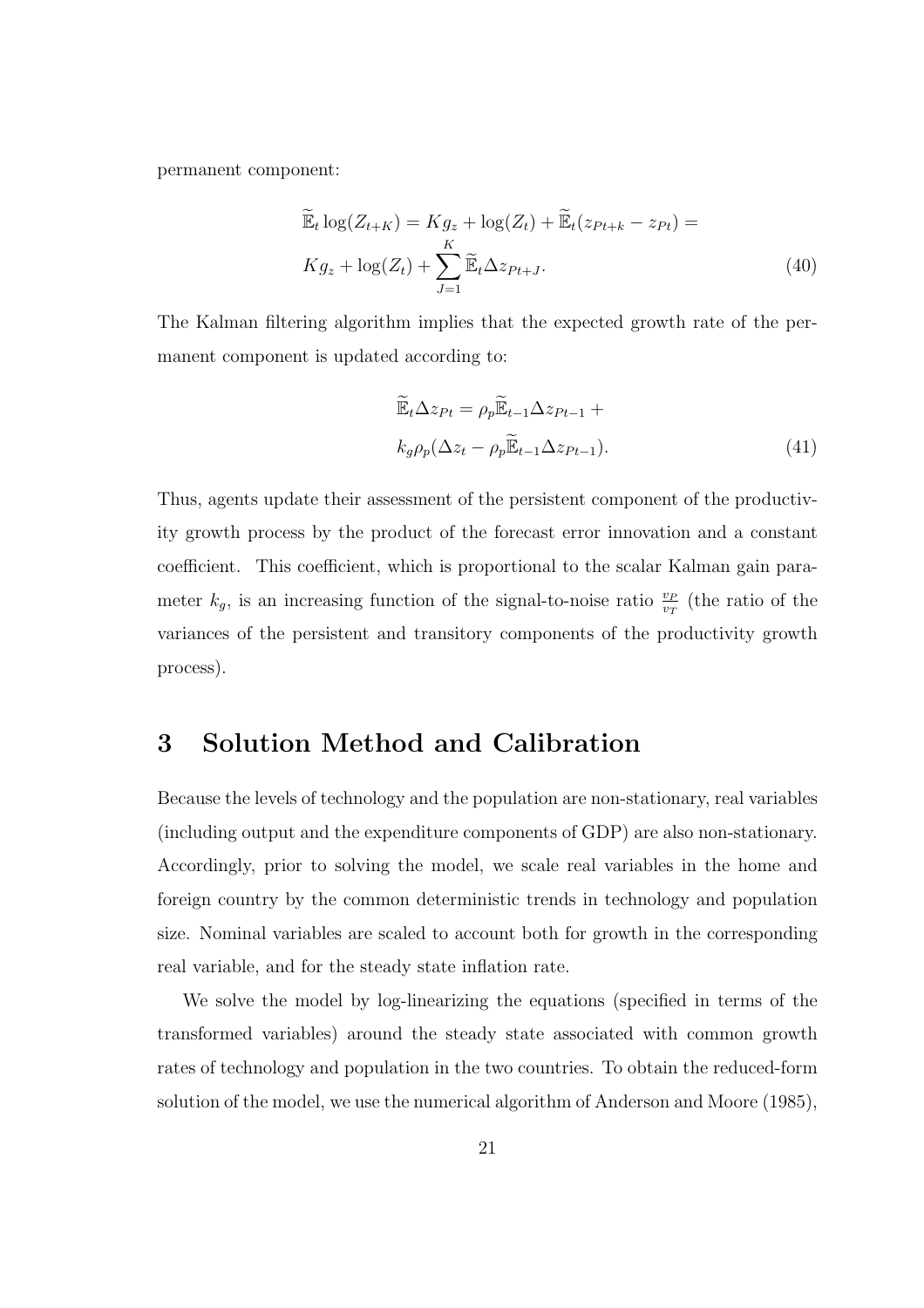which provides an efficient implementation of the method proposed by Blanchard and Kahn (1980) (see also Anderson  $(1997)$ ).<sup>15</sup>

#### 3.1 Calibration of Parameters

The model is calibrated at a quarterly frequency. Structural parameters are set at identical values for each of the two countries, except for the parameters determining population size (as discussed below). We assume that the discount factor  $\beta = 0.997$ and the rate of technological growth  $g_z = 1.0037$ . These values are consistent with a steady-state annualized real interest rate  $\bar{r}$  of about 3 percent.

The utility functional parameter  $\sigma$  is set equal to 2, while the parameter determining the degree of habit persistence in consumption  $\varkappa = 0.8$ . We set  $\chi = 10$ , implying a Frisch elasticity of labor supply of 1/5, which is considerably lower than if preferences were logarithmic in leisure, but well within the range of most empirical estimates. The utility parameter  $\chi_0$  is set so that employment comprises one-third of the household's time endowment, while the parameter  $\mu_0$  on the subutility function for real balances is set at an arbitrarily low value (although given the separable specification, variation in real balances has no impact on other variables). We choose  $\varsigma = 0.5$  so that 50 percent of households are Ricardian FL agents.<sup>16</sup>

The depreciation rate of capital  $\delta$  is set at 0.025 (consistent with an annual depreciation rate of 10 percent). We fix the price and wage markup parameters so that  $\theta_p = \theta_w = 0.20$ , similar to the estimated values obtained by Rotemberg and Woodford (1999) and Amato and Laubach (2003).<sup>17</sup> We set  $\xi_p$  and  $\xi_w$  to be

<sup>&</sup>lt;sup>15</sup> The steady state around which we linearize depends on the relative level of technology in each country, which we initialize to unity (so that per capita income in each country is identical in the steady state, though GDP may differ across countries due to population differences). We evaluated the robustness of our solution procedure by using a nonlinear Newton-Raphson algorithm that does not rely on linearization around an initial steady state, and found that the results were nearly identical to those reported.

 $16$  Galí, López-Salido, and Vallés (2004) found in a New-Keynesian sticky price model with HM agents that the equilibrium becomes indeterminate when the share of HM agents is substantial. By contrast, our model produces a determinate rational expectations solution even for much higher values of the share of HM households than the 50 percent assumed in our baseline.

<sup>&</sup>lt;sup>17</sup> Rotemberg and Woodford (1997) found  $\theta_p = 0.15$ , while Amato and Laubach (2003) obtained  $\theta_p = 0.19$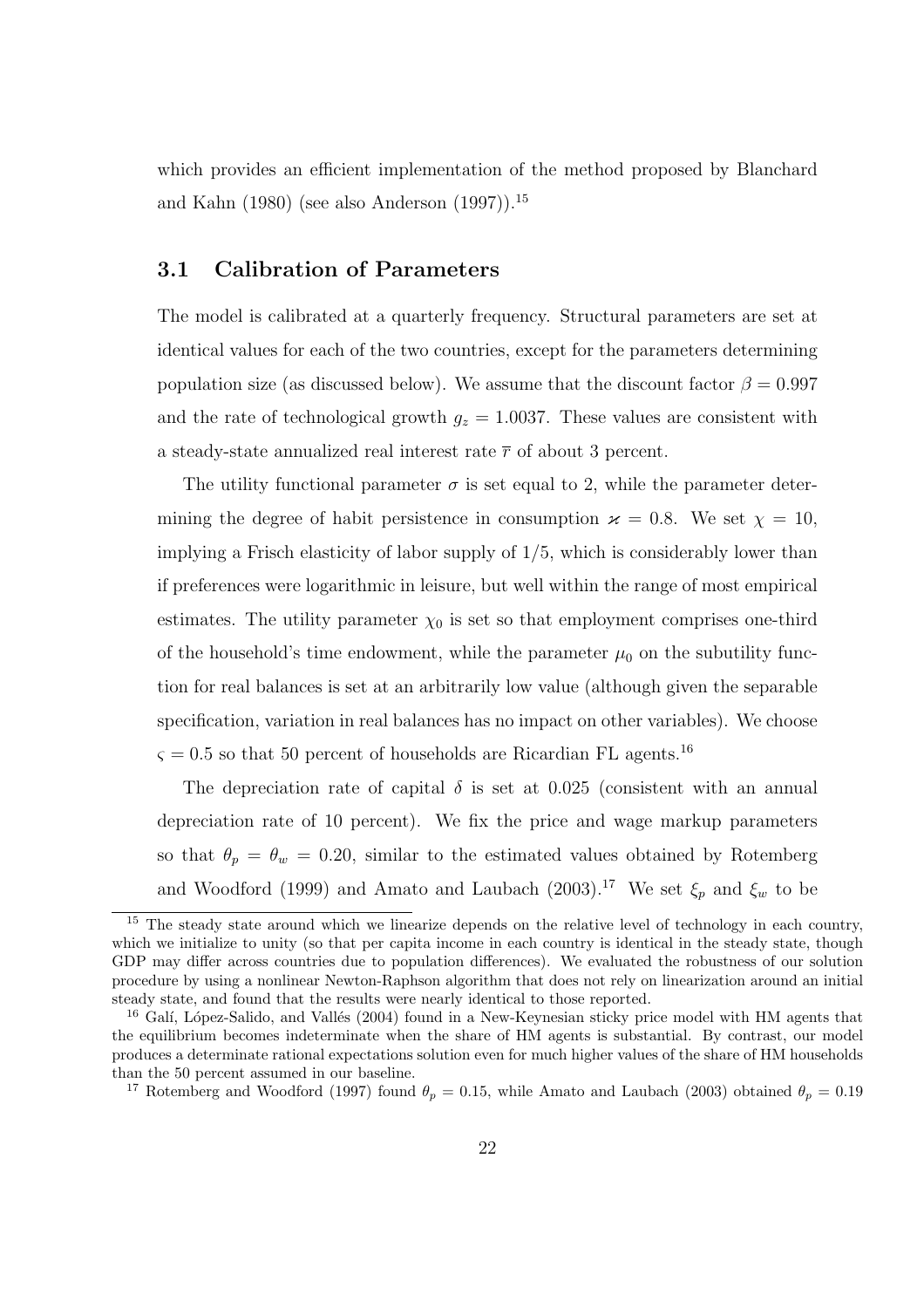consistent with four-quarter contracts (subject to full indexation).<sup>18</sup> The parameter  $\xi_{p,x}$  is chosen to be consistent with two-quarter contracts.<sup>19</sup> We set the steady state inflation rate  $\pi$  to yield an annual inflation rate of four percent.

The parameter  $\rho$  in the CES production function of the intermediate goods producers is set to -2, implying an elasticity of substitution between capital and labor of  $1/2$ . Thus, capital and labor are less substitutable than the unitary elasticity case implied by the Cobb-Douglas specification. The quasi-capital share parameter  $\omega_K$  is chosen to imply a steady state investment to output ratio of 20 percent. The private consumption to output ratio is 70 percent, while government consumption is 10 percent of steady state output. We set the cost of adjusting investment parameter  $\phi_I = 3$ , slightly below the value used by Christiano, Eichenbaum, and Evans  $(2005).$ 

The parameter  $\omega_C$  is chosen to match the estimated average share of imports in total U.S. consumption of about 9 percent (based on data from the U.S. Bureau of Economic Analysis); while the parameter  $\omega_I$  is chosen to match the average share of imports in total U.S. investment of about 38 percent. Given that trade is balanced in steady state, this parameterization implies an import or export to GDP ratio for the home country (the United States) of about 13 percent. We choose the initial population levels  $\zeta_0$  and  $\zeta_0^*$  so that the home country constitutes 25 percent of world output. This implies an import (or export) share of output of the foreign country of about 3 percent.

We assume that  $\rho_C = \rho_I = 2$ , consistent with a long-run price elasticity of demand for imported consumption and investment goods of 1.5. While this is higher

and  $\theta_w = 0.13$ . Given our assumption that there is perfect capital mobility across firms within a country, the parameter  $\theta_p$  only affects steady state relationships, and does not otherwise appear in the dynamic equations of the log-linearized model.

<sup>&</sup>lt;sup>18</sup> The inclusion of strategic complementarities along the lines suggested by Kimball (1995) and Woodford (2003) would allow our model to generate similar dynamic responses with shorter contract durations.

<sup>&</sup>lt;sup>19</sup> The rapid adjustment of import prices is consistent with the evidence Campa and Goldberg (2004) derived from a panel of OECD countries, nothwithstanding their finding that long-run passthrough is generally well below 100 percent for OECD countries.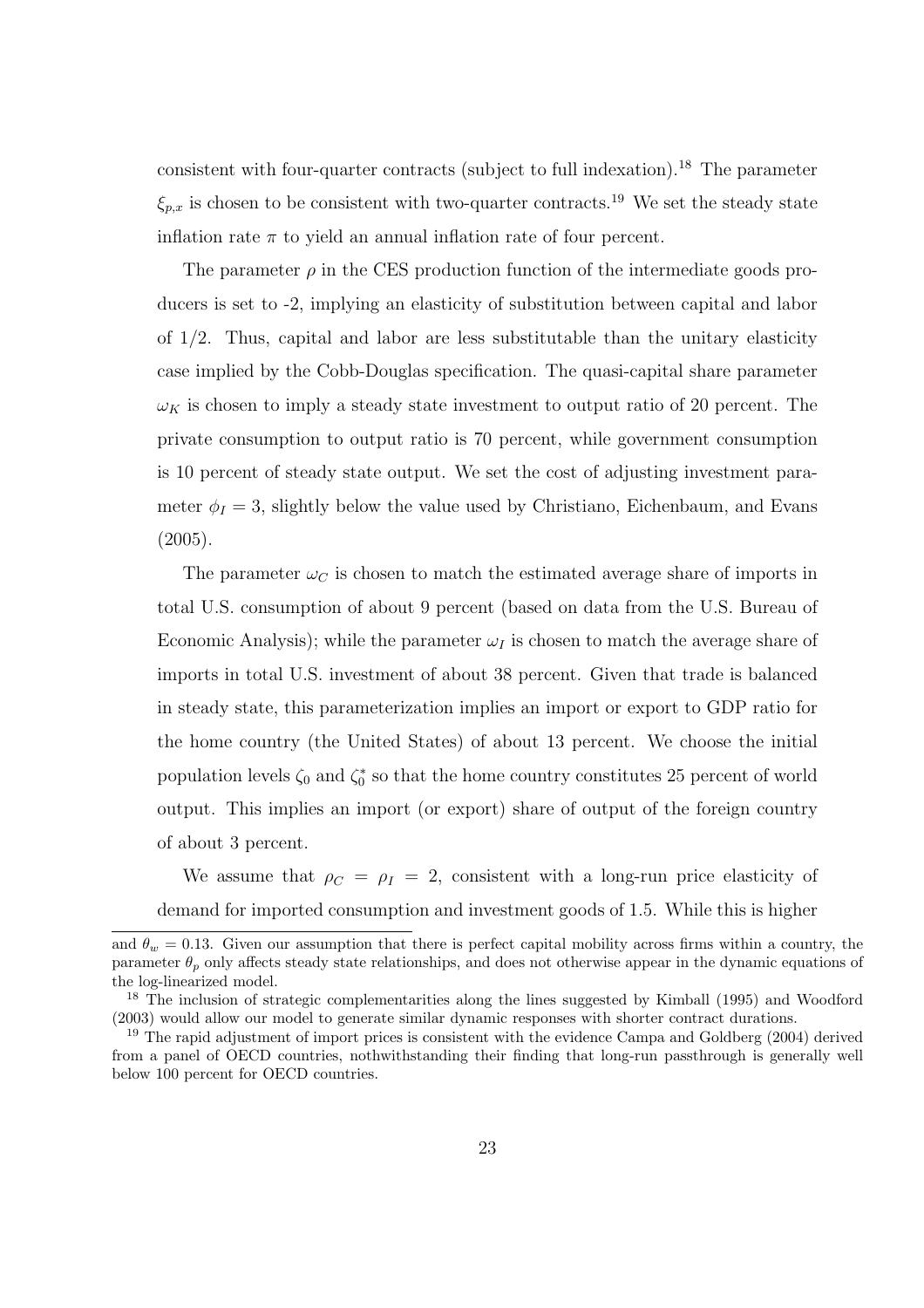than most empirical estimates using macro data, we emphasize that the presence of adjustment costs translates into a much lower relative price sensitivity in the short to medium-term. In particular, we set the adjustment cost parameters  $\varphi_{M_C} = \varphi_{M_I}$  $= 10$ , implying a price-elasticity near unity after four quarters. We choose a small value (0.001) for the financial intermediation cost  $\phi_b$ , which is sufficient to ensure the model has a unique steady state.

We estimated the parameters of the monetary policy rule using U.S. data from 1983:1-2003:4.<sup>20</sup> Our estimates imply  $\gamma_{\pi} = 0.6$ ,  $\gamma_{y} = 0.28$ , and  $\gamma_{i} = 0.8$ . For the tax rate reaction function, we choose  $\nu_0 = 1$ ,  $\nu_1 = 0.1$ ,  $\nu_2 = 0.001$ , and  $b_G = 0$ . We set the steady state capital and labor tax rates equal to 0.3 and 0.2, respectively.

### 4 Comparisons of SIGMA and FRB/Global

We now turn to assessing the short-run properties of our SIGMA model, comparing the implications of SIGMA with those of FRB/Global for an array of shocks often considered in policy analysis. To facilitate comparison across models, we specify the monetary policy rule in FRB/Global to be the same as in the benchmark version of SIGMA.

#### 4.1 Loosening of Monetary Policy

We begin by examining the effects of a transient innovation to the monetary policy rule in SIGMA, i.e., a rise in  $\epsilon_{it}$  in equation (31). The shock is scaled to induce an initial decline in the short-term nominal interest rate of about 75 basis points. As shown in Figure 1, this policy shock raises output by slightly less than 0.2 percent after 2-3 quarters. The response of investment is roughly three times larger than the response of consumption, reflecting the higher interest-sensitivity of the former. The fall in domestic real interest rates drives a modest depreciation of the real

<sup>&</sup>lt;sup>20</sup> We estimated the rule using instrumental variables with lags of inflation and output growth as instruments.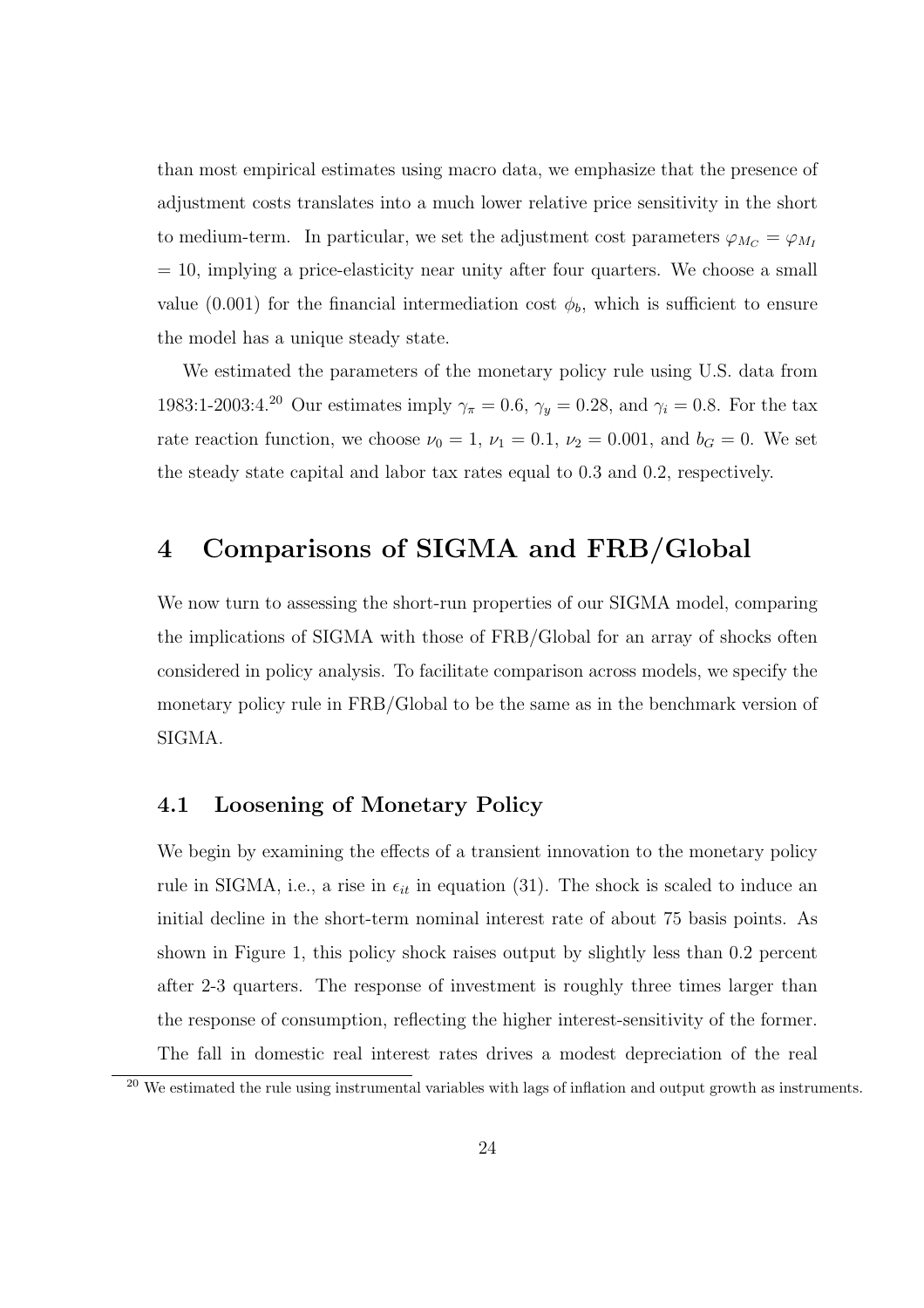exchange rate (a rise in the figure), which pushes up import prices (not shown). The combination of a positive output gap and higher import prices causes consumer price inflation to rise.

While the figure shows that the qualitative effects of the shock are similar in FRB/Global, the peak effects on real GDP and the expenditure components are noticeably larger in FRB/Global than in SIGMA. This primarily reflects that longterm real interest rates (which are determined by a small-scale vector autoregression in FRB/Global) drop much more sharply and persistently than in SIGMA (in which long-term real rates are effectively determined by the expectations hypothesis). Given this disparity in the long-term real interest rate responses, it is useful to control for differences in the simulation results that are attributable to alternative term structure equations. Accordingly, the dash-dotted line in the figure shows an alternative calibration of the shock in SIGMA that implies a response of the 5 year real interest rate that comes very close to matching that in FRB/Global (this calibration assumes that the persistence of the monetary policy error  $\epsilon_{it}$  in the interest rate reaction function is 0.6 rather than zero as in our benchmark). In this case, the peak responses of GDP and the real expenditure components are very close across the two models; the notable difference is in the inflation response, which is much larger in SIGMA.

These results indicate that the responses of the two models to a monetary policy shock that has similar effects on long-term real interest rates is quite similar across the two models (at least for real variables). However, we caution that the similarity in responses appears sensitive to the persistence of the underlying shock. Thus, the results should not be interpreted more broadly as indicating that the interestsensitivity of aggregate demand is similar across the two models, irrespective of persistence of the shock's effect on real interest rates. As we show below, SIGMA appears to exhibit a somewhat greater interest-elasticity to shocks that exert highly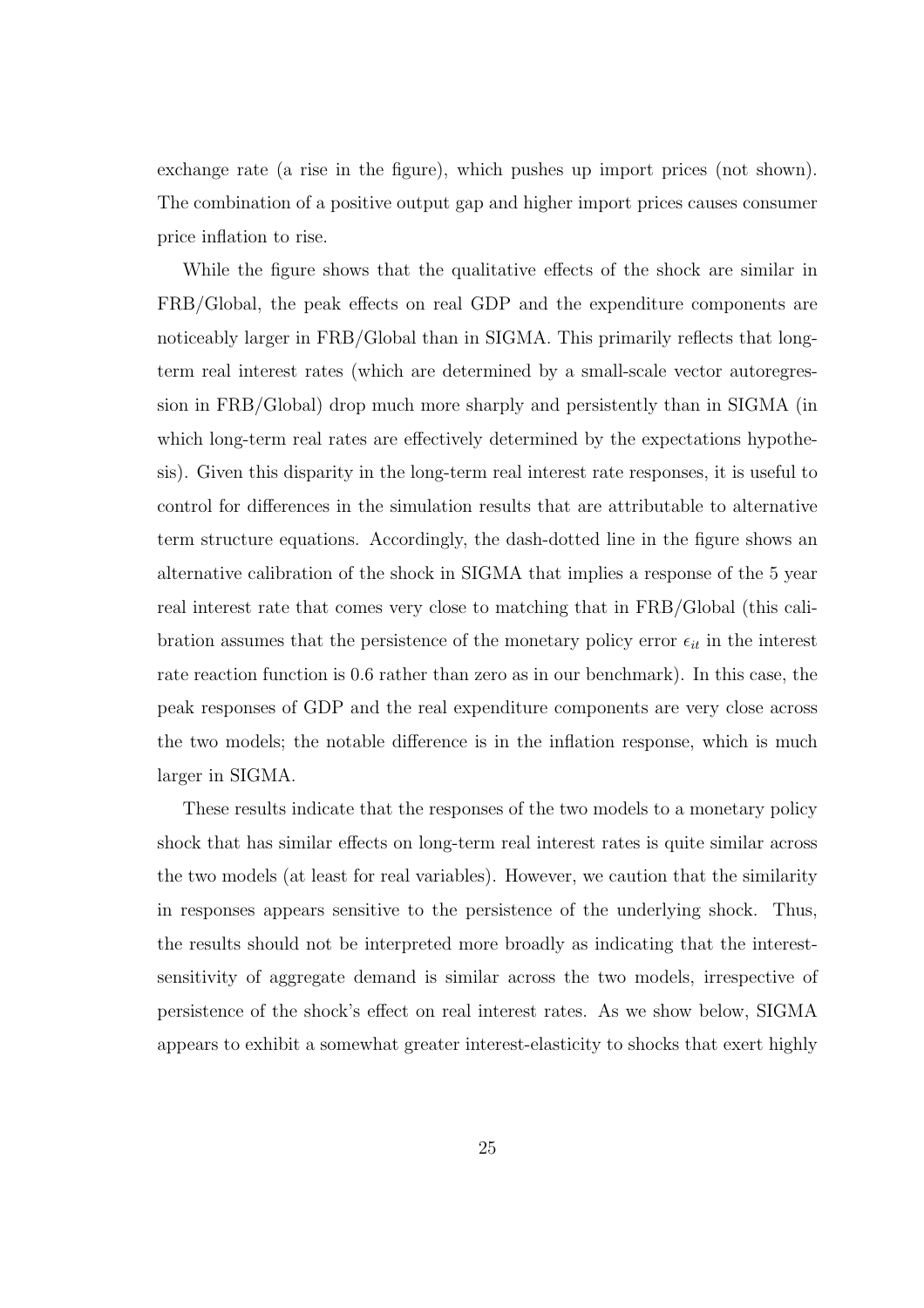persistent effects on long-term real interest rates.<sup>21</sup>

### 4.2 Rise in Government Spending

Figure 2 shows the effects of an exogenous rise in the U.S. government spending share of GDP of one percentage point relative to baseline. The shock is highly persistent ( $\rho_g = 0.975$ ), so that the government spending share remains about 0.6 percentage point above baseline after five years.

The rise in government spending induces an immediate expansion of output. The government spending multiplier exceeds unity in the impact period due to the sharp rise in consumption of the HM households (as implied by the dotted line, the impact multiplier would be below unity if all households were optimizers, reflecting a sharp immediate fall in aggregate consumption). However, rising real interest rates quickly crowd out private investment and the consumption of the interest-sensitive optimizing households, which is depressed further due to the negative wealth effect of higher government spending. In fact, the fall in consumption for the optimizing households is exacerbated by the presence of the HM households, as real interest rates rise even more than would occur if all households were optimizers. Thus, overall private consumption falls below baseline after only a few quarters, and most of the output expansion is reversed. The small but more persistent component of the output increase reflects a rise in labor supply that is induced by the negative wealth effect.

Figure 2 also shows impulse responses derived from the FRB/Global model for a similar-sized rise in government spending. Clearly, the output response is noticeably more persistent in FRB/Global, as output remains nearly 0.4 percent above baseline

<sup>&</sup>lt;sup>21</sup> The results from our SIGMA model also appear broadly consistent with the implications of the empirical vector autoregression (VAR) literature that estimates responses to a monetary policy innovation. For example, the results of Christiano, Eichenbaum, and Evans (2005) indicate that a monetary policy innovation that reduces the nominal interest rate by about 75 basis points induces output to rise about 0.4 percent, which is very close to our model for the calibration in which the monetary policy error follows an AR(1) with a persistence parameter of 0.6. However, direct comparisons of the quantitative effects are somewhat difficult because model results are fairly sensitive to the form of the monetary policy rule, which differs from that imposed in the VAR.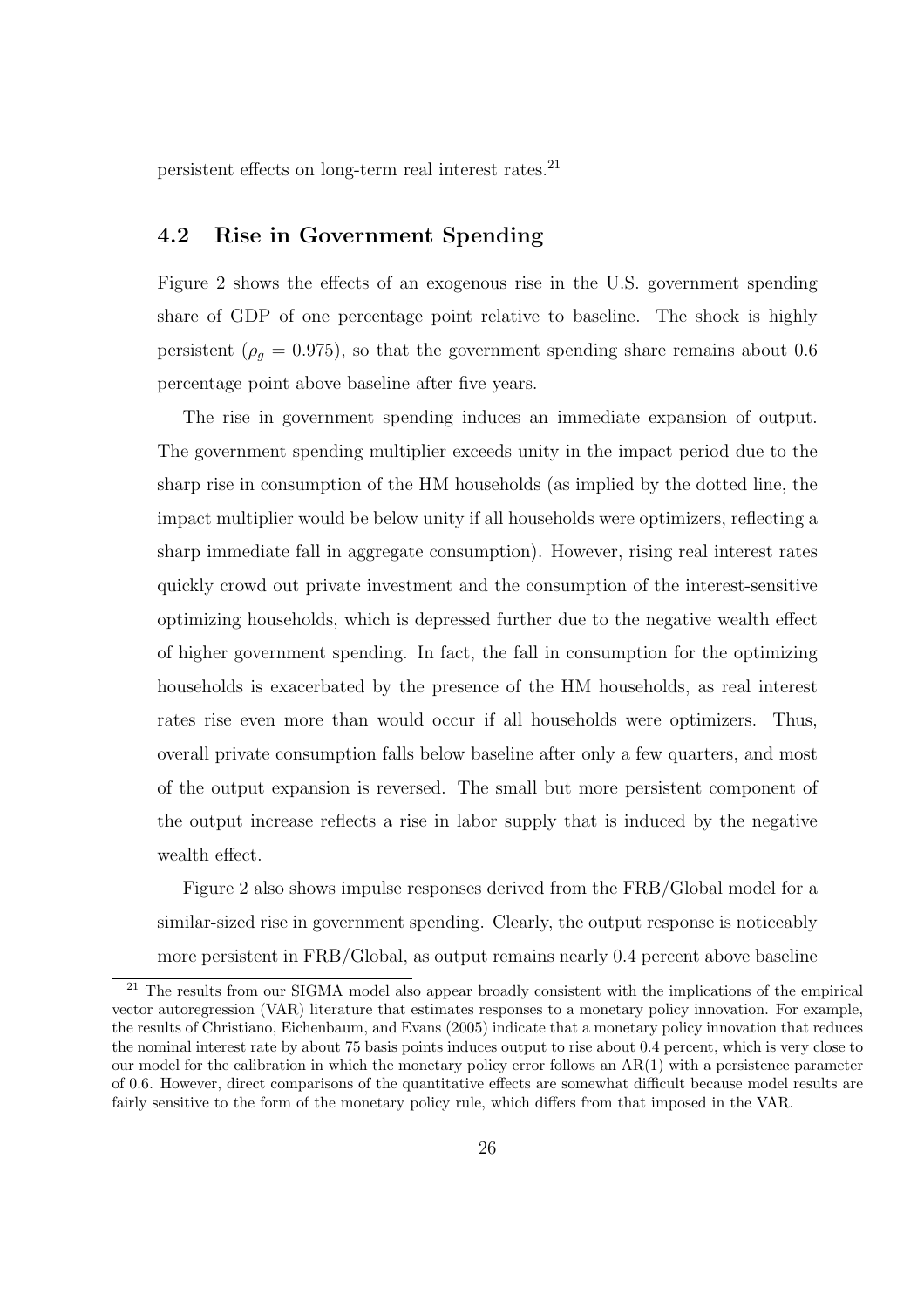three years after the shock occurs. The greater persistence of the output response reflects that the crowding out of private investment and consumption spending occurs much more gradually. This partly reflects that negative wealth effects play a less prominent role in depressing consumption in FRB/Global. In addition, private absorption (especially investment) is considerably less sensitive to persistent changes in the long-term real interest rate in FRB/Global, especially in the shortrun. Thus, while the responses in SIGMA and FRB/Global are similar qualitatively, the responses in the latter tend to exhibit noticeably greater persistence. The empirical vector autoregression evidence of Blanchard and Perotti (2002) also suggests that government spending shocks exert highly persistent effects on output and on the expenditure components that appear more consistent with the FRB/Global responses.

A plausible channel for inducing greater persistence in the impulse responses of the SIGMA model is to allow for imperfect information, as also shown in the figure (dash-dotted lines).<sup>22</sup> Because agents initially perceive that the increase in government spending is temporary under imperfect information, there is a larger increase in GDP in this case than in the benchmark. Furthermore, the rise in GDP is more persistent, as agents only slowly update their beliefs about the persistence of the shock and are continually surprised by the higher-than-expected levels of government spending. Given both a less pronounced rise in real longer-term interest rates and a smaller negative wealth effect (since agents think the government spending rise will be temporary), there is much less crowding out of consumption and investment spending – with consumption even remaining above baseline for a sustained duration. Thus, the inclusion of both non-Ricardian agents and information frictions would seem to provide a tractable channel for increasing the flexibility of SDGE models to account for responses that are similar to large-scale policy models, and

<sup>&</sup>lt;sup>22</sup> The temporary shock follows an  $AR(1)$  with a persistence parameter of 0.5. The innovation variances imply a Kalman gain parameter on the permanent component of 0.07. We use a similar calibration for the home consumption taste shock and foreign investment demand shocks considered below.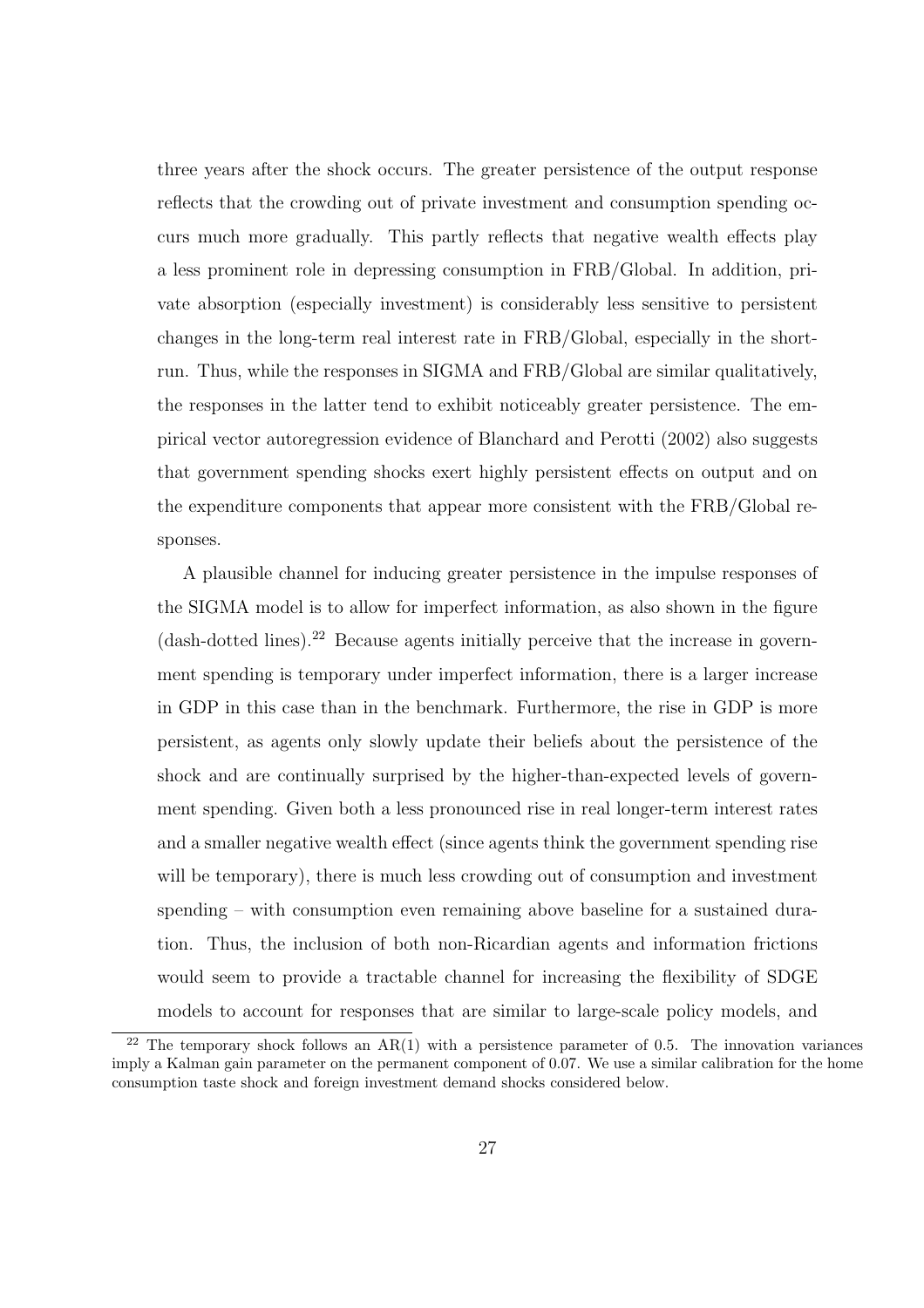to encompass the range of responses derived from empirical vector autoregressions.

#### 4.3 Rise in Home Consumption Demand

Figure 3 assesses the effects of a taste shock  $\nu_{ct}$  to equation (22) that raises the marginal utility of consumption. This shock may regarded as tantamount to the "autonomous shift in consumption demand" that is often considered in policy simulations. The shock is scaled so that it induces private consumption to rise by one percent above baseline at peak impact, and has a persistence of 0.975.

The taste shock exerts a highly persistent positive effect on real interest rates, accounting for the immediate rise in the 5 year real interest rate shown in the figure. As a result, the stimulative effects of the rise in consumption demand on output are partly offset by a contraction in investment demand, and by a reduction in real net exports. The latter occurs because higher real interest rates generate an appreciation of the real exchange rate. The exchange rate appreciation causes consumer price inflation to fall in the near-term, although higher demand pressures eventually push up domestic goods prices by enough to cause consumer prices to rise.

These effects are qualitatively similar in the case of an autonomous shock to consumption demand in FRB/Global, i.e., a shock to the statistical residual in the consumption equation that is scaled to have the same effect on consumption. But from a quantitative perspective, the output effects are considerably larger in FRB/Global, because there is less crowding out of investment and a smaller decline in real net exports in that model (not shown). The smaller investment decline in FRB/Global reflects that investment is less sensitive to the long-term real interest rate (noting that long rates rise by a roughly commensurate amount in each model). The smaller decline in real net exports in FRB/Global reflects several factors, including less passthrough of the exchange rate to import prices, modestly lower trade price elasticities, and somewhat smaller real appreciation.

As in the case of the government spending rise, allowing for imperfect information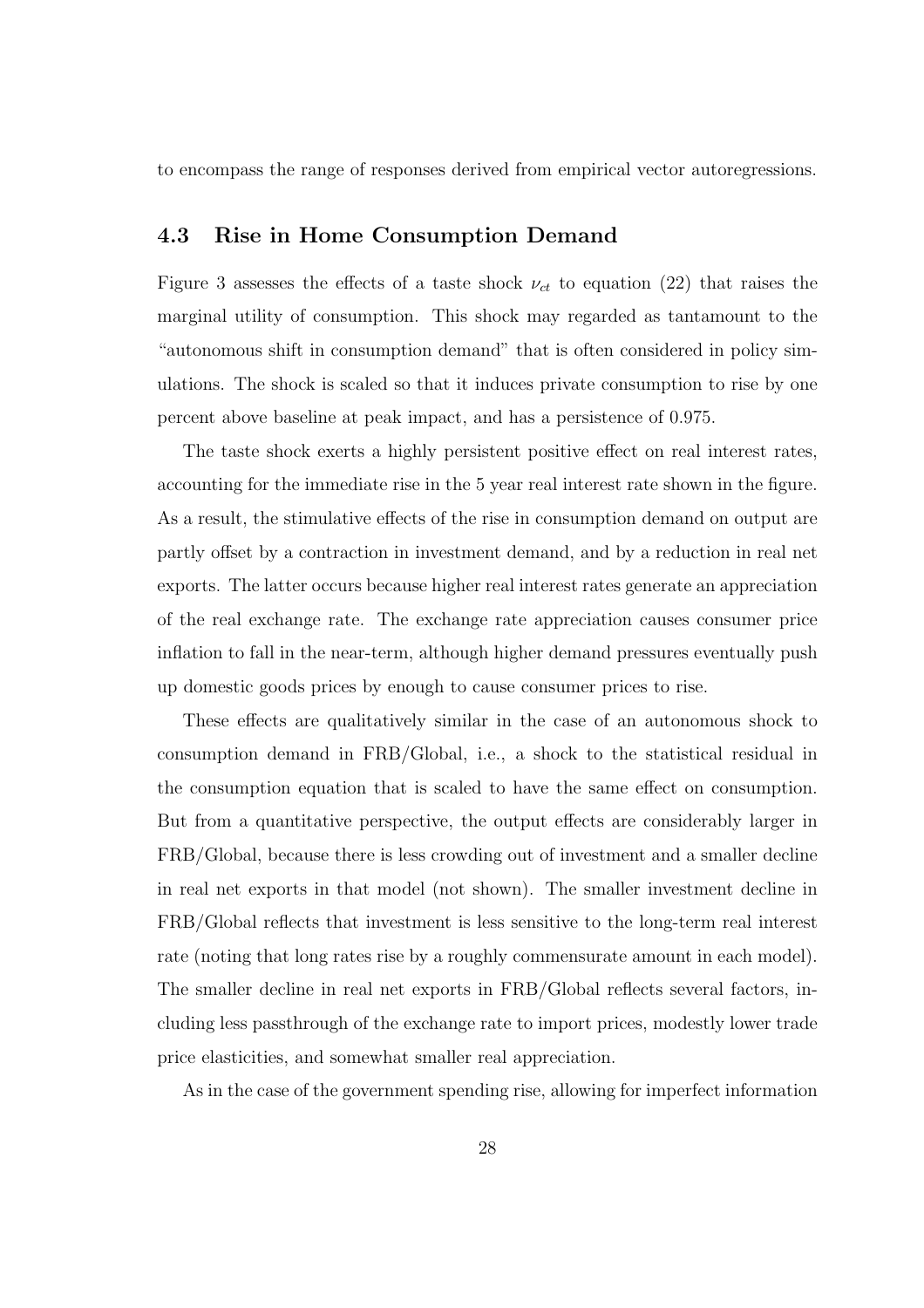about the persistence of the taste shock allows SIGMA to imply a larger and more persistent output response that is very similar to that in FRB/Global. The more gradual rise in long-term interest rates reduces the magnitude of real exchange rate appreciation, leading to a smaller export decline.

#### 4.4 Fall in Home Currency Risk Premium

Figure 4 shows the effects on the home country of a decline in the risk premium  $(\nu_{bt})$ on home currency-denominated assets. As in McCallum and Nelson (1999) and in Kollman (2001), in this simulation we shock the exogenous component of the risk premium in the uncovered interest parity condition implied by the log-linearized model. The shock is scaled so that it induces an initial real appreciation of 10 percent, and the persistence of the shock is  $\rho_b = 0.95$ .

This shock reduces the required real return on all home-currency denominated assets relative to the return on foreign assets. The lower required real return on home-currency assets occurs through a combination of persistently lower real interest rates, and through expected real currency depreciation. Thus, long-term real interest rates fall (not shown), and given that the shock has no long-run effect on the real exchange rate, the exchange rate is required to appreciate sharply in the impact period.

The appreciation of the real exchange rate depresses real exports, and raises imports – and thus exerts a contractionary effect on real GDP. However, private domestic absorption is stimulated by lower real interest rates and lower import prices. As a result, real GDP shows only a modest contraction in the near term, and actually rises above baseline after a few years as higher investment spending leads to progressive capital deepening. The combination of stronger domestic demand and real exchange rate appreciation induce a significant deterioration of the nominal trade balance exceeding 1-1/2 percentage points of GDP. Finally, PCE inflation shows a sizeable but transient drop due to declining import prices.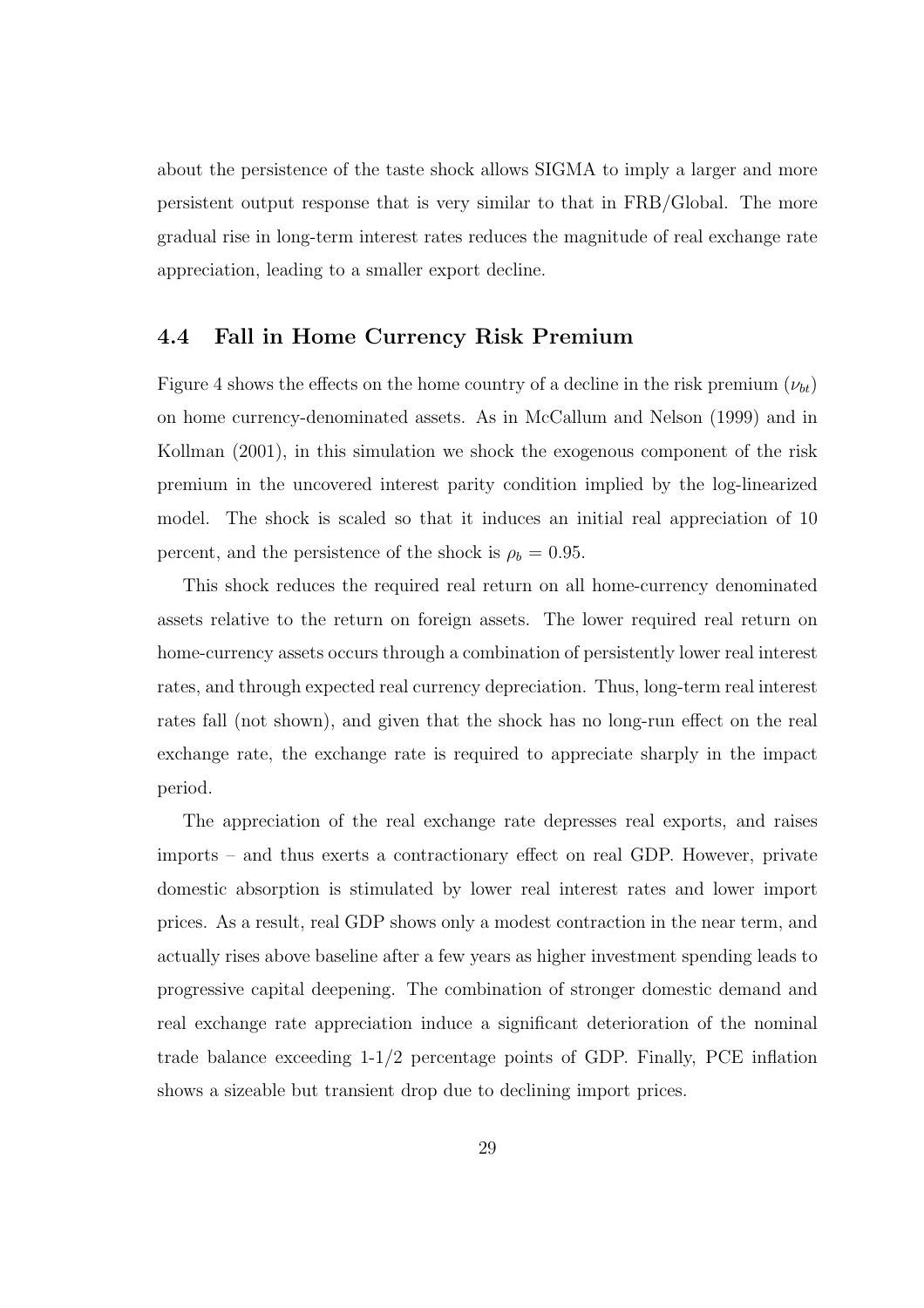The qualitative effects in FRB/Global are very similar, with the exchange rate appreciation leading to an initial output decline, lower real interest rates, some decline in inflation, and a trade balance deterioration. But while the response of GDP is fairly similar across models, there is considerable quantitative disparity in the responses of the expenditure components: private absorption rises much more in SIGMA than in FRB/Global, and real net exports correspondingly exhibit a larger contraction (not shown, though suggested by the larger trade balance response). A key factor accounting for these differences is that the passthrough of exchange rate changes to import prices is effectively 100 percent after a couple of quarters in SIGMA, whereas it is only about 30 percent in FRB/Global. The higher passthrough directly accounts for the larger effects on real imports and exports in the former model, and contributes significantly to driving the sharper swings in PCE price inflation and private absorption. As noted in the discussion of the government spending shock, the substantial response of private absorption in SIGMA also reflects a highly elastic response to the persistent decline in long-term real interest rates (not shown).

SIGMA's implication of very high exchange rate passthrough to import prices seems at odds with empirical evidence for the United States that estimates long-run passthrough in the range of  $20-30$  percent.<sup>23</sup> Importantly, we emphasize that any model in which the desired markup is fixed (as in SIGMA) would appear unable to match the empirical pattern of import price response incorporated into FRB/Global, in which import prices react fairly quickly to exchange rate changes, but then adjust little subsequently. For example, the dash-dotted lines marked "sluggish import prices" use a calibration of SIGMA in which the mean duration of export prices is eight quarters (rather than two quarters as in the baseline). Even in this case of long-lived local currency pricing, exchange rate passthrough is nearly complete after two years, and there is much larger trade adjustment than in FRB/Global.

<sup>&</sup>lt;sup>23</sup> The low long-run passthrough in FRB/Global is consistent with recent empirical estimates for the United States; see Marazzi, Sheets, and Vigfusson (2005).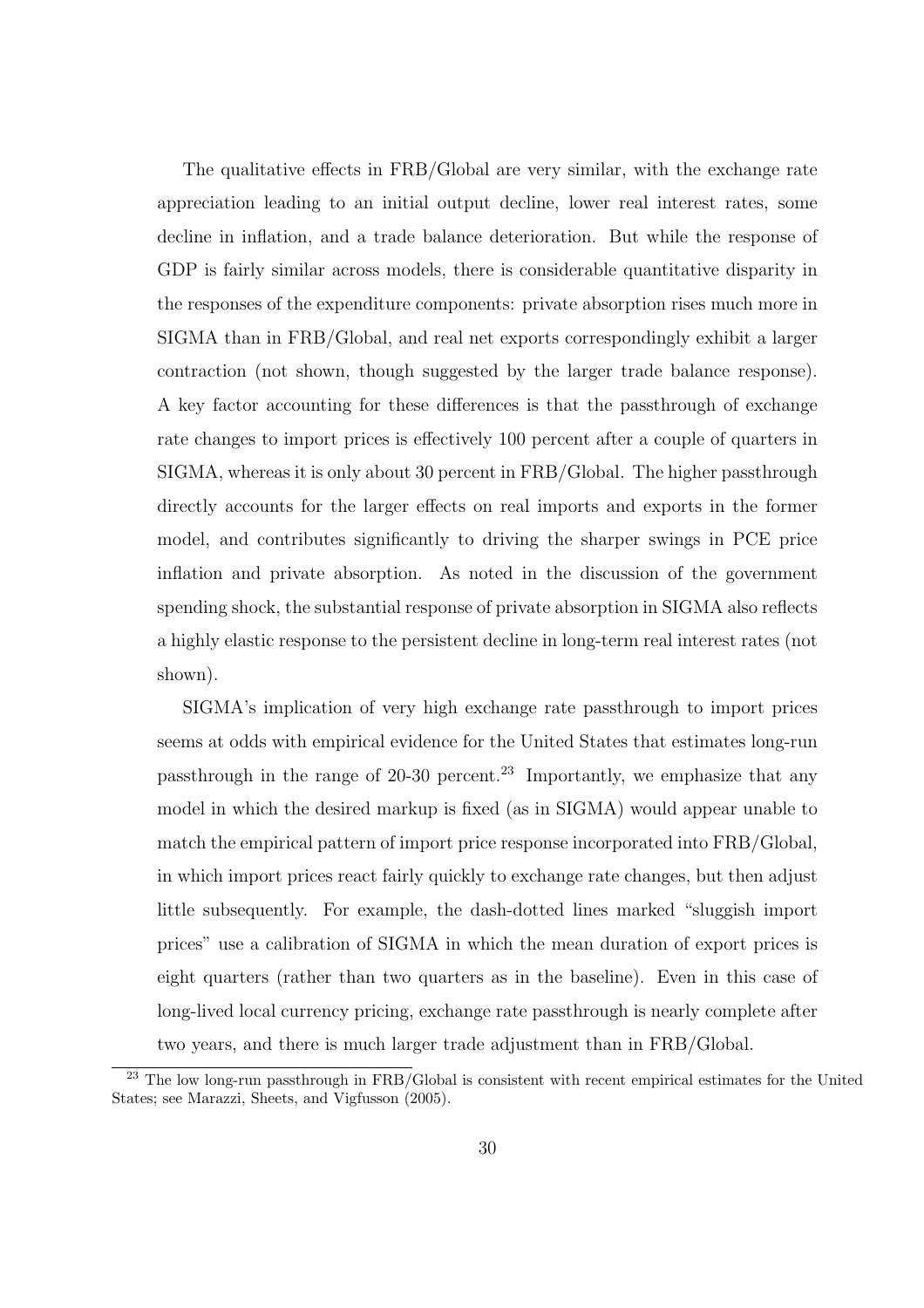Given the central role of exchange rate passthrough in affecting the transmission of open economy shocks, we believe that it is of crucial importance to develop a theoretical framework that has the flexibility to account for the empirical features of passthrough evident in U.S. data. While some microfounded models can account for long-run passthrough that is below unity, including models with a distribution sector for retail goods as in Corsetti and Dedola (2003), and Corsetti, Dedola, and Leduc (2005), such models do not allow enough variation in desired markups to come close to matching the low level of passthrough in U.S. data. $^{24}$  Without much variation in the desired markup, models such as SIGMA imply implausibly large expenditure-switching effects in response to exchange rate movements that may limit their usefulness in addressing some important policy questions. Moreover, such restrictions may lead to large biases in the estimates of structural parameters.

#### 4.5 Alternative Foreign Demand Shocks

Figure 5 shows the effect on the home country of a rise in foreign investment demand. Specifically, investment in the foreign country increases due to a highly persistent decline in its capital income tax rate; but it is useful to interpret the shock more broadly as reflecting changes in the investment climate abroad that boost the perceived return to capital. The shock is scaled so that foreign output eventually rises by 1 percent relative to baseline.

This foreign investment demand shock operates through similar channels both in SIGMA and in FRB/Global, and has qualitatively similar effects in each. Thus, the rise in foreign demand stimulates home real net exports, both directly because of the rise in foreign absorption, and indirectly through a depreciation of the home country's real exchange rate (not shown). This raises home output, though the

<sup>&</sup>lt;sup>24</sup> For example, Corsetti, Dedola, and Leduc (2005) find that their inclusion of a distribution sector can account for a reduction in long-run passthrough from unity to around 0.9. Other frameworks, such as Bergin and Feenstra (2001) and Gust and Sheets (2006) incorporate strategic complementarities in price setting à la Kimball (1995) that allow for greater variation in desired markups. These appear to be promising avenues to reduce long-run passthrough.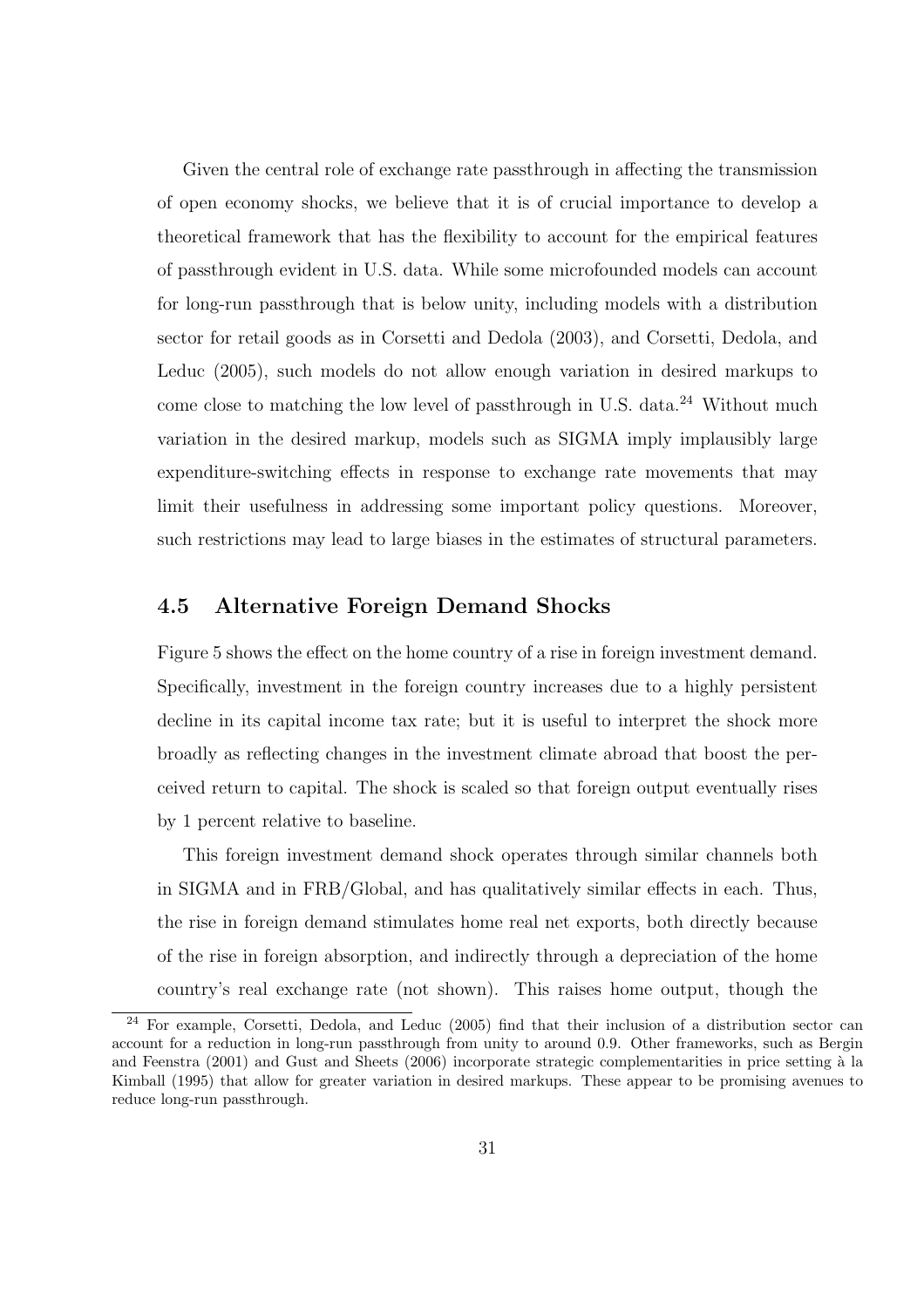stimulative effect on GDP arising from higher net exports is partly offset by declining private absorption (as domestic interest rates rise). The rise in real net exports generates an improvement in the nominal trade balance, while consumer prices rise due to higher import prices and stronger activity.

From a quantitative perspective, the "spillover effects" of the foreign demand increase on the home country are broadly similar for the first two years following the shock across the two models. This suggests that SDGE models may account for substantial spillover effects through trade channels in response to certain types of shocks, although we caution that the fact that the shock affects foreign investment spending – which is heavily import-intensive – plays an important role in accounting for the relatively large effects. In addition, the spillover effects would decline if SIGMA incorporated lower exchange rate passthrough, since this would diminish the magnitude of the home country's export improvement. It is also evident that SIGMA implies much greater volatility in the expenditure components than FRB/Global. The trade balance exhibits a much larger improvement, and the components of private absorption fall much more sharply than in FRB/Global. As might be expected, the inclusion of imperfect information can markedly damp the volatility of the expenditure components in SIGMA by generating a smaller and more gradual response of long-term real interest rates, and by damping the impact on the real exchange rate.

Figure 6 illustrates that spillover effects on the home economy would be much smaller if the foreign output expansion were instead attributable to higher consumption spending. In particular, this alternative simulation assumes that foreign consumption demand rises due to a taste shock, with the shock again scaled so that foreign output peaks at 1 percent above baseline. Given that foreign investment is crowded out by the shock, the shock has much smaller effects on the home country's real exports, and induces only a small and transient rise in output in our benchmark calibration of SIGMA. While it is interesting economically that SIGMA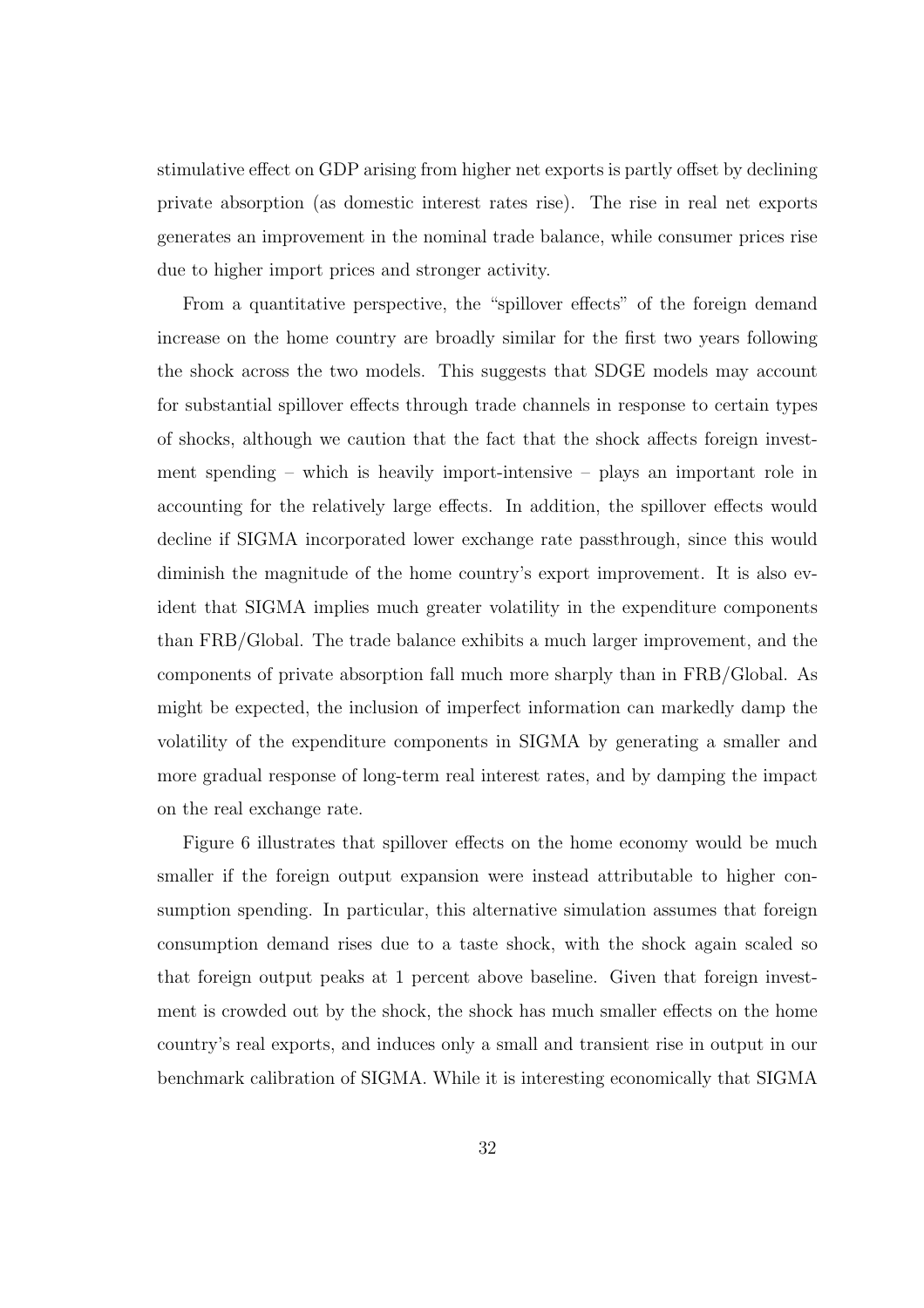implies that the source of the foreign demand shock may be quite important in determining its effects on the domestic economy (whereas the domestic output increase in FRB/Global is broadly similar across the foreign demand shocks), it is plausible that certain features of SIGMA may unduly restrict the ability of the model to generate substantial spillover effects. These include both the high interest sensitivity of private absorption to the long-term real interest rate, and the omission of other potentially important financial channels. Recent work by Gilchrist, Hairault, and Kempf (2002) suggests that a financial accelerator may serve to enhance the ability of open economy SDGE models to account for larger spillover effects.

### 5 Long-run simulations in SIGMA

We now examine our model's implications for several supply-side shocks. Each shock exerts a highly persistent effect on output, in part because capital accumulation is very gradual. In addition to illustrating the model's long-run implications for the path of adjustment to each of these shocks, our analysis highlights the endogenous channels through which this adjustment occurs.

#### 5.1 Persistent Rise in Productivity Growth

Figure 7 shows the responses of key variables to a productivity growth rate shock under alternative assumptions about the information structure. The shock raises technology growth by 1 percentage point per year over the the first five years of the simulation horizon, and then decays slowly following an AR(1) process with an autocorrelation parameter of  $\rho_p = .975$ . The magnitude of the technology growth shock is similar to that experienced in the United States between 1996 and 2000; given the decay rate, it is consistent with agents projecting GDP growth 5 yearsahead to rise immediately by about 3/4 percentage point above baseline.

We begin by analyzing the effects of the shock under the assumption that agents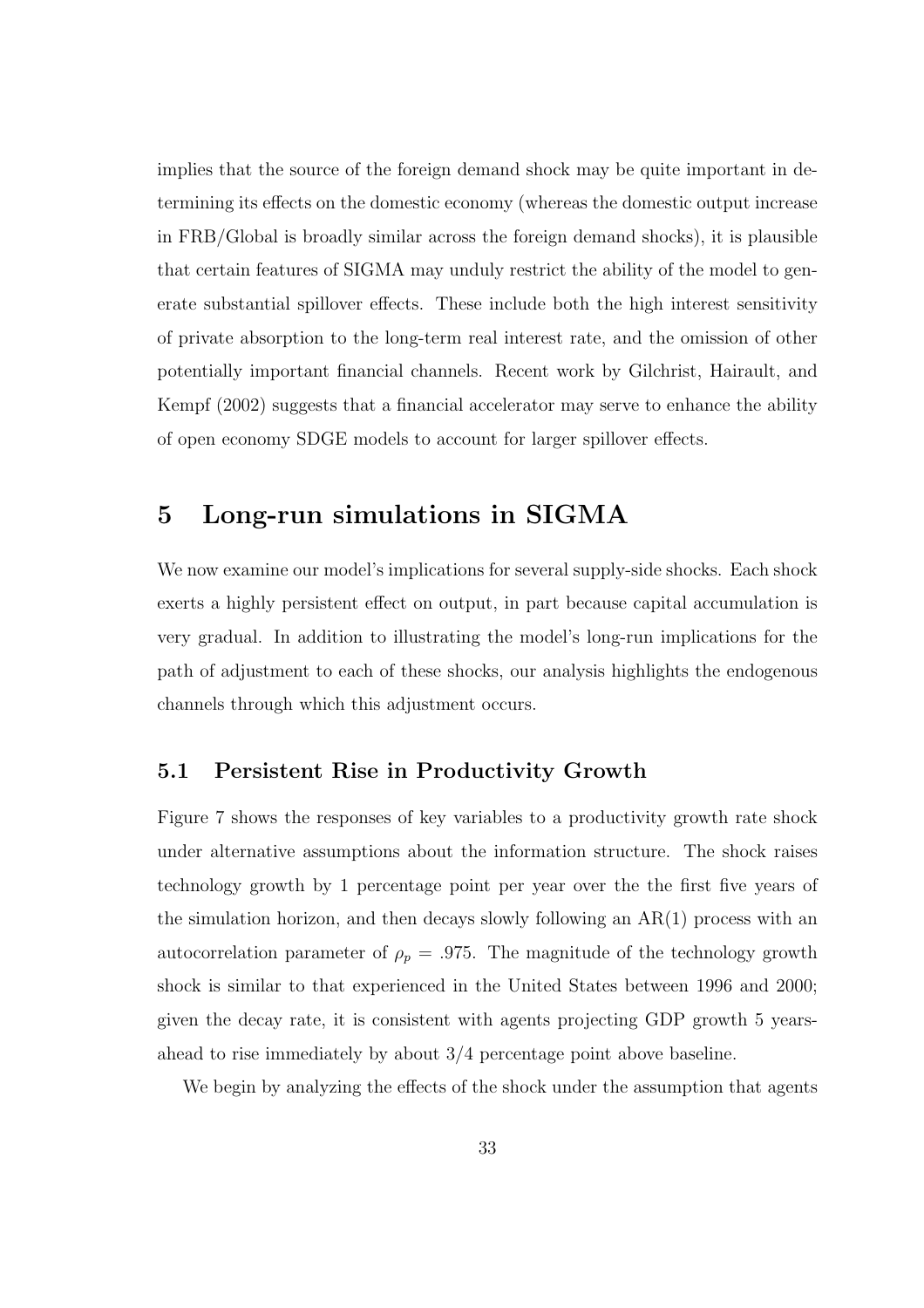have full information, and hence correctly ascertain that the shock will have highly persistent effects on the future growth rate of productivity (see the solid lines in the figure). Households project a much sharper rise in their future income than in the pre-shock baseline. This immediately stimulates consumption demand, and depresses the saving rate. The increase in the expected marginal product of capital induces investment to rise (after a short delay). The expansion of domestic demand leads to higher real interest rates, putting upward pressure on the real exchange rate (not shown), and inducing a prolonged deterioration of the trade balance.

A hallmark feature of microfounded models such as SIGMA is that they completely articulate the longer-term economic forces that operate to correct any "imbalances," including in trade, its components, and the real exchange rate. The imposition of intertemporal budget constraints (and a debt-elastic risk premium) play a key role in generating these endogenous adjustments. In the case of the productivity acceleration, several aspects of the adjustment process account for the eventual movement of the trade balance into surplus. First, there is a long-run depreciation of the real exchange rate due to an increase in the supply of U.S. goods, which stimulates exports and reduces imports. Second, while the saving rate declines initially, it eventually increases as current income converges towards permanent income. Finally, after peaking about 10 years after the initial shock, the investment rate declines as capital approaches its new long-run level.

While these simulation results are instructive in understanding the forces that bring about long-run adjustment, the assumption that agents immediately recognize a productivity acceleration as permanent may be somewhat implausible. For example, in the U.S. experience of the late 1990s, forecasts of long-term output growth (i.e., 5-10 years ahead) did not change noticeably until several years after the initial rise in productivity growth. This provides some empirical motivation for considering a "gradual learning" case in which agents do not immediately recognize that the productivity growth shock is highly persistent: given our calibration of the steady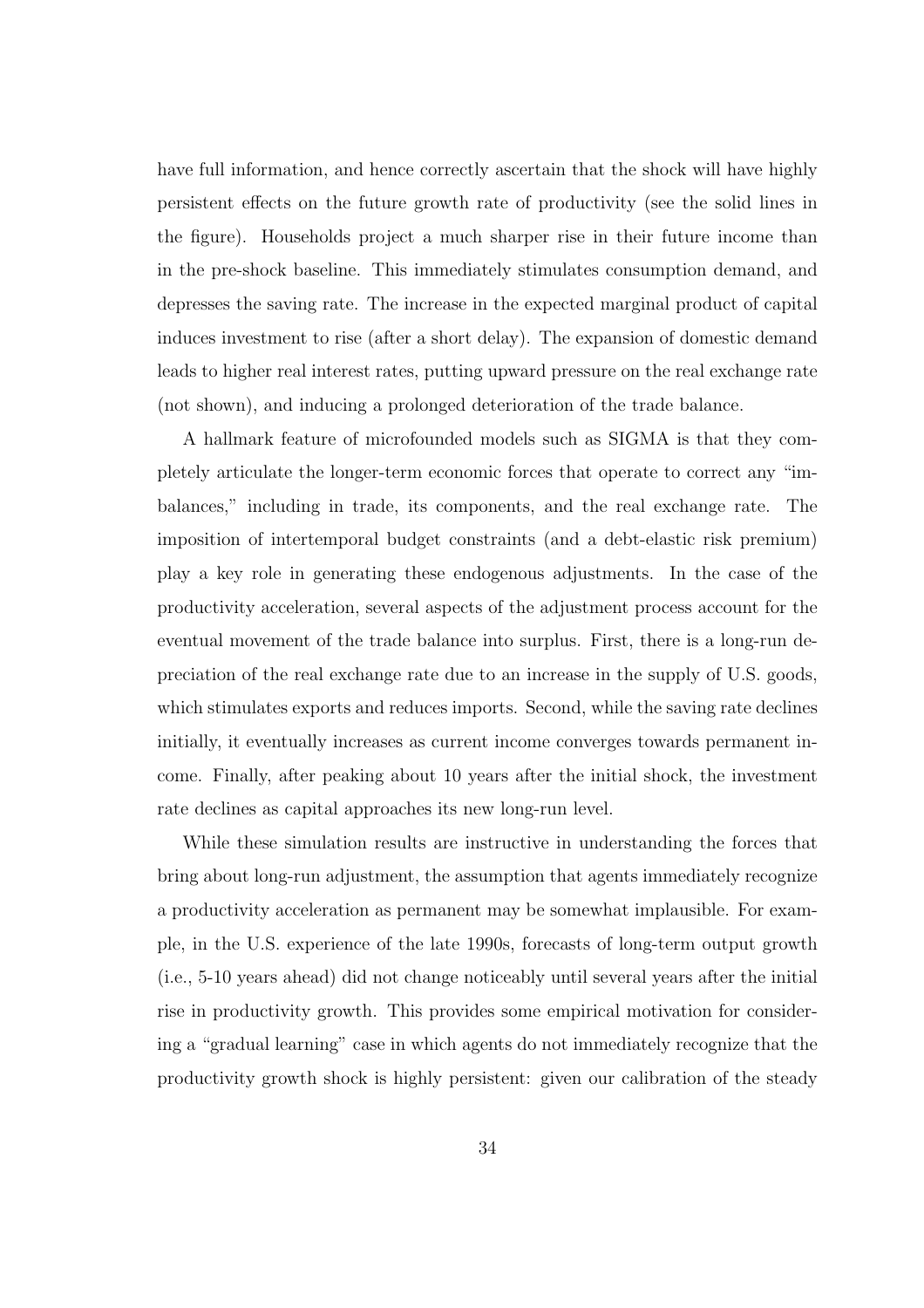state Kalman gain parameter, they initially believe the shock is mainly transitory.<sup>25</sup> In this case, agents project a much less pronounced rise in their income profile, so that consumption jumps much less than in the full information case; correspondingly, the figure shows that the consumption share of output remains nearly flat. Given reduced aggregate demand pressure relative to the full information case, real interest rates rise much less abruptly, which accounts for the somewhat larger rise in the investment share. While the trade deficit expands, the deterioration is also somewhat muted relative to the case of full information. This gradual adjustment of both domestic demand and external variables in response to the shock is more in line with the U.S. experience in the late 1990s, including with the relative constancy of the saving rate during that period.

#### 5.2 Reduction in Labor Tax Rate

As another illustration of the forces that ensure long-run adjustment in the SIGMA model, Figure 8 shows the effects of a cut in the labor tax rate. The tax cut is scaled so that government's labor tax revenue would fall by one percentage point of GDP if pre-tax labor income and output were unaffected. The shock is assumed to be highly persistent, with the autoregressive parameter  $\rho_{\tau N}$  set to 0.975. This labor tax cut induces the fiscal deficit to rise initially by about 1 percent of GDP, and to decay slowly thereafter.<sup>26</sup>

The cut in labor taxes induces a sharp initial rise in output. The shock exerts a strong stimulative effect on aggregate demand in the short-run, as the HM households immediately expand their consumption in response to the increase in their after-tax income. The high level of persistence of aggregate consumption reflects that the consumption of the HM households remains high for an extended duration

<sup>&</sup>lt;sup>25</sup> The temporary shock in this case is iid, and the Kalman gain parameter on the permanent component is 0.10. <sup>26</sup> We provide a more detailed discussion of the effects on the trade deficit in Erceg, Guerrieri, and Gust

<sup>(2005).</sup>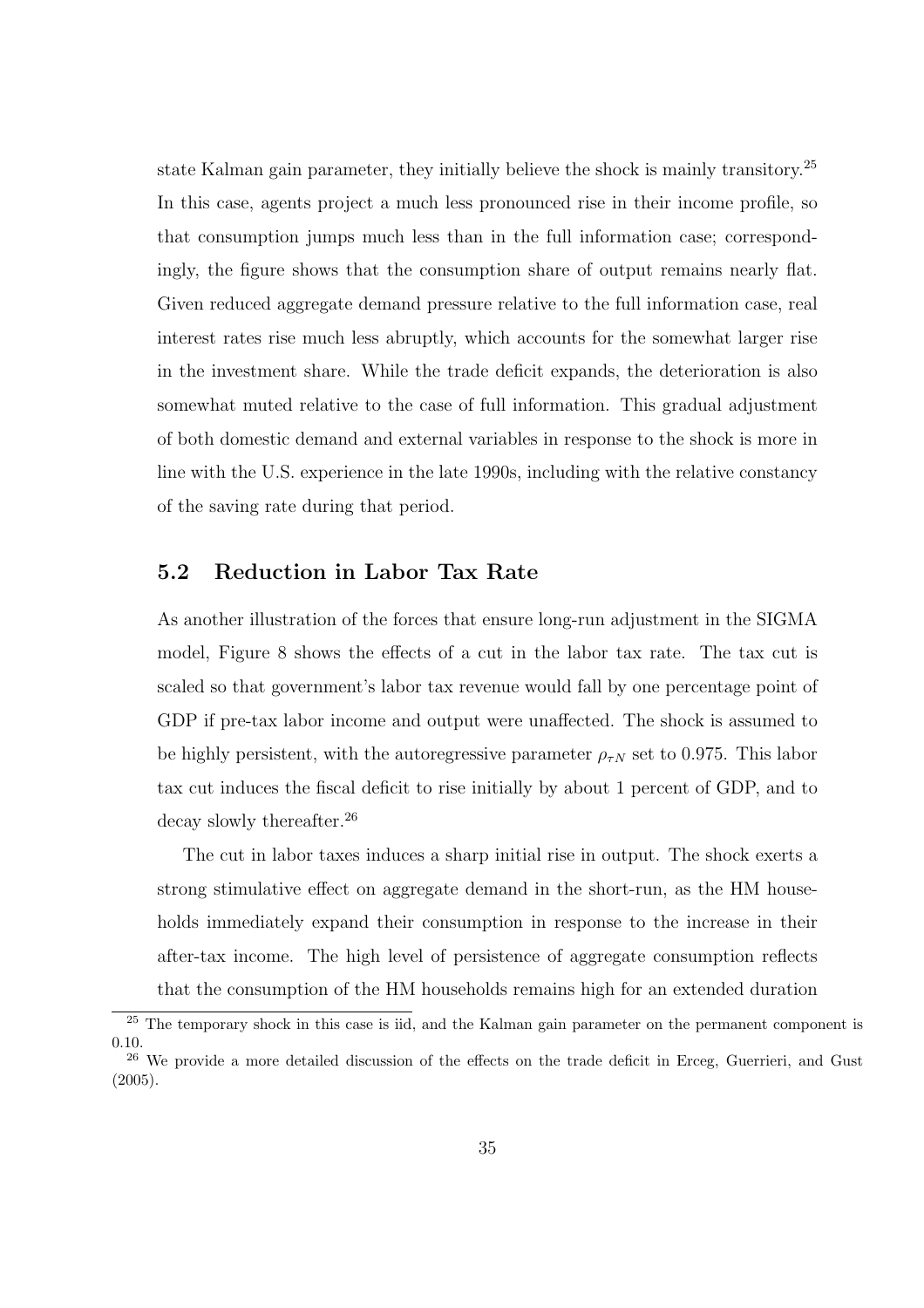(given that the cut to labor taxes is very persistent, and lump-sum taxes adjust slowly). Output declines from its initial peak as higher real interest rates crowd out investment spending and the consumption of optimizing households. However, output remains persistently above its pre-shock even in the longer-term because the shock exerts substantial supply-side effects: lower tax rates induce households to work more by raising the cost of leisure, and the rise in labor supply in turn encourages capital accumulation.

A clear advantage of our framework is that it is well-suited to explore sensitivity to various structural characteristics determining consumption and labor supply behavior. In the context of assessing the effects of tax cuts, it is often of interest to policymakers to ascertain how results depend on the extent to which households are "Ricardian," or on their labor supply elasticity. We explore each of these alternatives in the figures. The dashed lines show the case in which all households are optimizers (rather than assuming 50 percent are optimizers as in the baseline). Because all households internalize the future tax increases necessary to satisfy the government intertemporal budget constraint, consumption shows a much smaller initial increase. In the longer-term, the responses are similar to the benchmark, though there is somewhat greater capital deepening in this case. The dash-dotted line shows the case of a much higher Frisch labor supply elasticity (equal to unity, rather than 0.2 in our baseline). The larger labor supply response induces a much higher level of capital accumulation; accordingly, the longer-run output and consumption rise is greatly accentuated relative to the benchmark calibration.

The implications for the real exchange rate and trade balance under the alternative calibrations are shown in the lower panels. In the benchmark, the sharp rise in the real interest rate induces an initial appreciation in the real exchange rate, which drives the trade balance to deteriorate by around 0.1 percentage point of GDP. In the longer-term, the supply-side effects dominate. Thus, the real exchange rate depreciates due to the higher supply of U.S. goods, while the trade balance shifts into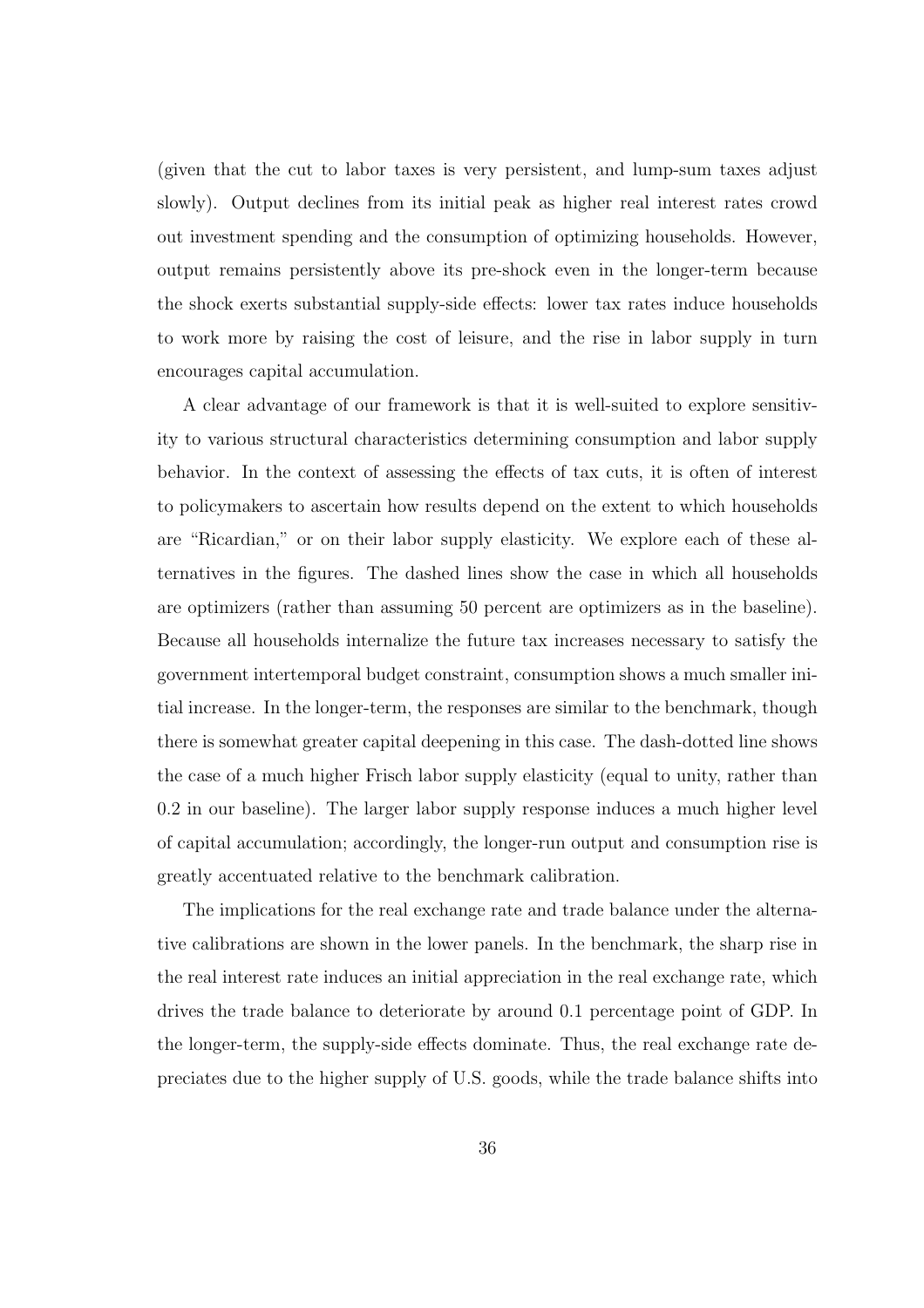surplus for the same reasons as in the case of the productivity acceleration. The trade balance exhibits a slightly larger deterioration in the calibration with a high labor supply elasticity (given the large stimulative effect on investment), while real exchange rates and trade show little reaction in the case in which all agents optimize.

#### 5.3 Reduction in the Capital Tax Rate

Figure 9 shows the effects of a cut in the capital income tax rate that is scaled so that capital tax revenue would fall by one percentage point of GDP if pre-tax labor income and output were unaffected. The shock is assumed to be highly persistent, with the autoregressive parameter set to 0.95. The capital tax cut induces the fiscal deficit to rise initially by about 1 percent of GDP, and to decay slowly thereafter.

Given that the HM agents do not pay capital taxes, the capital tax rate reduction does not impart the same sort of short-run aggregate demand stimulus evident in the case of the labor tax cut. Accordingly, output increases slowly in line with the gradual rise in the capital stock. Higher real interest rates encourage somewhat greater saving by optimizing agents, even though the aggregate saving rate responds somewhat less due to the presence of the HM agents. The sharp rise in investment and high import-content of investment goods encourages a substantial rise in imports, and this pressure on the trade balance is reinforced by a short-run real exchange rate appreciation: as a result, the trade balance experiences a peak deterioration of roughly 1/4 percentage point of GDP. In the long run, real exchange rate depreciation, a fall in the investment rate, and some rise in the saving rate (in part due to higher taxes on HM agents) induce the trade balance to move into persistent surplus.

Figure 9 also shows that output and investment would exhibit larger responses to a capital tax cut if all agents were optimizers (dotted lines). This reflects that the larger response of domestic saving in the latter case reduces pressure on real interest rates. The output response would be markedly accentuated if all agents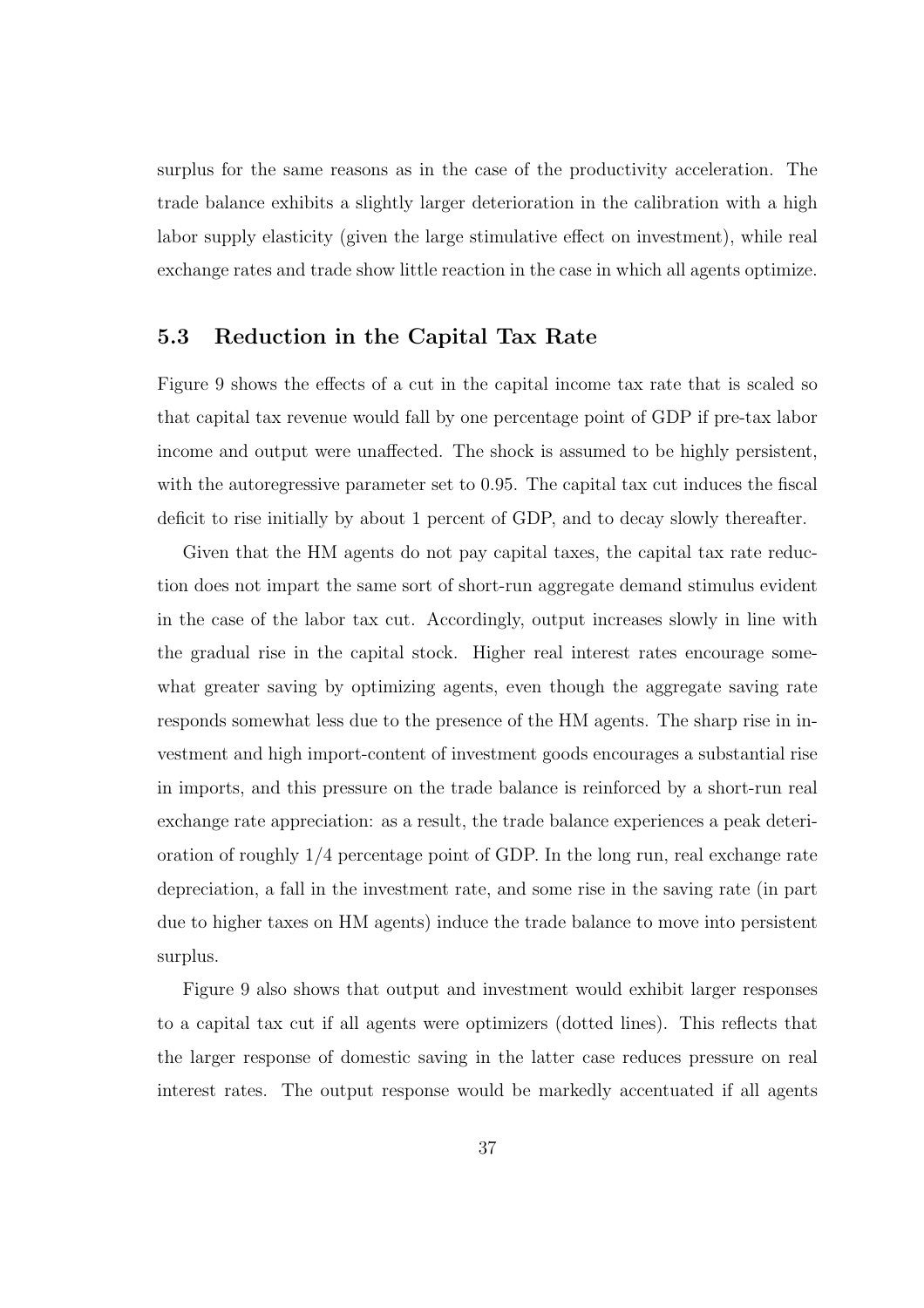were optimizers and had a much higher Frisch elasticity of labor supply of unity (five times higher than in the baseline case; see the dash-dotted lines), since the larger labor supply response would encourage higher capital accumulation.

### 6 Conclusion

The recent surge in interest in developing SDGE models for policy analysis seems warranted. The SDGE framework possesses some key advantages over that of existing large-scale econometric models by providing a clear linkage between structural features of the economy and its responses to shocks. Moreover, it offers a theoretically consistent framework for analyzing both short- and long-run responses that is helpful in assessing how the economy returns to its balanced growth path following disturbances.

While estimation remains an important future research objective, we have argued that an essential prerequisite involves identifying theoretical constraints of the particular SDGE framework that may preclude fitting the data on key dimensions. In this vein, even though it is encouraging that SIGMA implies responses to policy shocks that are generally similar to FRB/Global, there are at least two salient differences that seem attributable to restrictive aspects of our framework: namely, SIGMA implies much larger responses of both trade flows and the domestic expenditure components in response to shocks, and smaller and more transient spillover effects in response to foreign disturbances. Importantly, SIGMA's implications along these dimensions are likely to characterize a broad class of current SDGE models that imply fixed (or nearly fixed) desired markups, and that adopt a fairly standard framework for modeling investment and consumption behavior.

Given the importance of the magnitude of expenditure-switching effects for a wide range of open economy questions, we believe that it will be important in future work to develop mechanisms that can account for much lower long-term passthrough than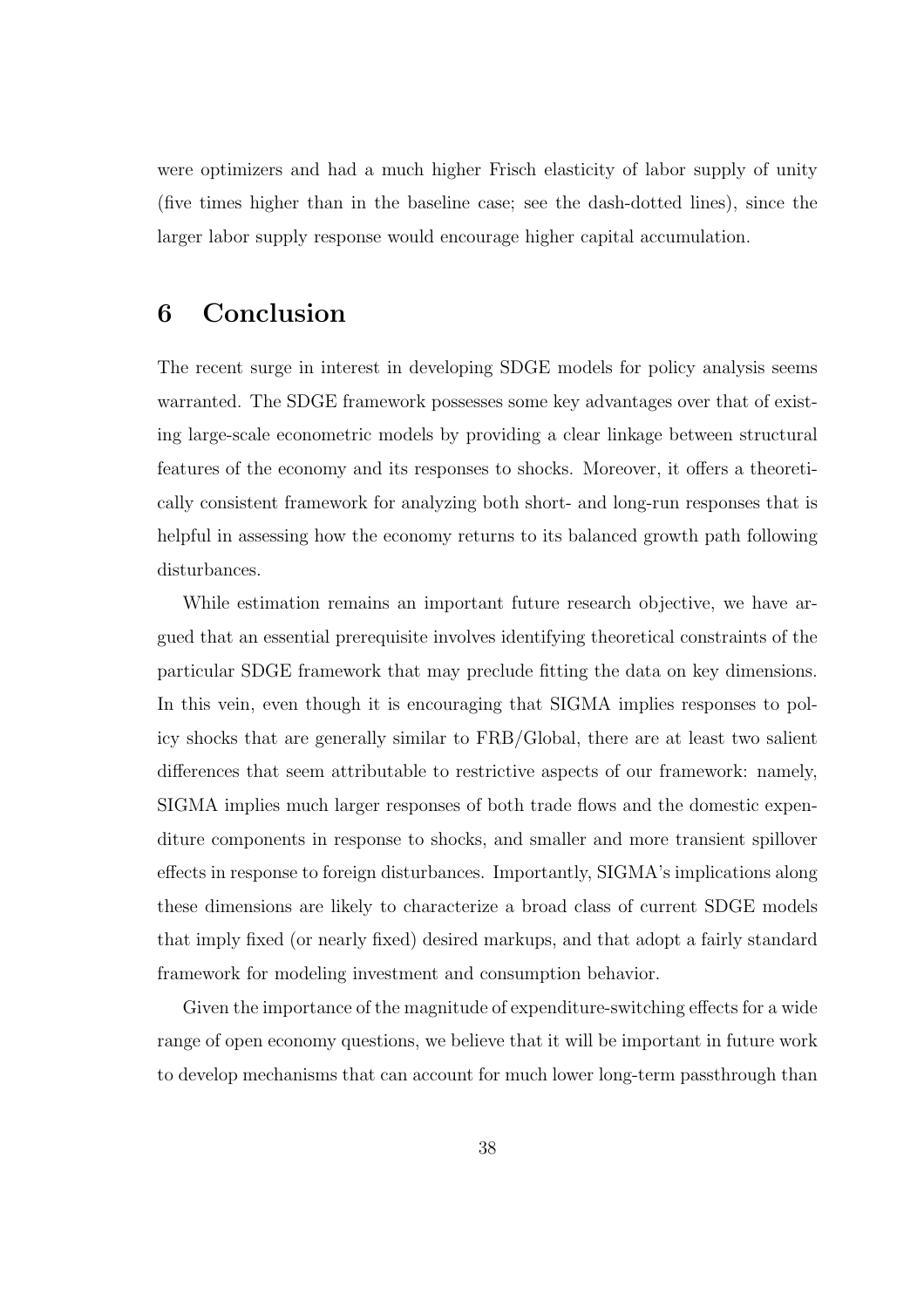implied by our model. Moreover, it will also be desirable to incorporate features that can potentially account for larger responses to foreign disturbances, at least under some conditions. It seems plausible that allowing for sectoral attachments of factors of production or the inclusion of a financial accelerator may allow SDGE models greater flexibility on this dimension.

Finally, while comparisons with FRB/Global are useful in evaluating the flexibility of SIGMA to fit responses similar to that of a data-oriented econometric model, we intend to adopt an estimation strategy that would allow significant departures from the responses of FRB/Global if the data provide a strong enough rationale. In particular, FRB/Global responses could be helpful in setting priors over certain estimated parameters in SIGMA in the context of a Bayesian approach, though sizeable differences could emerge between the responses of the two models if the posterior distribution over the parameters diverged significantly from the prior.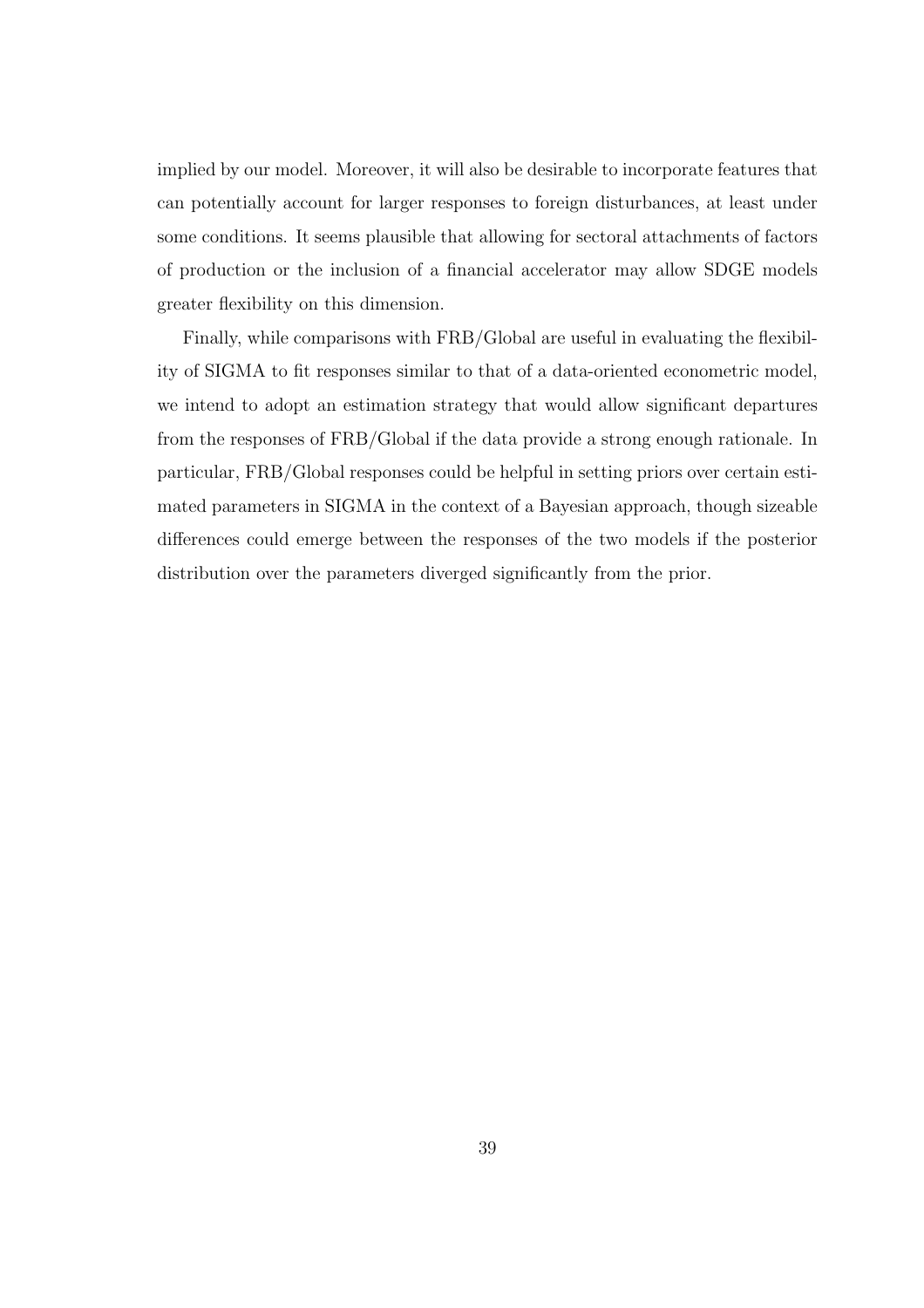### References

- Amato, J. D. and T. Laubach (2003). Estimation and Control of an Optimization-Based Model with Sticky Prices and Wages. Journal of Economic Dynamics and Control 7, 1181–1215.
- Anderson, G. (1997). A Reliable and Computationally Efficient Algorithm for Imposing the Saddle Point Property in Dynamic Models. Federal Reserve Board, Occasional Staff's Studies 4.
- Anderson, G. and G. Moore (1985). A Linear Algebraic Procedure for Solving Linear Perfect Foresight Models. Economic Letters 17, 247–52.
- Bergin, P. R. and R. C. Feenstra (2001). Pricing-to-Market, Staggered Contracts, and Real Exchange Rate Persistence. Journal of International Economics 54, 333–59.
- Betts, C. and M. B. Devereux (1996). The Exchange Rate in a Model of Pricingto-Market. European Economic Review 40, 1007–21.
- Blanchard, O. J. and C. M. Kahn (1980). The Solution of Linear Difference Models under Rational Expectations. *Econometrica*  $48(5)$ , 1305–1312.
- Blanchard, O. J. and R. Perotti (2002). An Empirical Characterization of the Dynamic Effects of Changes in Government Spending and Taxes on Output. Quarterly Journal of Economics 117 (4), 1329–68.
- Brayton, F., A. Levin, R. Tryon, and J. C. Williams (1997). The Evolution of Macro Models at the Federal Reserve Board. Federal Reserve Board, Finance and Economics Discussion Series, No. 1997-29.
- Brayton, F. and P. Tinsley (1996). A Guide to FRB/US. Federal Reserve Board, Finance and Economics Discussion Series, No. 1996-42.
- Calvo, G. A. (1983). Staggered Prices in a Utility-Maximizing Framework. Journal of Monetary Economics 12, 383–398.
- Campa, J. and L. Goldberg (2004). Exchange Rate Pass-Through into Import Prices. CEPR Discussion Papers, No. 4391.
- Christiano, L. J., M. Eichenbaum, and C. L. Evans (2005). Nominal Rigidities and the Dynamic Effects of a Shock to Monetary Policy. Journal of Political Economy  $113(1)$ , 1–45.
- Corsetti, G. and L. Dedola (2003). Macroeconomics of International Price Discrimination. CEPR Discussion Papers, No. 3710.
- Corsetti, G., L. Dedola, and S. Leduc (2005). DSGE Models of High Exchange-Rate Volatility and Low Pass-Through. Federal Reserve Board, International Finance Discussion Papers, No. 845.
- Devereux, M. B. and C. Engel (2002). Exchange Rate Pass-Through, Exchange Rate Volatility, and Exchange Rate Disconnect. Journal of Monetary Economics 49, 913–40.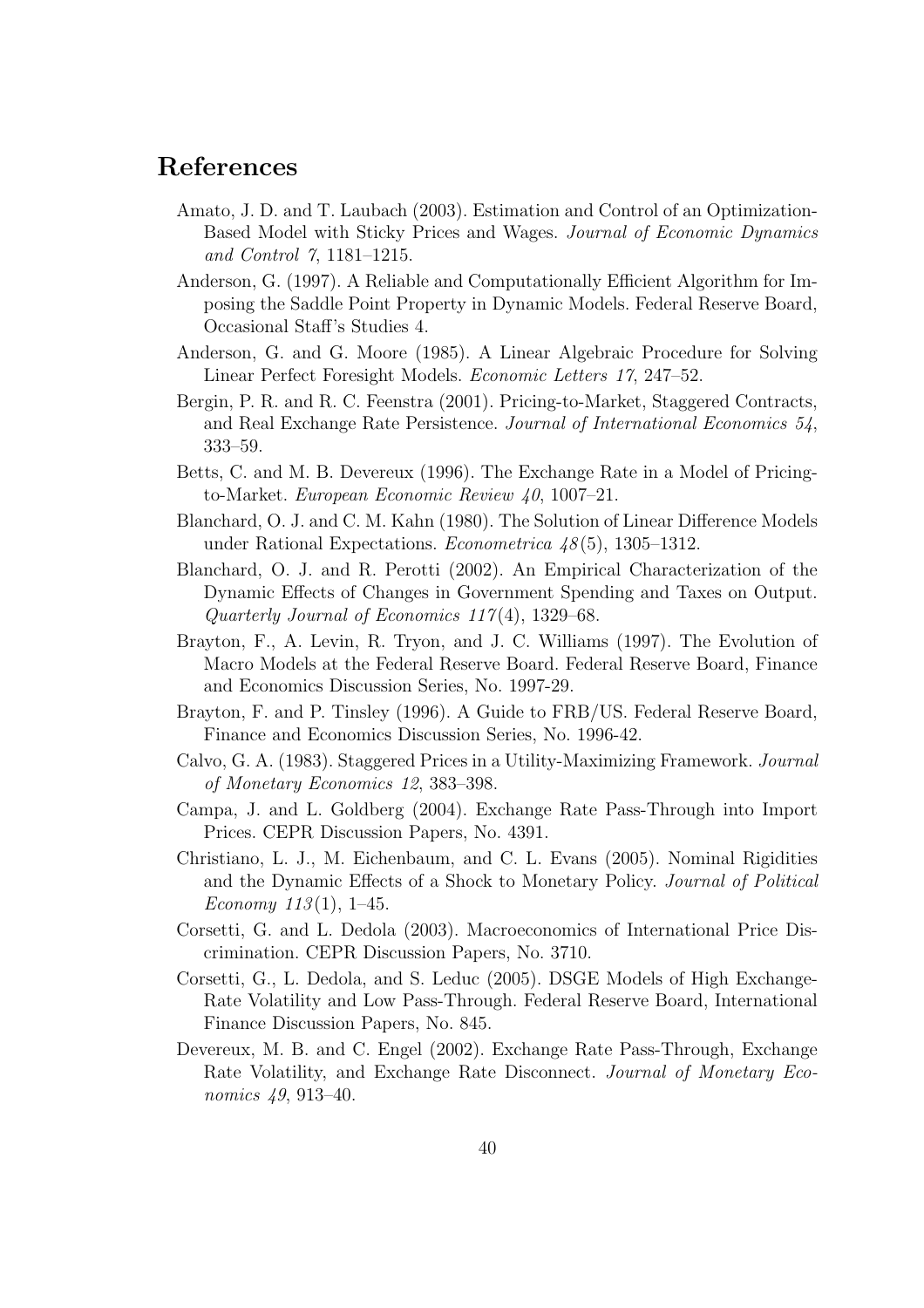- Elmendorf, D. W. and D. L. Reifschneider (2002). Short-Run Effects of Fiscal Policy with Forward-Looking Financial Markets. National Tax Journal 55(3), 357–387.
- Erceg, C., L. Guerrieri, and C. Gust (2005). Expansionary Fiscal Shocks and the U.S. Trade Deficit. *International Finance*  $8(3)$ , 363–97.
- Erceg, C. J., D. W. Henderson, and A. T. Levin (2000). Optimal Monetary Policy with Staggered Wage and Price Contracts. Journal of Monetary Economics 46, 281–313.
- Erceg, C. J. and A. T. Levin (2003). Imperfect Credibility and Inflation Persistence. Journal of Monetary Economics 50, 915–44.
- Fatás, A. and I. Mihov (2001). The Effects of Fiscal Policy on Consumption and Employment. CEPR Discussion Papers, No. 2760.
- Galí, J., D. López-Salido, and D. Vallés (2004). Rule-of-Thumb Consumers and the Design of Interest Rate Rules. Journal of Money, Credit, and Banking  $36(4)$ , 739–763.
- Gilchrist, S., J.-O. Hairault, and H. Kempf (2002). Monetary Policy and the Financial Accelerator in a Monetary Union. Federal Reserve Board, International Finance Discussion Papers, No. 750.
- Guerrieri, L. (2005). Oil Shocks and the Global Economy. Manuscript, Federal Reserve Board.
- Gust, C. and N. Sheets (2006). The Adjustment of Global External Imbalances: Does Partial Exchange Rate Pass-Through to Trade Prices Matter? Federal Reserve Board, International Finance Discussion Papers, No. 850.
- Harrison, R., K. Nikolov, M. Quinn, G. Ramsay, A. Scott, and R. Thomas (2005). The Bank of England Quarterly Model. London: Bank of England Publications.
- Kiley, M. (2001). Business Investment in the Federal Reserve Board's U.S. Model (FRB/US): Specifications and Implications. Manuscript, Federal Reserve Board.
- Kimball, M. S. (1995). The Quantitative Analytics of the Neomonetarist Model. Journal of Money, Credit, and Banking 27, 1241–77.
- Kollman, R. (2001). The Exchange Rate in a Dynamic-Optimizing Business Cycle Model with Nominal Rigidities: a Quantitative Investigation. Journal of International Economics 55 (2), 243–62.
- Laxton, D. and P. Pesenti (2003). Monetary Policy Rules for Small, Open, Emerging Economies. Journal of Monetary Economics 50, 1109–1146.
- Mankiw, N. G. (2000). The Savers-Spenders Theory of Fiscal Policy. NBER Working Paper, No. 7571.
- Marazzi, M., N. Sheets, and R. Vigfusson (2005). Exchange Rate Pass-Through to U.S. Import Prices: Some New Evidence. Federal Reserve Board, International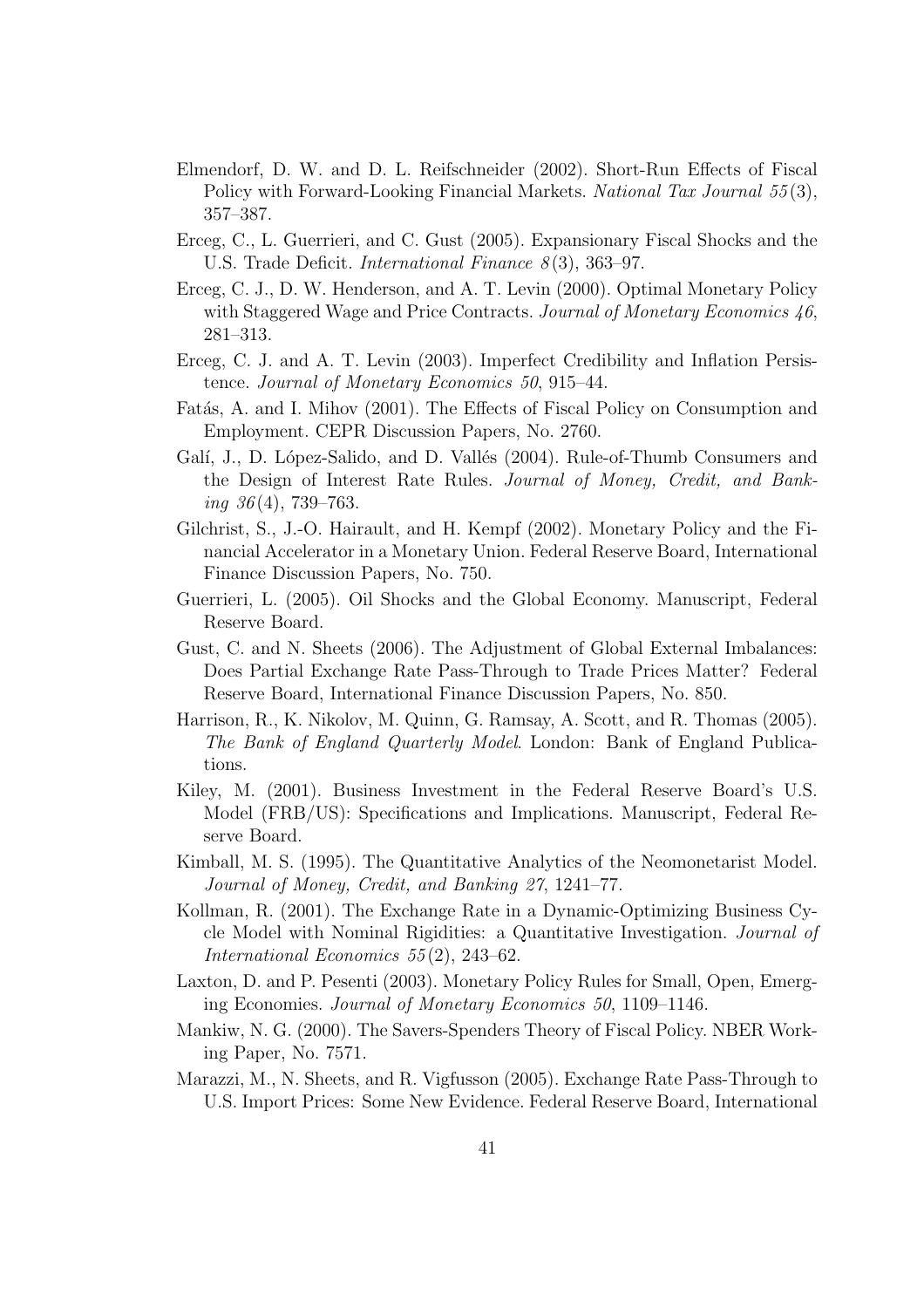Finance Discussion Papers, No. 833.

- McCallum, B. T. and E. Nelson (1999). Nominal Income Targeting in an Open-Economy Optimizing Model. Journal of Monetary Economics 43 (3), 553–579.
- McDaniel, C. and E. Balistreri (2003). A Review of Armington Trade Substitution Elasticities. *Integration and Trade Journal*  $7(18)$ , 161–73.
- Obstfeld, M. and K. Rogoff (1995). Exchange Rate Dynamics Redux. Journal of Political Economy 103, 624–60.
- Orphanides, A. and V. Wieland (1998). Price Stability and Monetary Policy Ineffectiveness when Nominal Interest Rates are Bounded at Zero. Federal Reserve Board, Finance and Economics Discussion Series, No. 98-35.
- Rotemberg, J. J. and M. Woodford (1999). Interest Rate Rules in an Estimated Sticky Price Model, pp. 57–119. Chicago: University of Chicago Press.
- Smets, F. and R. Wouters (2003). An Estimated Dynamic Stochastic General Equilibrium Model of the Euro Area. Journal of the European Economic Association  $1(5)$ , 1124–1175.
- Turnovsky, S. J. (1985). Domestic and Foreign Disturbances in an Optimizing Model of Exchange-Rate Determination. Journal of International Money and Finance  $\frac{1}{4}(1)$ , 151–71.
- Woodford, M. (2003). Interest and Prices. Princeton: Princeton University Press.
- Yun, T. (1996). Nominal Price Rigidity, Money Supply Endogeneity, and Business Cycles. Journal of Monetary Economics 37, 345–370.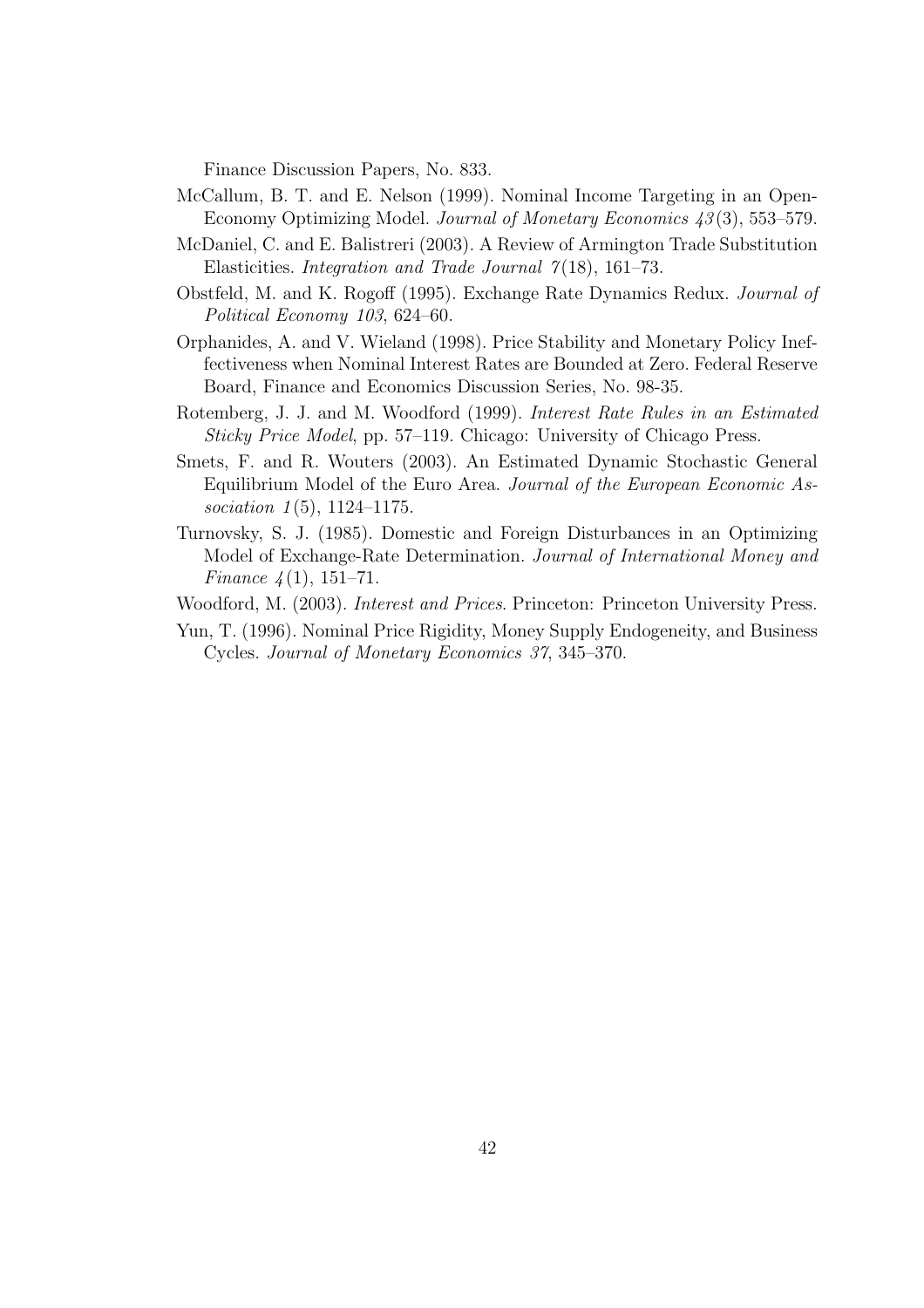

Figure 1: Monetary Policy Loosening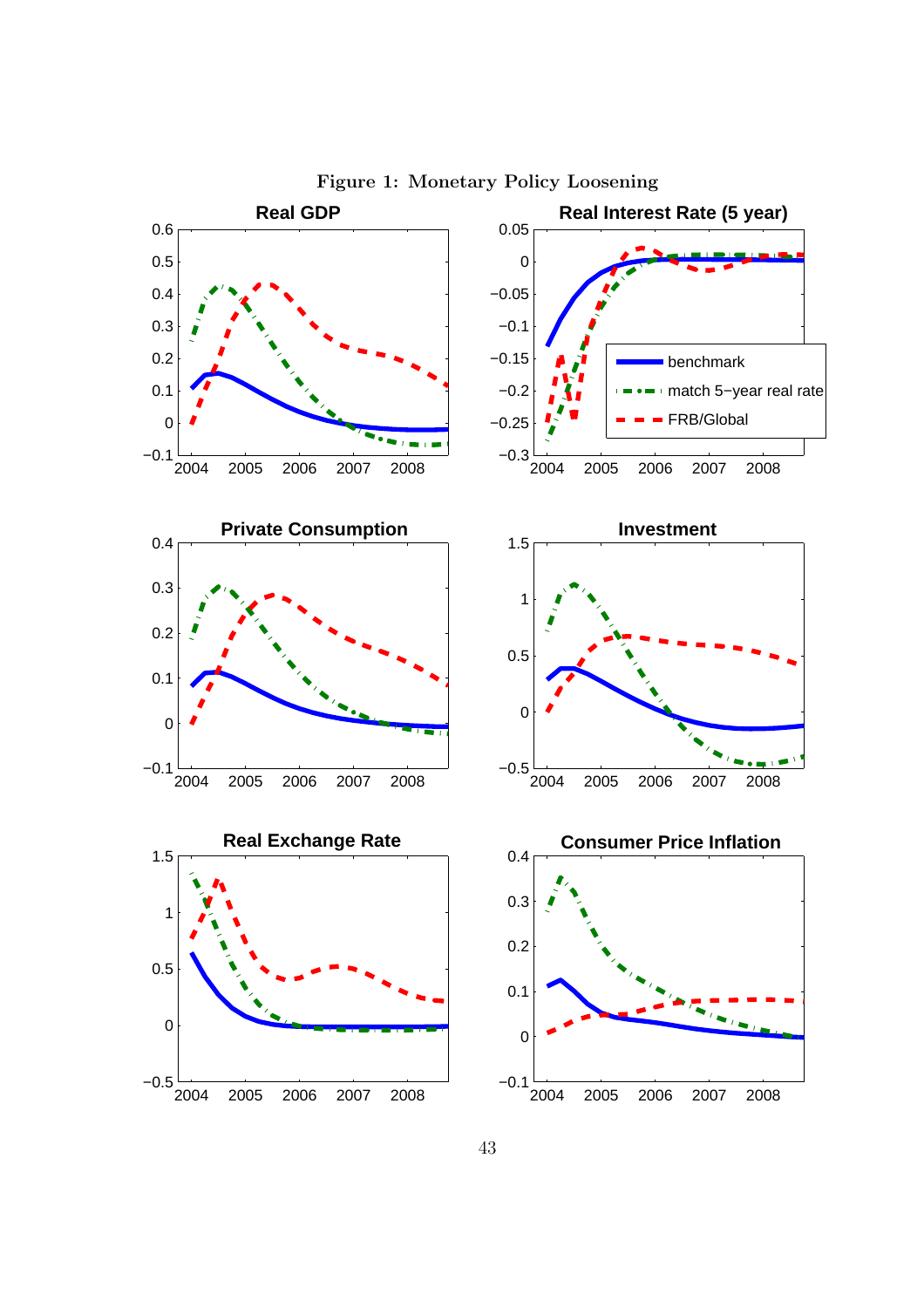

Figure 2: Rise in Government Spending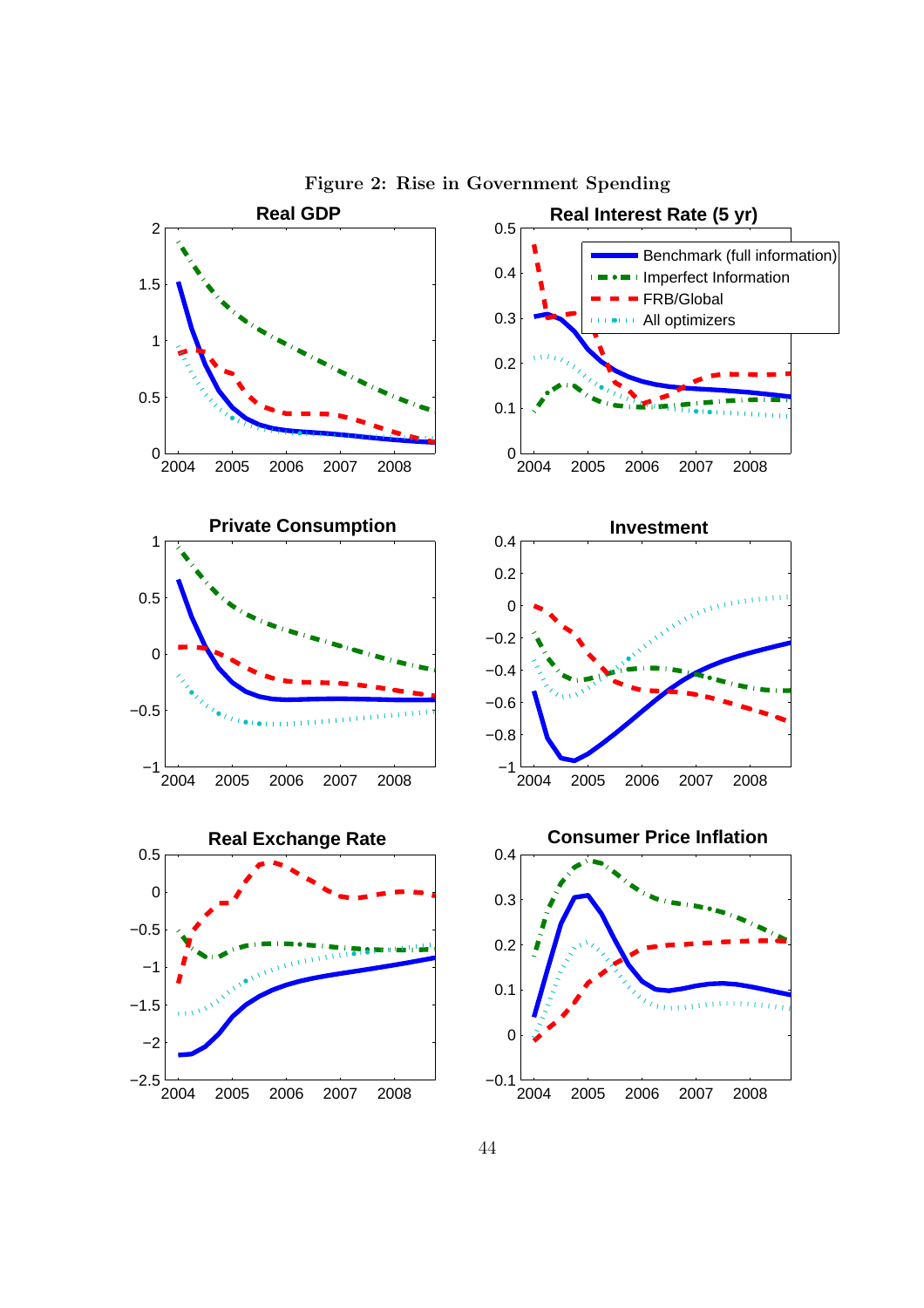

Figure 3: Rise in Home Consumption Demand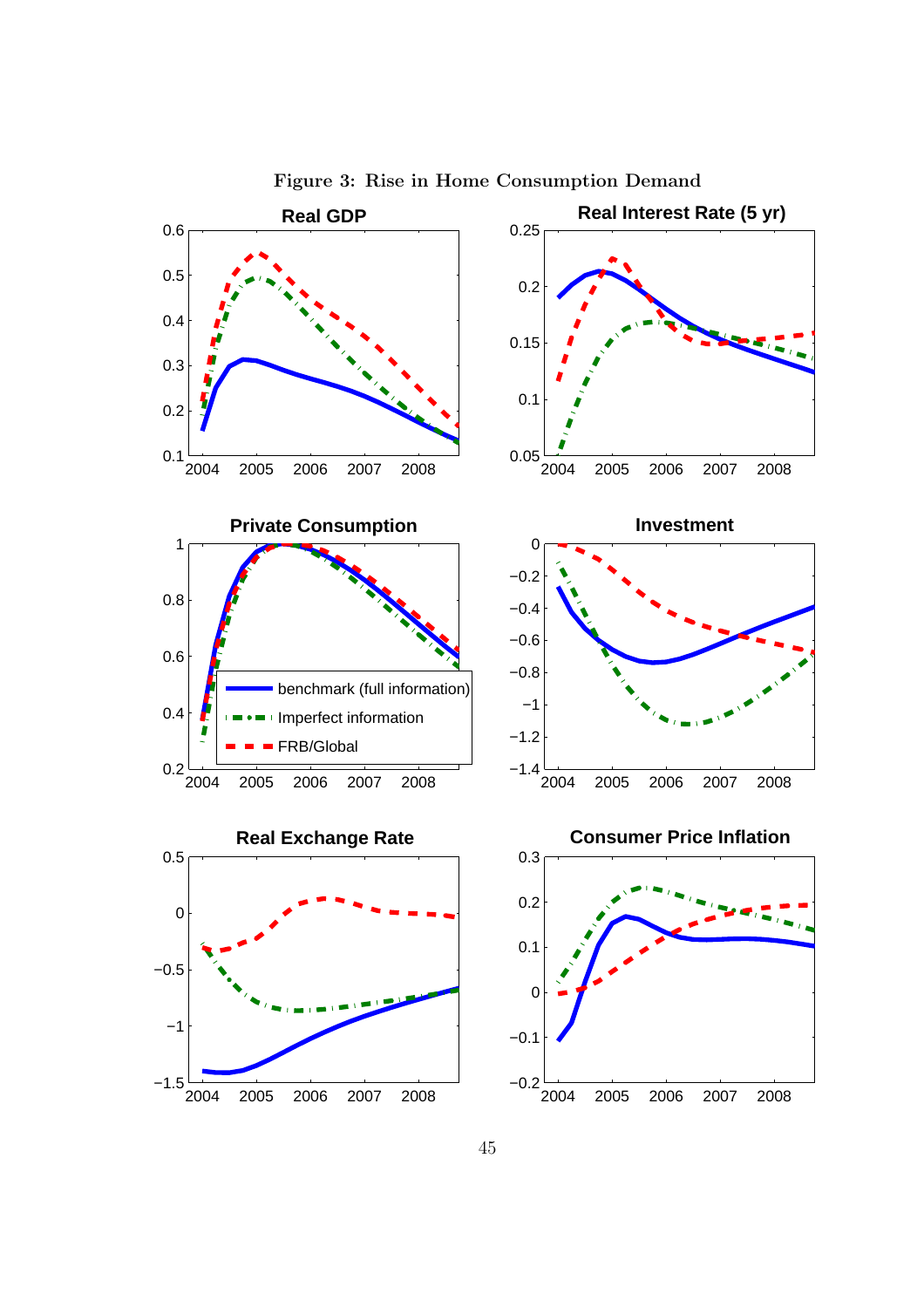

Figure 4: Fall in Home Currency Risk Premium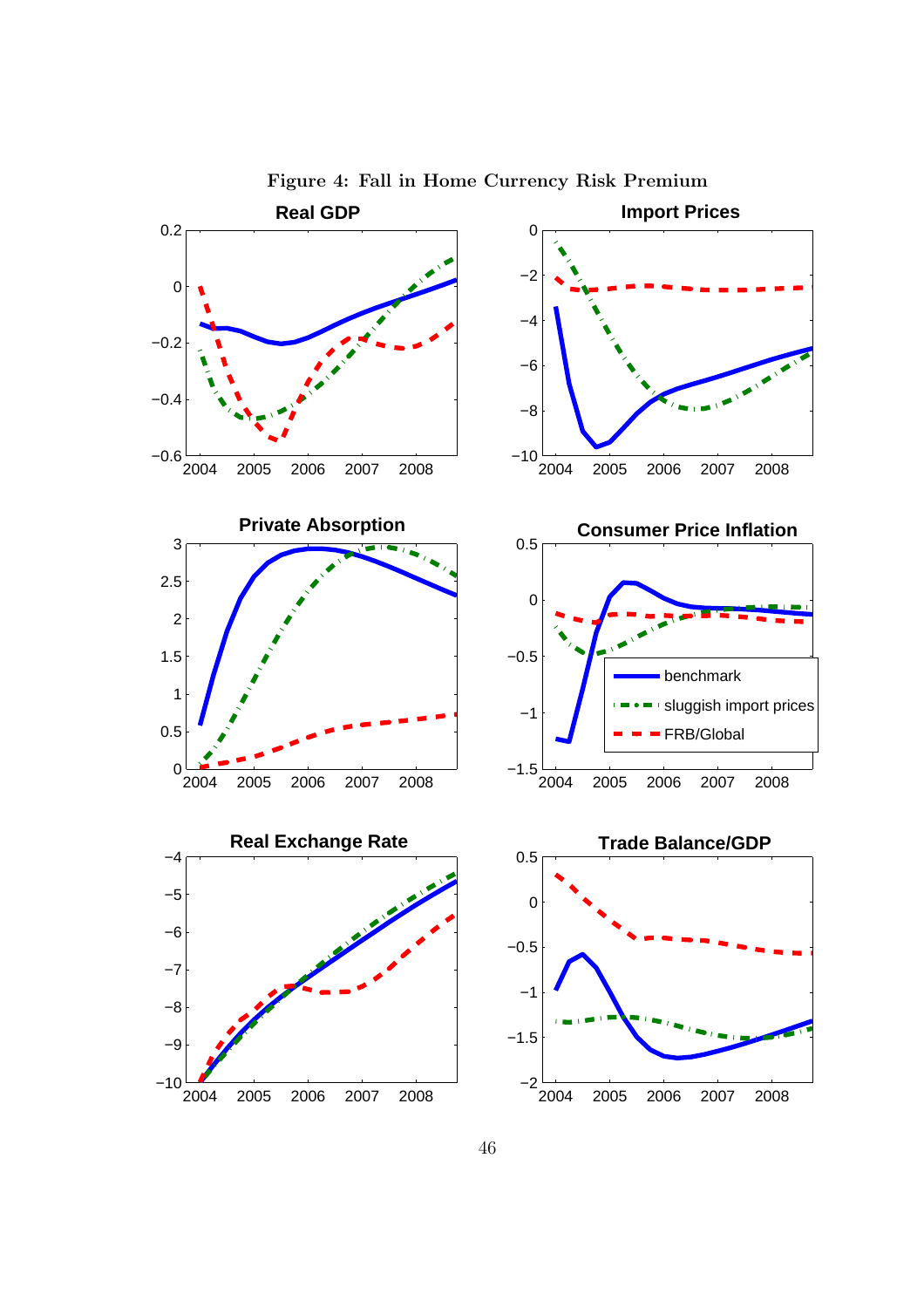

Figure 5: Rise in Foreign Investment Demand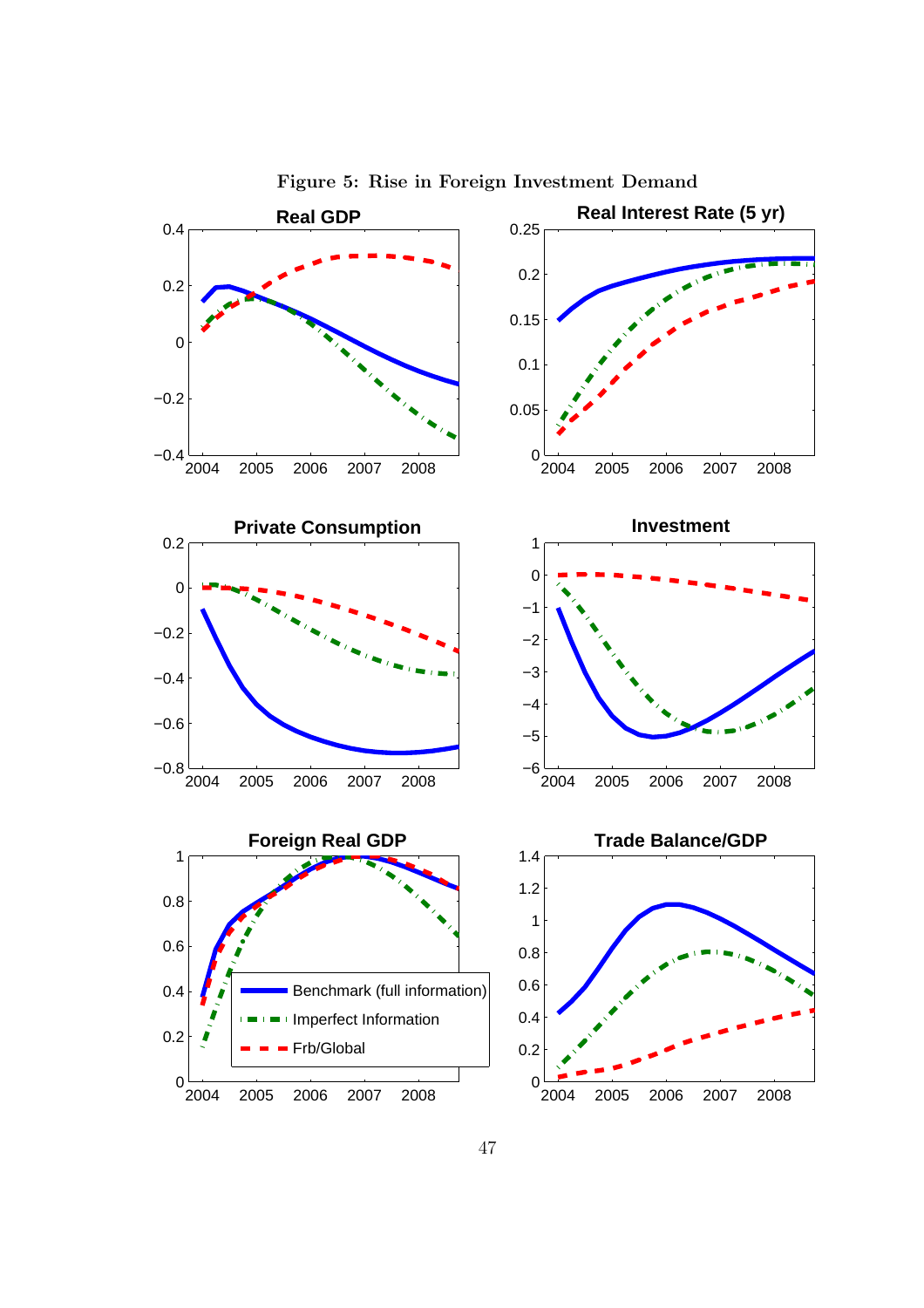

Figure 6: Rise in Foreign Consumption Demand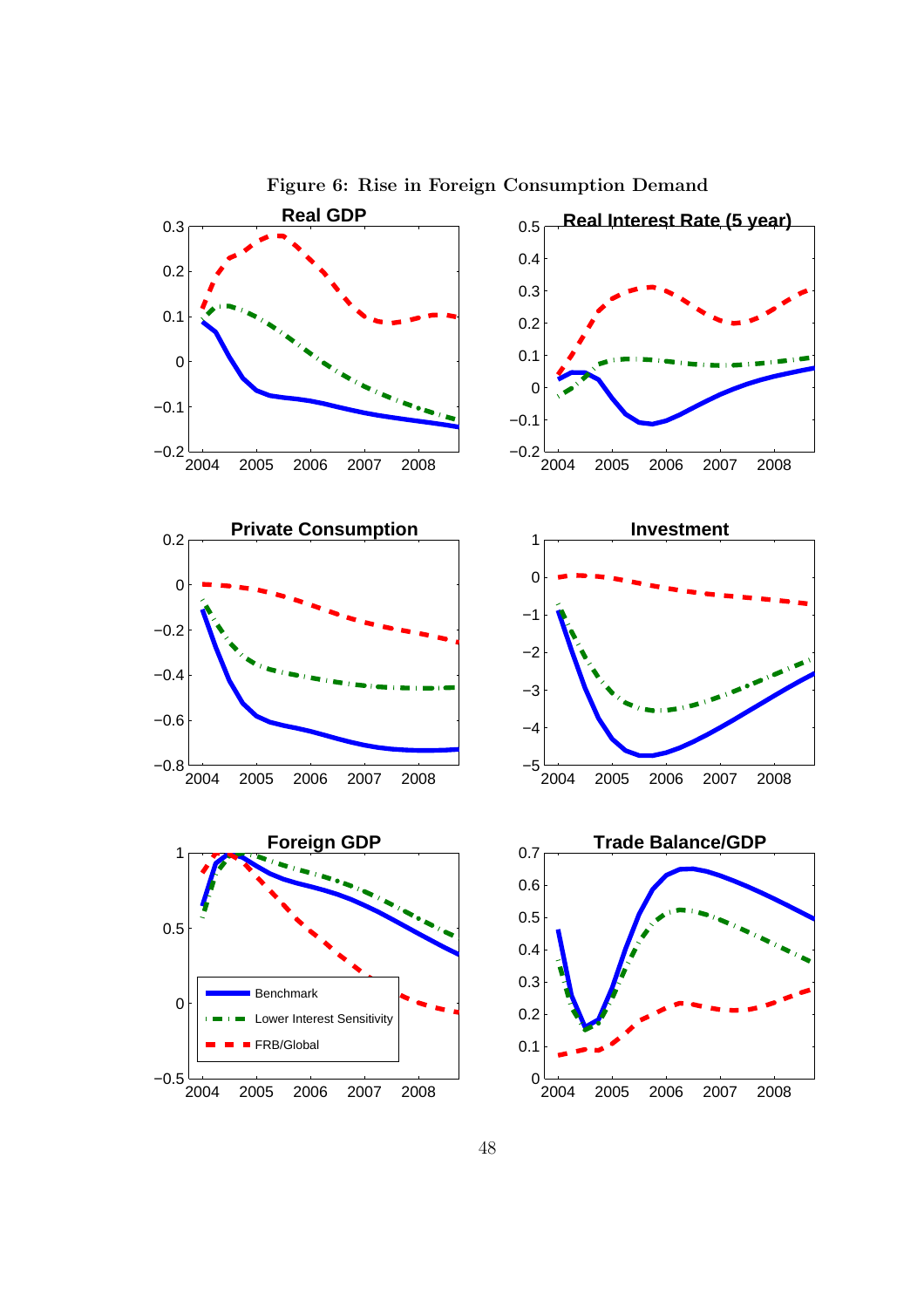

Figure 7: Rise in Home Productivity Growth Rate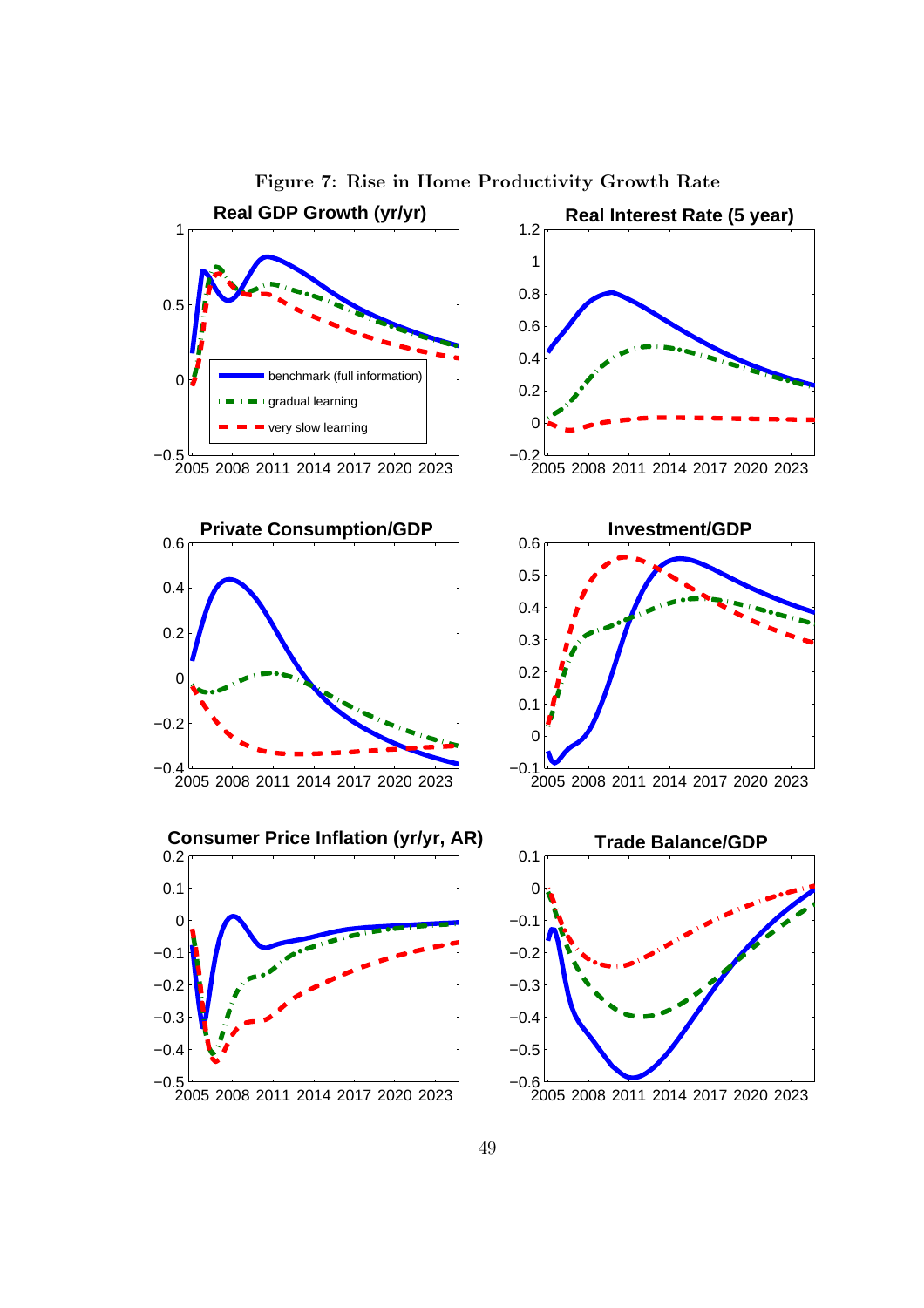

Figure 8: Fall in Home Labor Tax Rate